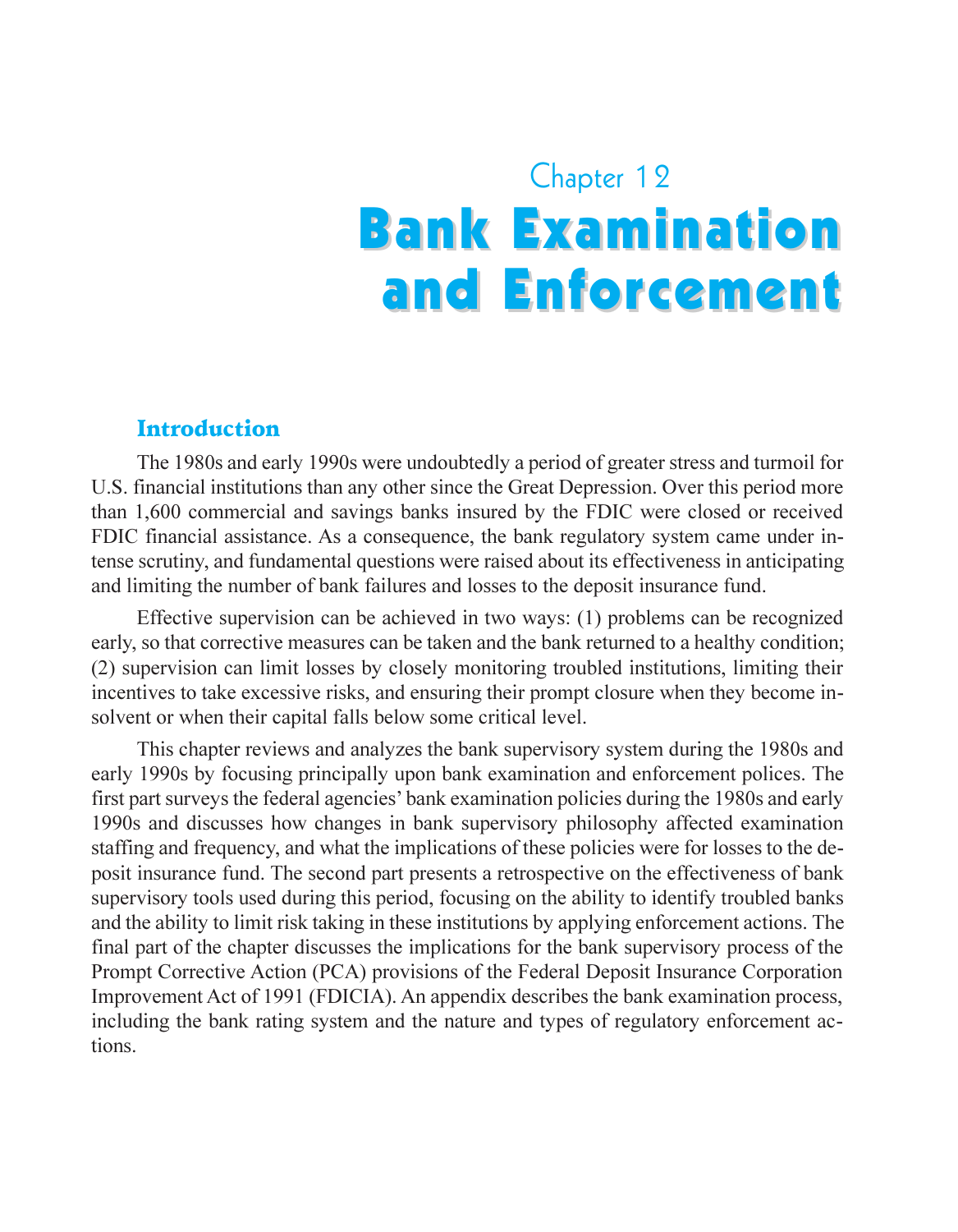# **Bank Supervisory Policies, 1980-1994**

Given the constraints imposed on banking activities by the chartering authorities and by legislation and regulation, the primary tools the banking agencies use to ensure the health and stability of the financial system and the solvency of the bank and thrift insurance funds are bank examinations and enforcement actions. Currently there are four basic types of bank examinations. The first focuses on the bank's trust department, to determine whether it is being operated in accordance with established regulations and standards. The second investigates whether the bank is in compliance with various measures designed to protect consumers, such as truth-in-lending requirements, civil rights laws, and community reinvestment regulations. A third type of bank examination focuses on the integrity of the bank's electronic data processing (EDP) systems. Finally and most important, safety-andsoundness examinations focus on five key areas affecting the health of the institution: capital adequacy, asset quality, management, earnings, and liquidity (CAMEL).<sup>1</sup> A bank is rated from 1 to 5 in each area, or component (1 representing the highest rating, 5 the lowest rating). After the overall condition of the bank is evaluated, a composite safety-and-soundness rating, known as a CAMEL rating, is also assigned. A composite CAMEL rating of 1 is given to banks performing well above average. A rating of 2 is given to banks operating adequately within safety-and-soundness standards. A CAMEL rating of 3 indicates belowaverage performance and some supervisory concerns. Performance well below average yields a CAMEL rating of 4, indicating that serious problems exist at the bank and need to be corrected. Finally, a CAMEL rating of 5 indicates severely deficient performance and the high probability of failure within 12 months. (The appendix includes a detailed description of the CAMEL rating system.) A serious deficiency in any of the areas covered by trust, EDP, and safety-and-soundness exams could lead to failure, but only safety-and-soundness examinations, because of their broad coverage, are discussed here.

Through the early 1970s, all banks—regardless of size and condition—received an examination approximately every 12 months.<sup>2</sup> But in the middle to late 1970s, bank supervision policy changed significantly, and the change remained in place through the first half of the 1980s. The banking agencies began placing relatively more weight on off-site sur-

 $1$  As of January 1, 1997, the bank and thrift regulatory agencies added a sixth component to the safety-and-soundness examination, known as the "sensitivity-to-market-risk" component. After that date, therefore, the CAMEL rating system would be referred to as "CAMELS." The new component evaluates how well institutions are prepared to protect bank earnings and capital from shifts in interest rates, in foreign exchange rates, and in commodity prices, and from fluctuations in portfolio values. In this chapter, the sixth component is not discussed.

 $2$  The discussion of examination staffing and frequency is partly based on Lee Davison, "Bank Examination and Supervision" (unpublished paper), FDIC, February 1996.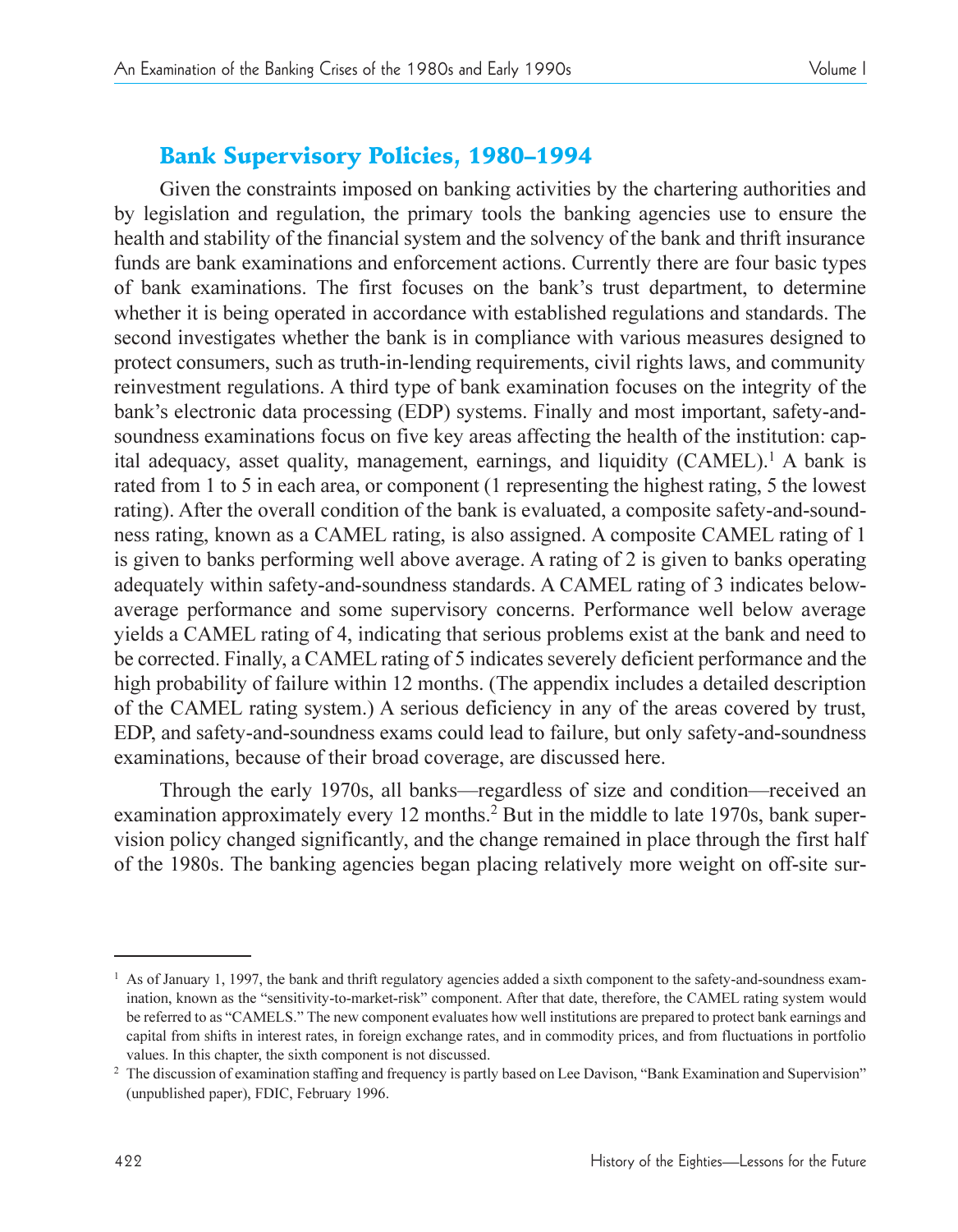veillance and relatively less on on-site examinations.3 This shift occurred partly because the Call Report data furnished by banks were increasingly comprehensive and partly because sophisticated computer models had been developed for analyzing these data; the increases in comprehensiveness and analytical ability allowed the agencies to make extensive use of off-site surveillance. They viewed off-site analysis as potentially reducing the need for onsite examination visits in nonproblem institutions; it would also reduce examination costs and the burden upon banks. These decisions had widespread implications for subsequent examiner staffing levels and examination frequency, both of which were being reduced during the first half of the 1980s. By the latter half of the decade, however, off-site analysis had become relatively less important in the bank evaluation process vis-à-vis on-site examinations;4 and with passage of FDICIA, frequent on-site examinations again became required, this time as a matter of law.

Other important changes in supervisory activity also occurred during the 1980s. Both the Office of the Comptroller of the Currency (OCC) and the FDIC sought to concentrate more examination resources on banks that posed greater systemic risk and relatively less on nonproblem institutions.<sup>5</sup> All three agencies began cooperative examination programs during the early 1980s.<sup>6</sup> Both the FDIC and the Federal Reserve System increasingly made use of state bank examinations for nonproblem institutions, often alternating examinations with state regulators in a move to increase efficiency. (See the appendix to this chapter for additional details.)

## OCC Policies

The National Bank Act of 1864 mandated that the OCC examine all national banks twice a year but allowed an extension to three examinations every two years. This policy stood until 1974, when the Comptroller of the Currency commissioned a review of the agency's operations from Haskins & Sells, a national accounting firm.<sup>7</sup> The Haskins & Sells report had a major impact on the theory and practice of federal bank supervision. It criticized the OCC's existing examination policy as inefficient and recommended that the

<sup>&</sup>lt;sup>3</sup> This shift in policy took place primarily at the Office of the Comptroller of the Currency and the FDIC. Although the Federal Reserve System enhanced its off-site surveillance capabilities as well, it did not significantly reduce its commitment to annual examinations for state member banks regardless of size.

<sup>4</sup> FDIC, *Annual Report* (1990), 20.

 $5$  The targeting of problem banks for more frequent examinations and enhanced supervision is documented in John O'Keefe and Drew Dahl, "The Scheduling and Reliability of Bank Examinations: The Effect of FDICIA" (unpublished paper), October 1996.

<sup>6</sup> The cooperative examination programs primarily meant that the two federal banking agencies that had regulatory oversight of state banks (the FDIC and the Federal Reserve System) accepted state examinations in place of federal examinations if certain conditions were satisfied. In addition, all three federal banking agencies occasionally scheduled joint examinations, and they shared examination information with each other as needed.

<sup>7</sup> The review was ordered primarily in response to the failure of the United States National Bank.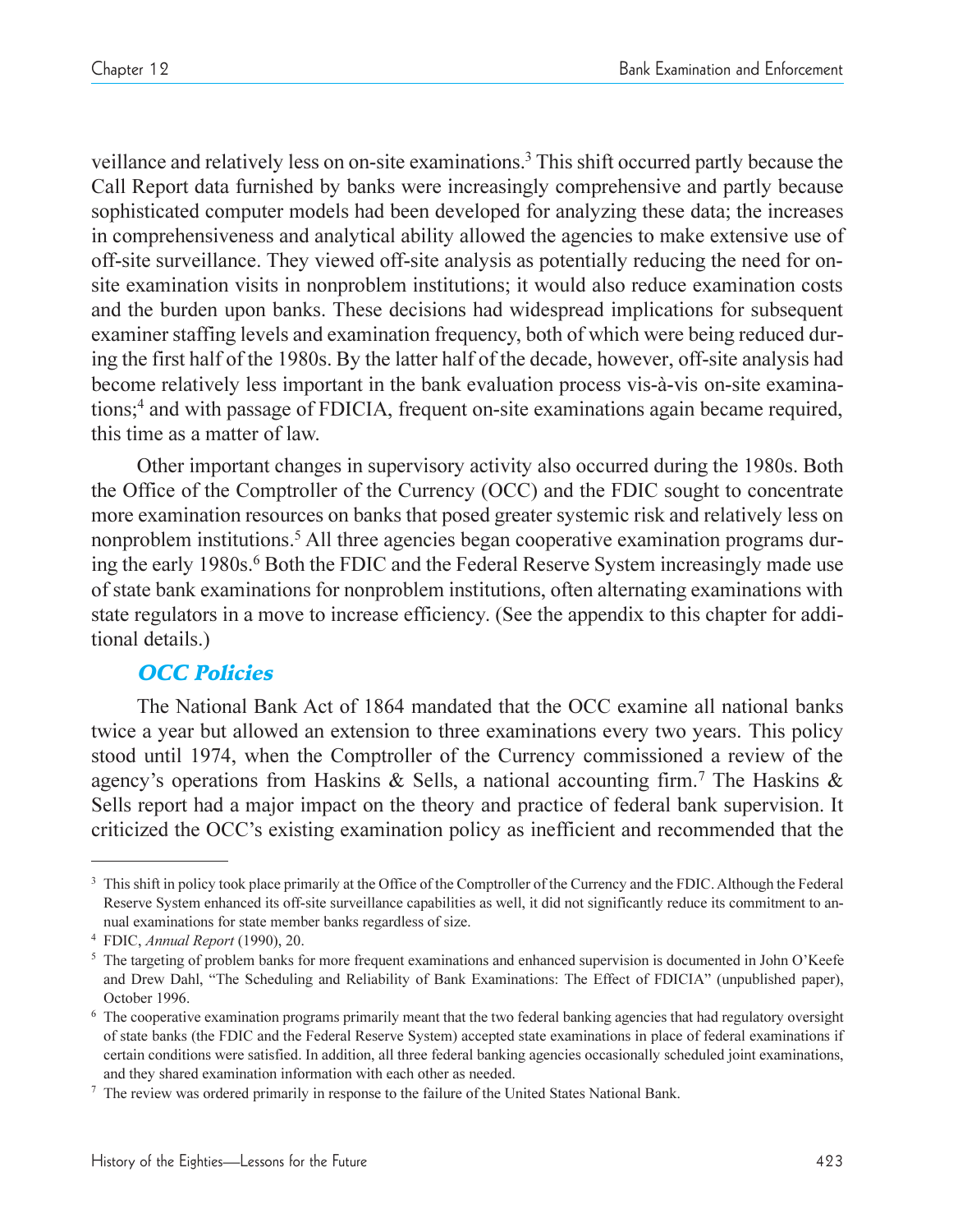agency make greater use of statistical, computerized off-site analysis, focus examination resources on weak banks, and, in examinations, put more emphasis on evaluating bank management and systems of internal control and less on doing detailed audits of bank assets.<sup>8</sup> These recommendations were gradually adopted beginning in 1976, when the OCC extended examination schedules to 18 months for banks with total assets of less than \$300 million. $9$  At the same time, the OCC also established a risk-based examination structure by categorizing banks according to size: multinational, regional, and community.<sup>10</sup>

This risk-based structure was further refined under the "hierarchy of risk" policy in 1984. This new approach defined risk categories according to a bank's size and perceived condition. Resident examiners were placed in the 11 largest multinational banks in 1986, and beginning early in the 1990s some larger regional banks also received resident examiners. In general, on-site resources moved toward the larger institutions and away from smaller banks that were perceived to have no problem. This development was accompanied by the increased use of continuous off-site analysis as well as by the use of targeted examinations (examinations that focused on a particular segment of a bank's business) rather than full-scope examinations.<sup>11</sup>

## FDIC Policies

Until 1976, the FDIC required that all institutions under its supervision receive a fullscope examination annually. Starting in 1976 and continuing through the early 1980s, the examination schedule was stretched out: only problem banks (those with CAMEL ratings of 4 or 5) were required to receive an annual full-scope examination; banks with lesser problems (CAMEL 3) were to be examined (full scope) at least every 18 months; and banks in satisfactory condition (CAMEL 1 or 2) were to receive either a full-scope or a modified (that is, somewhat less comprehensive) examination at least every 18 months.12 During the early 1980s, the FDIC also started to emphasize the expanded use of off-site monitoring as

<sup>8</sup> See OCC, *Haskins & Sells Study: 197475* (1975), A26. See also Jesse Stiller, *OCC Bank Examination: A Historical Overview*, OCC, 1995, and Eugene N. White, *The Comptroller and the Transformation of American Banking, 1960–1990*  $(1992), 32-34.$ 

<sup>&</sup>lt;sup>9</sup> White, *Comptroller*, 38.<br><sup>10</sup> Stiller, *OCC Bank Examination*, 27–28.

<sup>&</sup>lt;sup>11</sup> In 1982, Comptroller C. T. Conover noted that in 1980 the OCC put 70 percent of its effort into examining banks constituting only 20 percent of national bank assets and said the agency had to "examine smarter" by reducing the frequency of on-site examinations of small banks (changing the normal frequency for such banks from 18 months to 3 years) and by supplementing examinations with bank visitations (Linda W. McCormick, "Comptroller Begins Major Revamp," American *Banker* [April 29, 1982], 15). The movement toward electronic off-site analysis was symbolized by the cake at the OCC's 120th anniversary celebration in 1983: it was made in the shape of a computer (Andrew Albert, "Comptroller's Office

Throws a Bash," *American Banker* [November 4, 1983], 16). 12 FDIC, *Annual Report* (1979), 4. For banks rated 1 or 2 in states where state examinations were accepted, the FDIC allowed alternating federal and state exams (FDIC, *Annual Report* [1980], 8-9).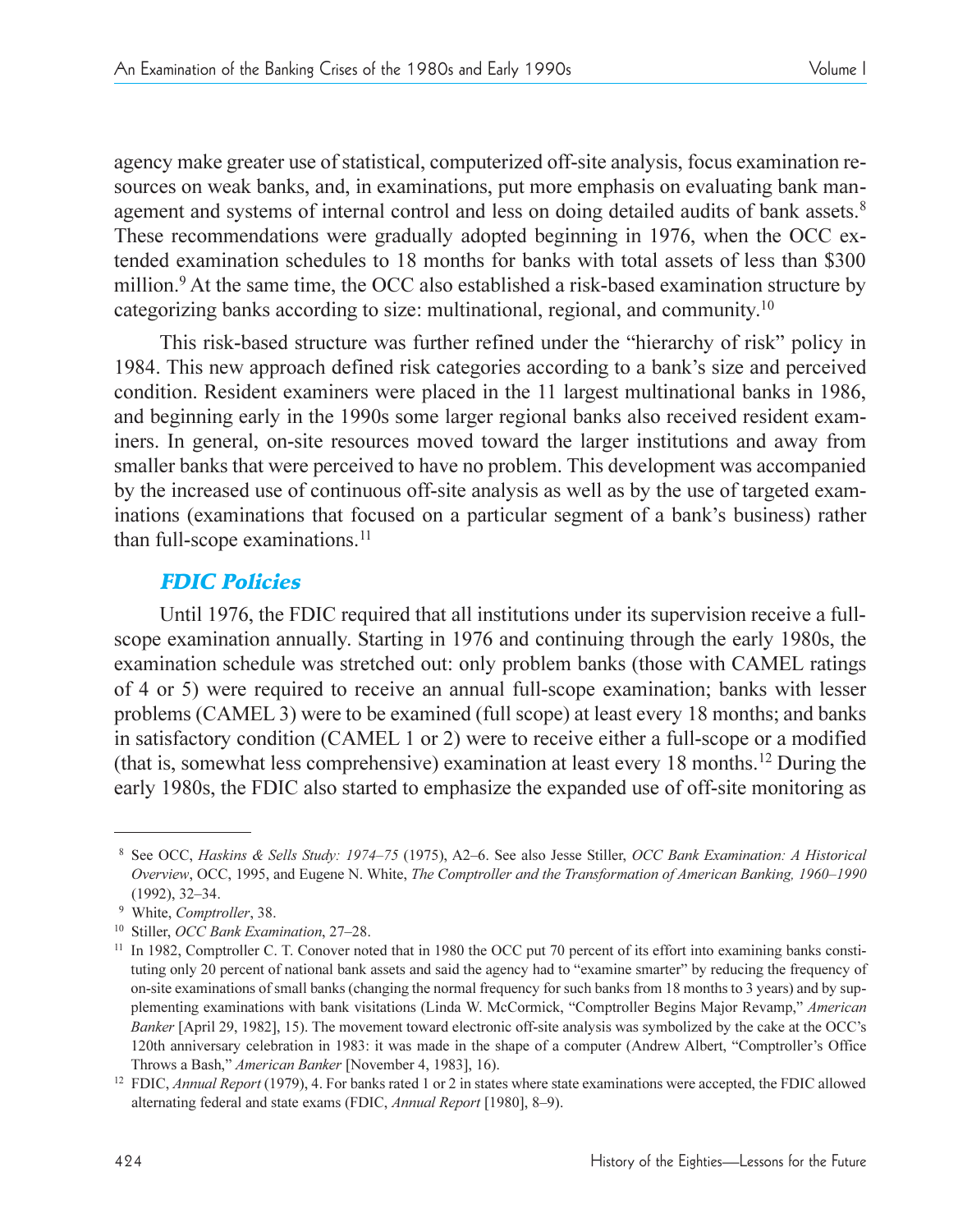well as the prioritization of examinations, which were to focus primarily upon problem institutions or those that posed the most risk to the deposit insurance fund. In 1983, the examination interval for nonproblem banks was extended to 36 months. By 1985, problem banks (CAMEL 4- and 5-rated) were to receive examinations every  $12-18$  months, CAMEL 3-rated banks every  $12-24$  months, and higher-rated institutions every 36 months, though for banks with less than \$300 million in total assets this could be extended to five years.13

By 1986, facing a record number of problem banks, some of which had been highly rated, the FDIC revised its examination policies. The new policy called for all 1- and 2 rated banks to receive on-site examinations at least every 24 months, and all other banks to be examined by either the FDIC or state examiners at least every year. At year-end 1986, 1,814 commercial banks subject to FDIC supervision had not been examined in three years; by 1988 the number was reduced to 197, and by the following year, to  $92<sup>14</sup>$  With the passage of FDICIA, the return to the examination policies of the 1970s was complete: the law mandated annual on-site examinations of all banks except highly rated small institutions, for which the interval could be extended to 18 months.

## Federal Reserve Policies

The Federal Reserve System (FRS) also changed its examination policies in the early 1980s, placing more emphasis on remote surveillance and slightly stretching out examination schedules, but it varied the examination frequency much less than the other agencies did. In 1981, the FRS shifted from a policy of annual examinations for all state member banks to one that allowed the interval to extend to 18 months.<sup>15</sup> This policy remained in place until 1985, when the previous annual requirement for state member banks was reinstated.<sup>16</sup>

<sup>&</sup>lt;sup>13</sup> FDIC, *Annual Report* (1983), xi; and *Annual Report* (1985), 14–15. The expanded intervals for on-site examinations were paired with the requirement that either bank visitations or off-site reviews be undertaken at least annually for 1- and 2-rated banks, every six months for 3-rated banks, and every three months for 4- and 5-rated banks. Visitations by bank regulators generally involve meetings with bank officials to discuss a variety of issues concerning the bank's operations. Some examples of these issues are compliance with formal and informal corrective orders, progress in correcting deficiencies noted at the previous examination, and any other issues deemed relevant to the sound operations of the bank. 14 FDIC, *Annual Report* (1988), 2; and *Annual Report* (1989), 8. 15 FRB, *Annual Report* (1981), 180.

<sup>&</sup>lt;sup>16</sup> There were gradations to the Federal Reserve policy. Multinational state member banks and all banks with more than \$10 billion in assets were to receive annual full-scope examinations as well as (in most cases) an additional targeted examination. Such examinations had to be conducted either independently by the Federal Reserve or jointly with state authorities. Gradations of smaller banks allowed progressively less Federal Reserve involvement with examinations, but in all cases annual examinations were still mandated. See "Fed Policy for Frequency and Scope of Examinations of State Member Banks and Inspections of Bank Holding Companies," *American Banker* (October 10, 1985), 4–5; on follow-up meetings, see *American Banker* (October 11, 1985), 4.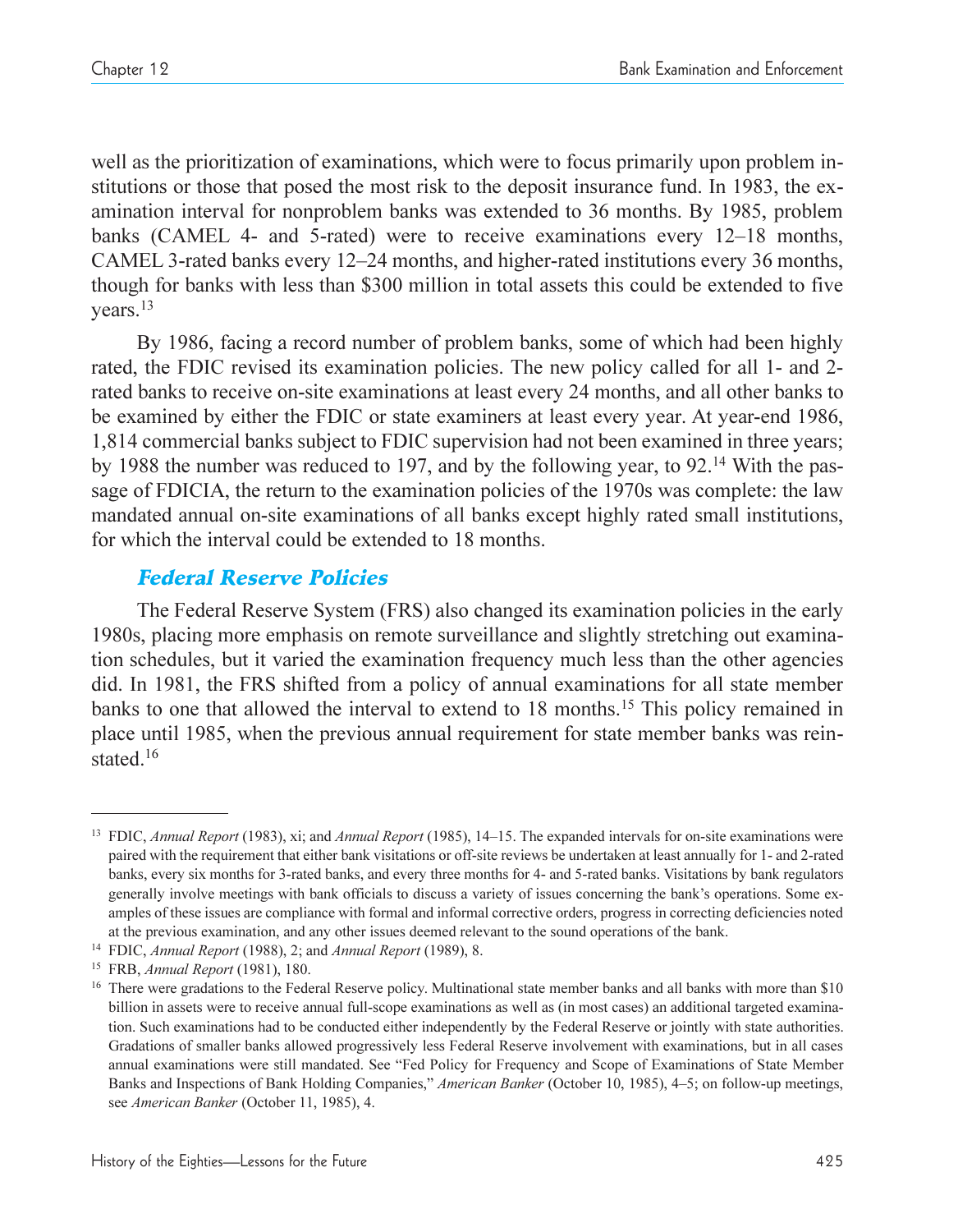## Examination Staffing and Frequency

The agencies' shift in supervisory philosophy in the early 1980s, placing more emphasis on off-site analysis and relatively less on on-site examination, had major implications for examination staffing and therefore for the ability to detect problem institutions at early stages. From 1979 through 1984 both the FDIC and the OCC reduced their examiner resources: the FDIC's field examination staff declined 19 percent, from 1,713 to 1,389, and the OCC's declined 20 percent, from 2,151 to 1,722. The Federal Reserve's examination capacity remained almost unchanged. State examiner levels, however, declined, from approximately 2,496 to 2,201. From 1979 through 1984, overall examiner resources at federal and state levels declined by 14 percent, from 7,165 to 6,132 (see figure 12.1).<sup>17</sup>

This substantial reduction in staff, especially at the federal level, came about primarily by means of a series of freezes on the hiring of new examiners at the FDIC and the OCC in the late 1970s and the early 1980s; these freezes were consistent with the policies of increased off-site surveillance and with the desire of first the Carter administration and then the Reagan administration to lessen the size of government.18 As a consequence of the freezes, staff shortages developed in subsequent years and continued until and even beyond the mid-1980s. By year-end 1985, for example, staffing levels at the FDIC were 25 percent below authorized levels. In addition to freezes in hiring, high turnover rates among examiners also helped produce shortages in examiner staffs. The high turnover rates were due in part to the pay differential between the banking agencies and the private sector. Unfilled examiner vacancies persisted until the mid-1980s, when the agencies started to hire new examiners as the number of problem banks increased (rising from 217 to 1,140 between 1980 and 1985—more than a fivefold increase). Thus, during a period of rapidly growing instability in banking with an unprecedented number of problem banks, the agencies' examination staffs consisted of large numbers of inexperienced personnel. As a consequence, experienced staff were forced to devote considerable effort to training new examiners and were correspondingly less available to conduct work on safety-and-soundness examina-

<sup>&</sup>lt;sup>17</sup> The reduction in examination staff and examination frequency over the period  $1981-85$  was not a function of a reduced number of banks or assets under supervision by the regulatory agencies. For the OCC, for example, the number of national banks increased from 4,468 to 4,959; total assets under supervision increased from \$1.2 trillion to \$1.6 trillion; and the assets per examiner for all national banks increased from \$668 million to \$910 million. (In Texas, the number of national banks increased from 694 to 1,058.) For the FDIC, the number of state nonmember banks did decline about 5 percent, going from 9,257 to 8,767, but the total assets under supervision increased from \$589 billion to \$805 billion, and the assets per examiner increased from \$355 million to \$520 million. (In Texas, the number of state nonmember banks actually increased slightly, going from 786 to 808.) For the Federal Reserve, the total number of state member banks increased from 1,020 to 1,070; the total assets under supervision increased from approximately \$387 billion to \$495 billion; and assets per examiner grew from \$484 million to \$593 million. (There were only a small number of state member banks in Texas.)

<sup>&</sup>lt;sup>18</sup> Under the directives of the Reagan administration in 1981, the OCC instituted a hiring freeze for all examiners. The FDIC, as an independent agency, was under no legal obligation to follow suit but chose to freeze its examination staff in 1981. In the late 1970s, the Carter administration had also attempted to limit the size of the federal work force.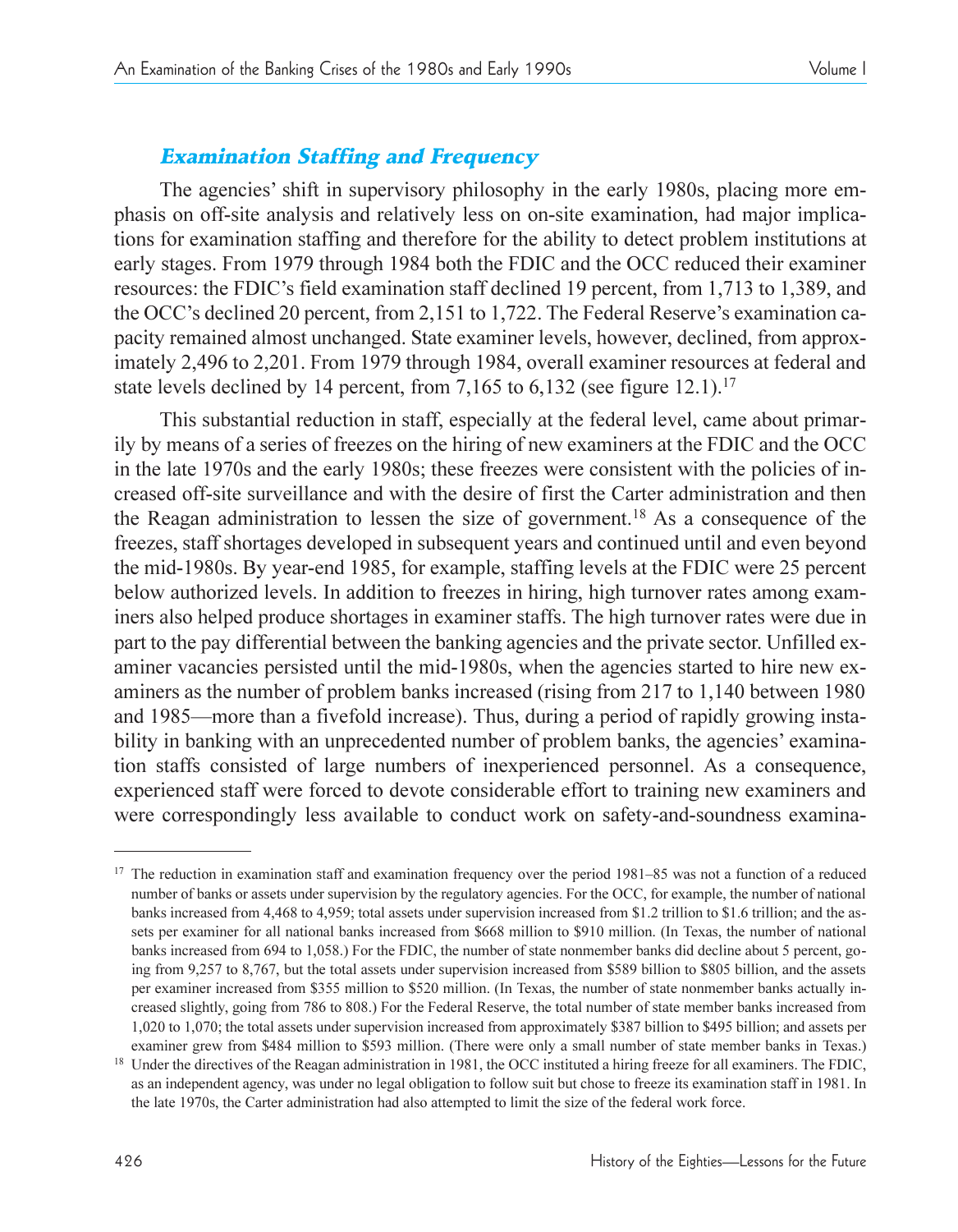

*Sources:* FDIC, FRB, OCC, and Conference of State Bank Supervisors.

Total number of examiners includes all federal and state bank regulators.

tions.19 From 1986 to 1992, for example, approximately half of the supervisory staff at the FDIC consisted of assistant examiners with less than three years' experience.

Furthermore, as problem banks multiplied in the Midwest and Southwest, resources were shifted from areas with seemingly healthy banks, such as the Northeast. Experienced FDIC examiners in the Northeast routinely spent a quarter of their time out of the region assisting with problems elsewhere. Moreover, as bank failures increased, bank examination personnel were detailed to support bank resolution activities. In 1984, the FDIC deployed 11 percent of its total examination staff time to such matters. This shift of resources among regions and across functions placed additional pressure on the examination force's ability to detect problem banks, especially in a seemingly healthy area like New England, where a crisis was about to erupt.

Because problem banks were not classified as those having 4 and 5 CAMEL \* ratings until 1980, the number of problem banks for 1979 is not included.

<sup>&</sup>lt;sup>19</sup> The training cycle for newly hired examiners is lengthy and complicated; approximately three to five years are required before a new hire is a fully trained, commissioned examiner.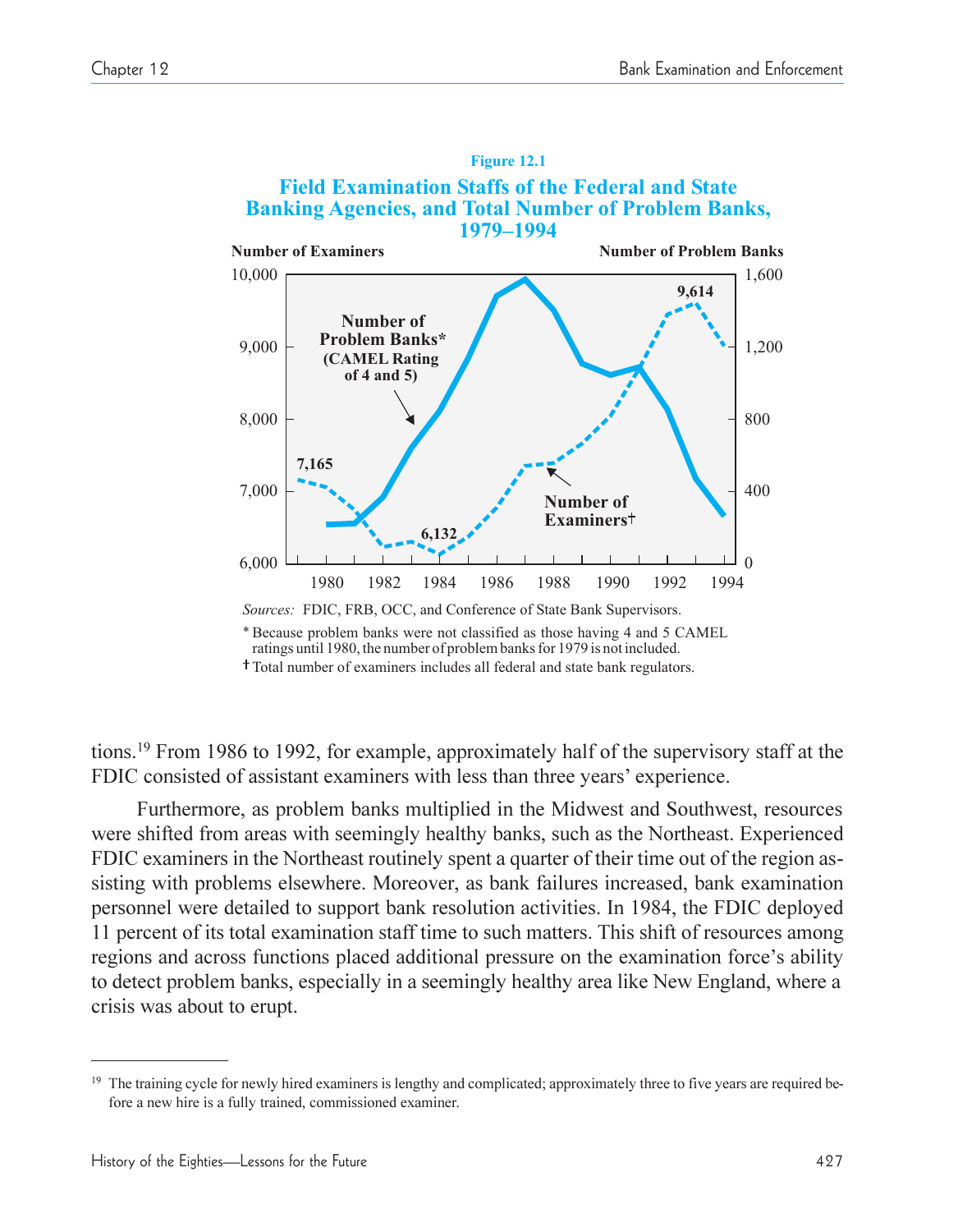The reduction in examination staff, as mentioned above, was partly a side effect of the agencies' decision to reduce the number of bank examinations and increase the median interval between examinations. The total number of examinations declined from a high of approximately 12,267 in 1981 to a low of approximately 8,312 in 1985, a drop of more than 30 percent (see figure 12.2). By far the largest decline occurred at state nonmember banks, where on-site examinations decreased more than 40 percent, from approximately 8,000 in 1981 to approximately 4,600 during 1985. Declines were more moderate for national banks and state member banks: both declined less than 15 percent during the same period. In addition to frequency, the scope of examinations was also curtailed, as limited resources gave the agencies no option but to continue to modify their examination procedures.

Reductions in examination frequency are tantamount to extensions of examination intervals. Between 1979 and 1986, the mean examination interval in days for all commercial and savings banks increased dramatically from 379 to 609 (see table 12.1). The intervals were increasing for all CAMEL rating categories, but especially for highly rated institutions. For 1-rated banks, the interval increased from 392 to 845 days; for 2-rated banks, from 396 to 656 days. The interval also grew for poorly rated institutions, but not as much.



#### **Figure 12.2 Total Number of Examinations per Year and Total Number of Problem Banks, 1980–1994**

Total number of examinations includes all examinations conducted by federal agencies \* and all state examinations accepted by federal authorities.

*Sources:* FDIC, FRB, and OCC.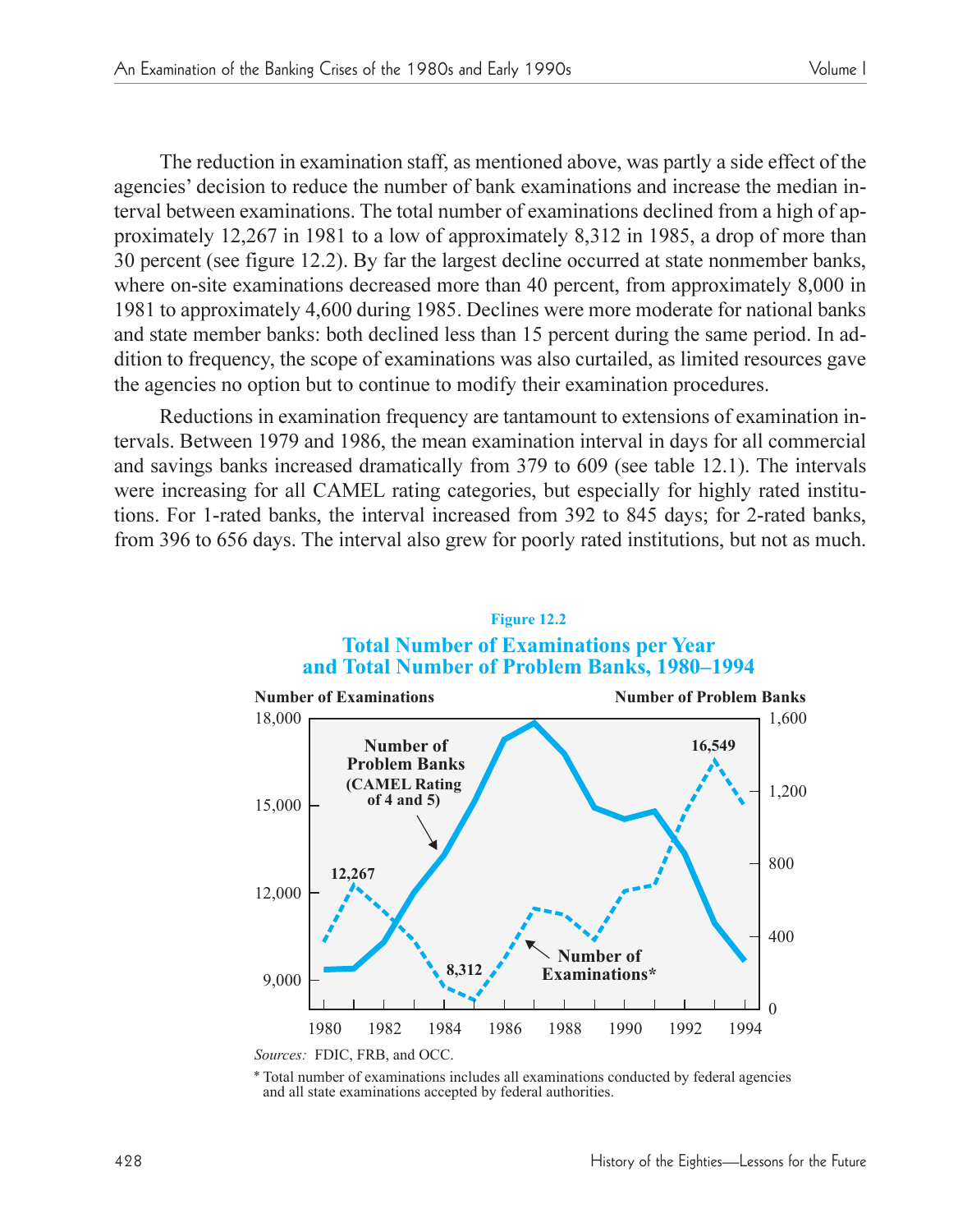|      | <b>Composite CAMEL Rating</b> |                |     |     |     |                  |  |  |  |
|------|-------------------------------|----------------|-----|-----|-----|------------------|--|--|--|
| Year | 1                             | $\overline{2}$ | 3   | 4   | 5   | <b>All Banks</b> |  |  |  |
| 1979 | 392                           | 396            | 338 | 285 | 257 | 379              |  |  |  |
| 1980 | 456                           | 460            | 402 | 312 | 286 | 450              |  |  |  |
| 1981 | 493                           | 482            | 342 | 279 | 236 | 472              |  |  |  |
| 1982 | 459                           | 446            | 321 | 262 | 249 | 434              |  |  |  |
| 1983 | 500                           | 450            | 309 | 261 | 243 | 436              |  |  |  |
| 1984 | 620                           | 499            | 327 | 303 | 270 | 480              |  |  |  |
| 1985 | 761                           | 596            | 369 | 324 | 284 | 564              |  |  |  |
| 1986 | 845                           | 656            | 407 | 363 | 313 | 609              |  |  |  |
| 1987 | 754                           | 597            | 386 | 354 | 284 | 556              |  |  |  |
| 1988 | 615                           | 497            | 376 | 339 | 315 | 477              |  |  |  |
| 1989 | 562                           | 487            | 373 | 324 | 296 | 466              |  |  |  |
| 1990 | 463                           | 436            | 331 | 303 | 270 | 411              |  |  |  |
| 1991 | 420                           | 412            | 323 | 286 | 273 | 385              |  |  |  |
| 1992 | 409                           | 396            | 319 | 291 | 278 | 373              |  |  |  |
| 1993 | 400                           | 379            | 296 | 286 | 232 | 363              |  |  |  |
| 1994 | 380                           | 357            | 296 | 279 | 245 | 354              |  |  |  |

#### **Table 12.1 Mean Examination Interval for Commercial Banks, by CAMEL Rating, 1979–1994 (Days)**

*Sources:* FDIC, FRB, and OCC.

For 4-rated banks, the interval increased from 285 to 363 days; for 5-rated banks, from 257 to 313 days. These data indicate that the regulatory policy in the early 1980s of focusing more resources on the examination of troubled banks and thus reducing examination intervals for these organizations was generally not being carried out successfully.<sup>20</sup>

Data on examination intervals by bank regulatory agency show that for the period 1980–86, overall examination intervals increased for all three agencies (see table 12.2). For the OCC, the interval increased about 45 percent, or from 417 to 604 days. For the FDIC, 37 percent, or from 460 to 628 days. The increase for banks supervised by the Federal Reserve was a more modest 27 percent, from 411 to 520 days.

The reductions in examination frequency were most pronounced in the Southwest, particularly Texas, which had the largest concentration of problem and failed banks and

<sup>&</sup>lt;sup>20</sup> A study specifically of Texas banks reaches the same conclusion (John O'Keefe, "The Texas Banking Crisis: Causes and Consequences 1980-1989," FDIC Banking Review 3, no. 2 [1990]: 12).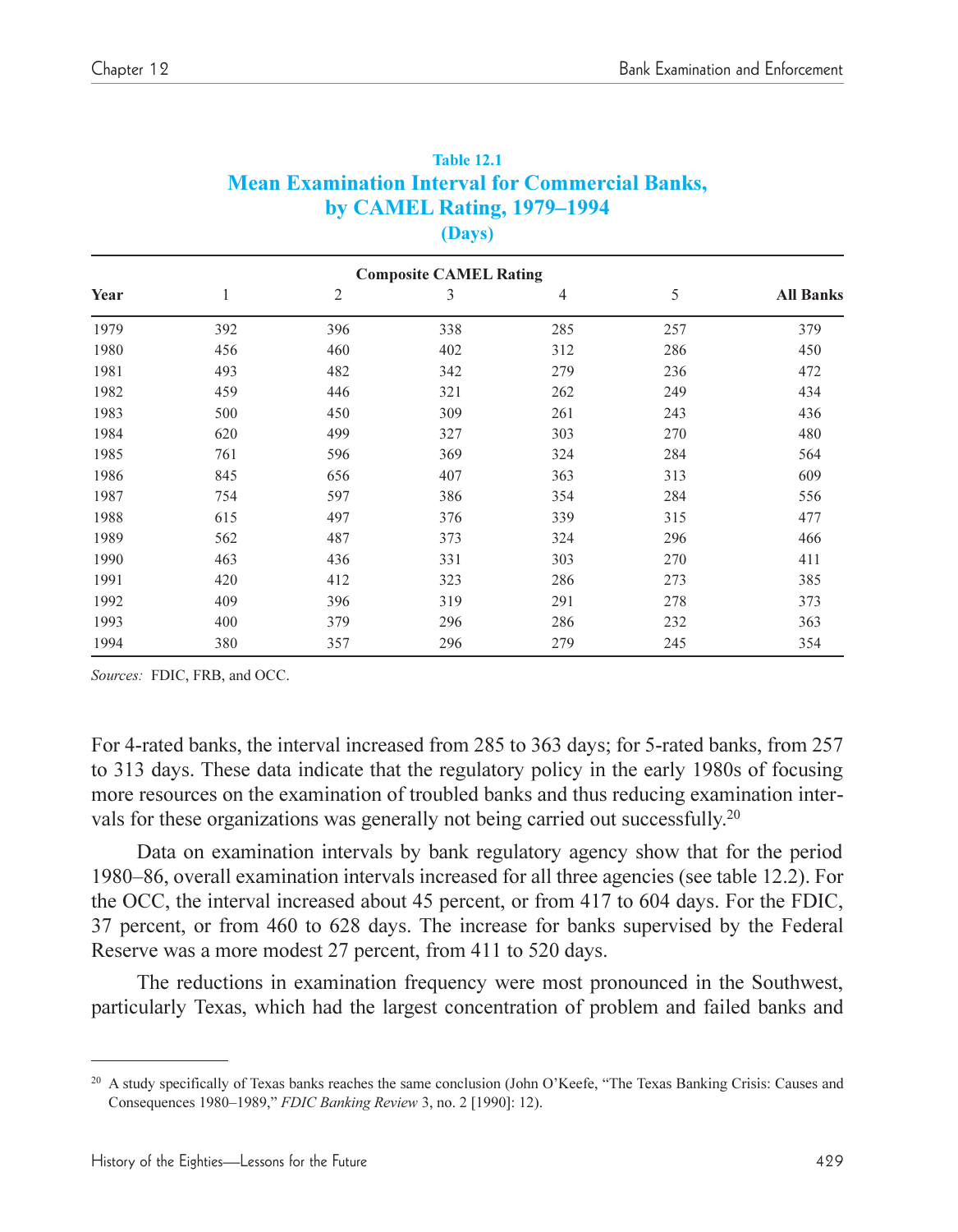| $(\boldsymbol{\nu}$ ays) |           |             |            |  |  |  |
|--------------------------|-----------|-------------|------------|--|--|--|
| Year                     | $\rm occ$ | <b>FDIC</b> | <b>FRS</b> |  |  |  |
| 1980                     | 417       | 460         | 411        |  |  |  |
| 1981                     | 521       | 451         | 502        |  |  |  |
| 1982                     | 468       | 415         | 503        |  |  |  |
| 1983                     | 469       | 415         | 514        |  |  |  |
| 1984                     | 529       | 446         | 503        |  |  |  |
| 1985                     | 567       | 568         | 532        |  |  |  |
| 1986                     | 604       | 628         | 520        |  |  |  |
| 1987                     | 511       | 580         | 516        |  |  |  |
| 1988                     | 552       | 452         | 461        |  |  |  |
| 1989                     | 589       | 415         | 461        |  |  |  |
| 1990                     | 482       | 379         | 439        |  |  |  |
| 1991                     | 445       | 356         | 414        |  |  |  |
| 1992                     | 422       | 351         | 404        |  |  |  |
| 1993                     | 433       | 333         | 386        |  |  |  |
| 1994                     | 395       | 333         | 401        |  |  |  |

|                                 | <b>Table 12.2</b>                                      |  |  |  |  |  |
|---------------------------------|--------------------------------------------------------|--|--|--|--|--|
|                                 | <b>Mean Examination Interval for Commercial Banks,</b> |  |  |  |  |  |
| by Regulatory Agency, 1980-1994 |                                                        |  |  |  |  |  |
|                                 | (Days)                                                 |  |  |  |  |  |

produced the greatest losses to the insurance fund.<sup>21</sup> In Texas, for example, the average number of examinations for all banks declined from a high of more than 1,200 in 1983 to approximately 600 at year-end 1985 (see figure 12.3). This decline is reflected in the median number of days between examinations for all failed banks in the region (see figure 12.4). In the Southwest as a whole, the median interval for failed banks reached a high of 579 days in 1986; for failed Texas banks, it reached 667 days. The average for all U.S. banks that failed in the same year was substantially lower: 455 days.

Bank examination staffs and examination frequency continued to increase during the second half of the 1980s and into the 1990s, as all of the agencies attempted to deal with the backlog of problem banks. In 1993 the number of field examiners reached a high for all federal and state agencies (9,614), up more than 30 percent over the number in 1979 (figure 12.1). In addition, the total number of examinations began trending upward beginning in 1985, until by the early 1990s the number of annual examinations reached the levels of the

<sup>&</sup>lt;sup>21</sup> For a more complete discussion of the issue of examination frequency in Texas and the Southwest during the 1980s, see O'Keefe, "The Texas Banking Crisis," 1-14.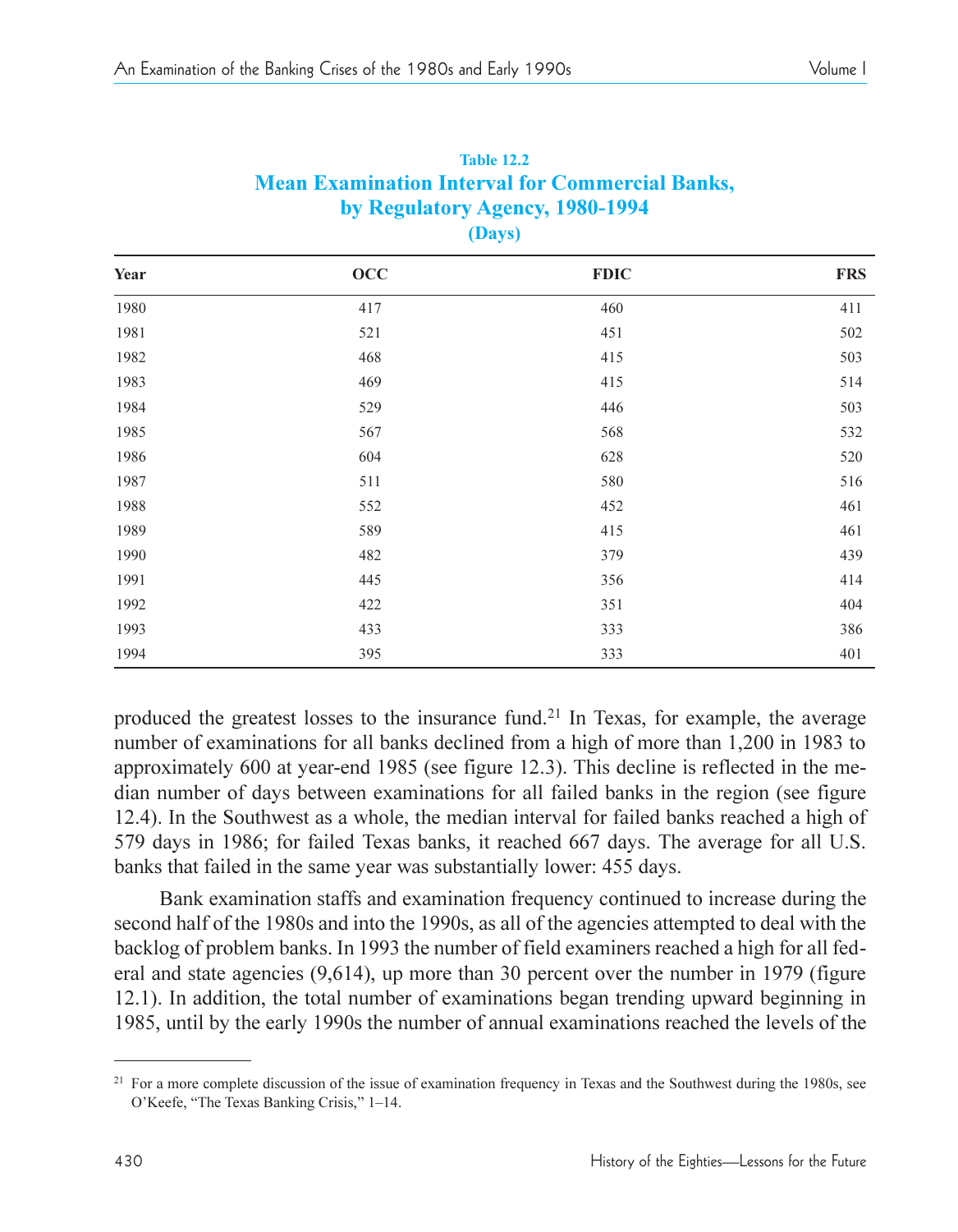

**Figure 12.4 Median Examination Period (Days) for Failed Banks, 1980–1994**



The Southwest region includes Arkansas, Louisiana, New Mexico, Oklahoma, \*and Texas.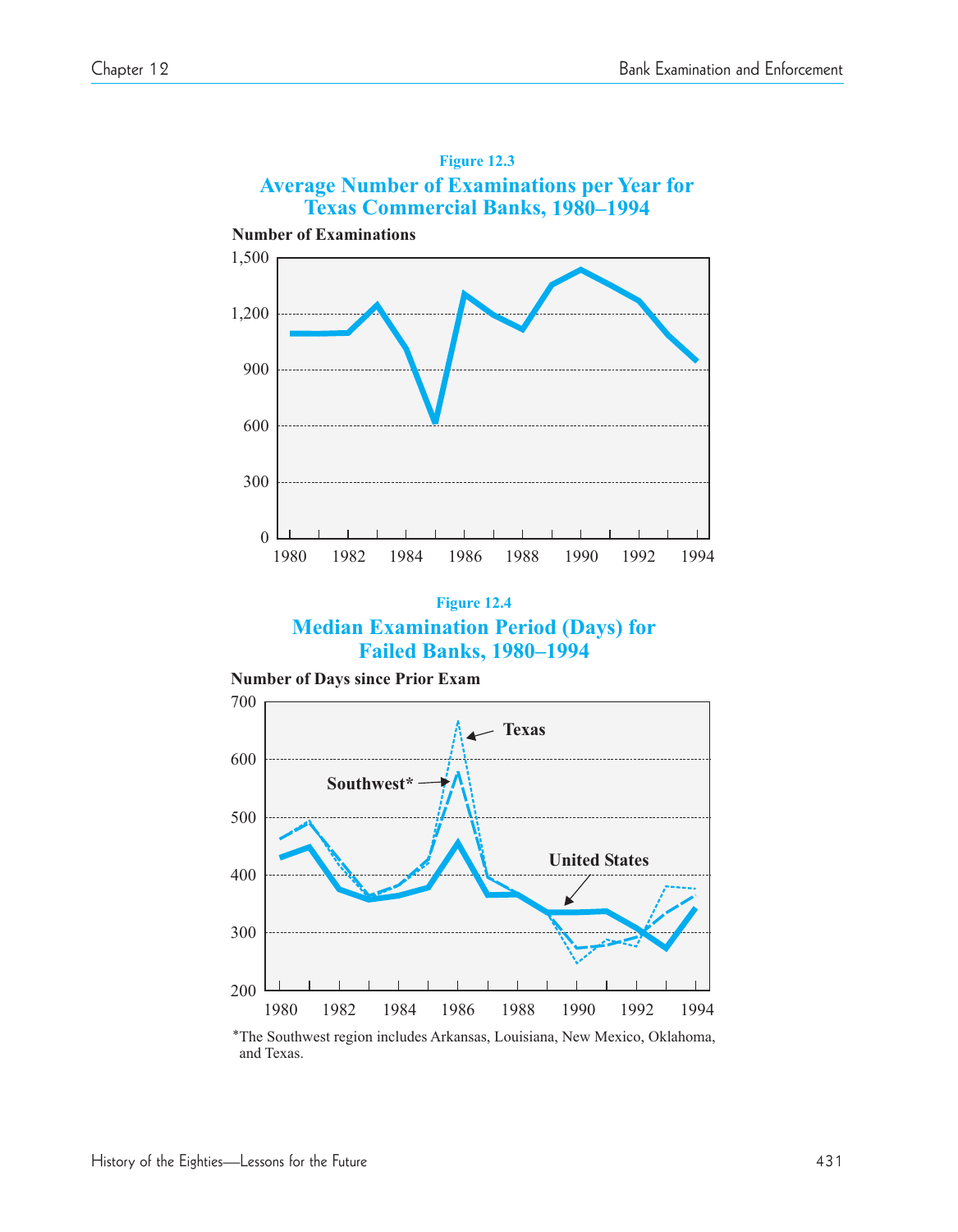early 1980s (figure 12.2). The passage of FDICIA in 1991, therefore, reinforced a trend that had already begun. The data show that bank regulators had recognized the need for more frequent examinations and had begun moving in that direction.

In summary, the decisions that caused examiner levels to be reduced during the first half of the 1980s were a public policy failure. Such policies reduced the ability of supervisors to detect problems early enough to take corrective action. This was especially true in Texas and the Southwest, where the economy was changing rapidly and the number of problem banks was increasing. It is reasonable to assume, although impossible to demonstrate empirically, that if examination frequency had not been reduced, problems would have been detected earlier and losses to the insurer reduced.<sup>22</sup> But the reduced frequency of examinations did more than limit the usefulness of information derived from examinations. It also limited the usefulness of the financial reports used in off-site monitoring: on-site examiners are able to evaluate the quality of the loan portfolios and verify the data reported by banks on nonperforming loans and loan charge-offs. Thus, if examinations are less frequent, Call Report data are less reliable—and the off-site monitoring systems that are based on Call Report data are less able to predict future problems.23

## Examination Ratings and Reports: Effectiveness in Identifying Troubled Banks

To identify and control risk in troubled institutions, bank supervisors have essentially two types of tools: on-site bank examinations and follow-up enforcement actions. (See the appendix for a description of the examination and enforcement process.) The aim of the onsite examinations is, by means of the rating system, to identify the risk of failure in troubled institutions in sufficient time for supervisors to take corrective action. The aim of the follow-up enforcement actions is to control the risk-taking behavior of problem banks after they have been identified.

Regular on-site safety-and-soundness examinations that identify potential problem banks early and appraise their financial condition accurately are bank supervisors' primary vehicle in identifying troubled banks, and the analysis in this chapter shows that for most failed banks that had had recent examinations, ratings generally did a satisfactory job of identification well in advance of failure.<sup>24</sup> Nevertheless, some omissions in the supervisory system were apparent, for examination ratings sometimes gave an inaccurate picture of a bank's con-

<sup>&</sup>lt;sup>22</sup> Several empirical studies have demonstrated that with more frequent examinations, problem banks would have been detected earlier. See especially O'Keefe and Dahl, "Scheduling and Reliability."

<sup>&</sup>lt;sup>23</sup> See Drew Dahl, Gerald A. Hanweck, and John O'Keefe, "Audits, Exams and Accounting Integrity in Banking" (unpublished paper), February 1995; and R. Alton Gilbert, "Implications of Annual Examinations for the Bank Insurance Fund," Federal Reserve Bank of St. Louis *Economic Review* 75, no. 1 (1993): 35–52.

 $24$  A "recent" examination is one generally given within the preceding 12 months.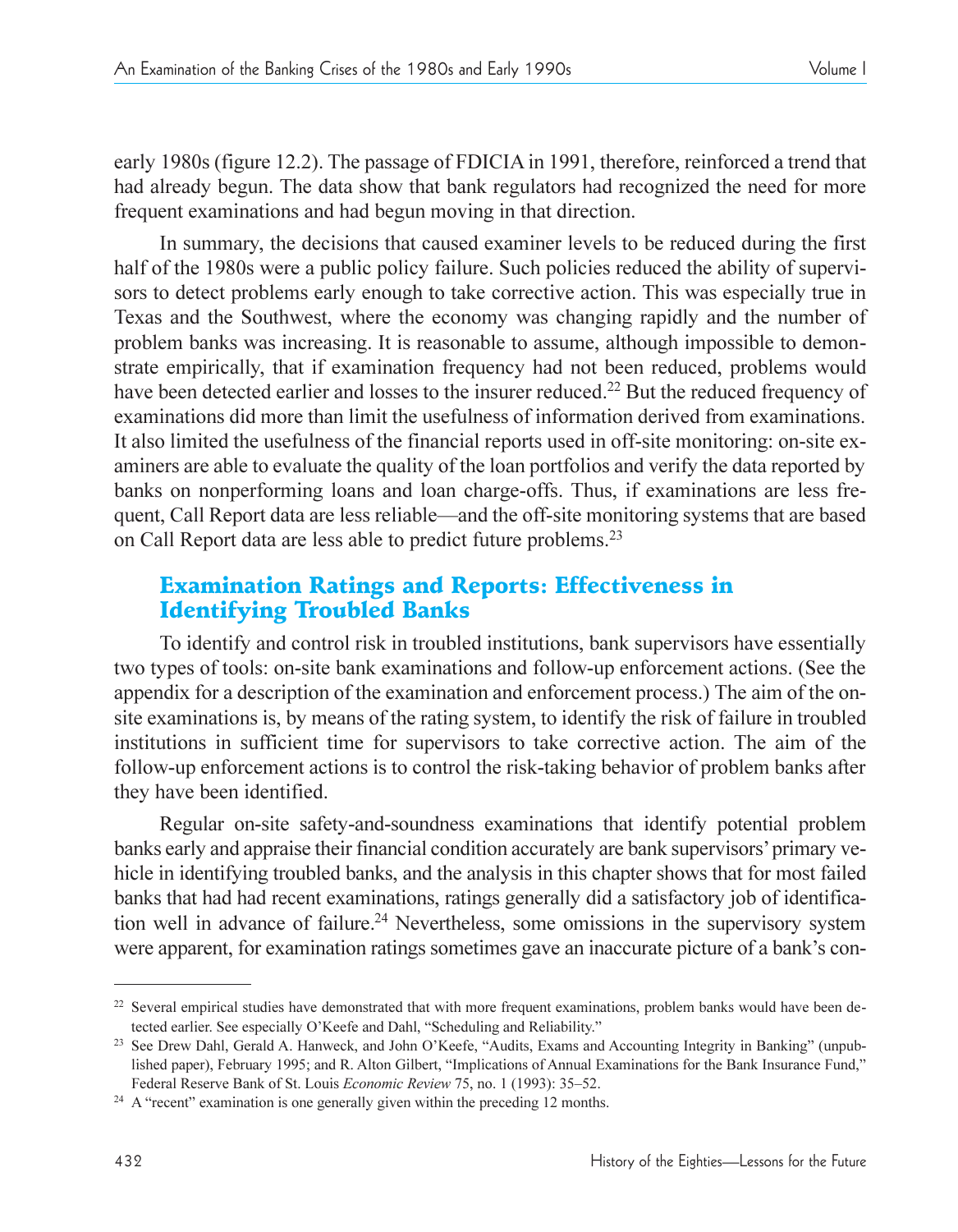dition until relatively shortly before failure. The record shows that 260 failed banks were not identified as requiring increased supervisory attention within 24 months of failure. Of these, 141 were not detected as troubled banks within 18 months of failure; 57 were not detected within 12 months of failure; and 9 were not detected within 6 months of failure.

Bank examination ratings two years before failure for all failed banks are shown in figure 12.5.25 These data refer to examinations available two years before failure, including those that were already several years old.26 The two-year interval was selected because FDIC bank supervisors believe that the examination system should uncover signs of potentially serious deficiencies in the financial condition of a bank within at least 24 months of





**CAMEL Rating**

Ratings that were less than one year old as of the two-years-before-failure \* date; that is, ratings based on examinations dated between two and three years before failure.

<sup>&</sup>lt;sup>25</sup> All examinations cited were regular full-scope or modified-scope on-site safety-and-soundness examinations. Consumer compliance, EDP, and other types of non-safety-and-soundness examinations were not included in the analysis.<br><sup>26</sup> The analysis accounts for examination ratings that existed two years before failure. However, many of the ex

that were on the books two years before failure were several years old at that time.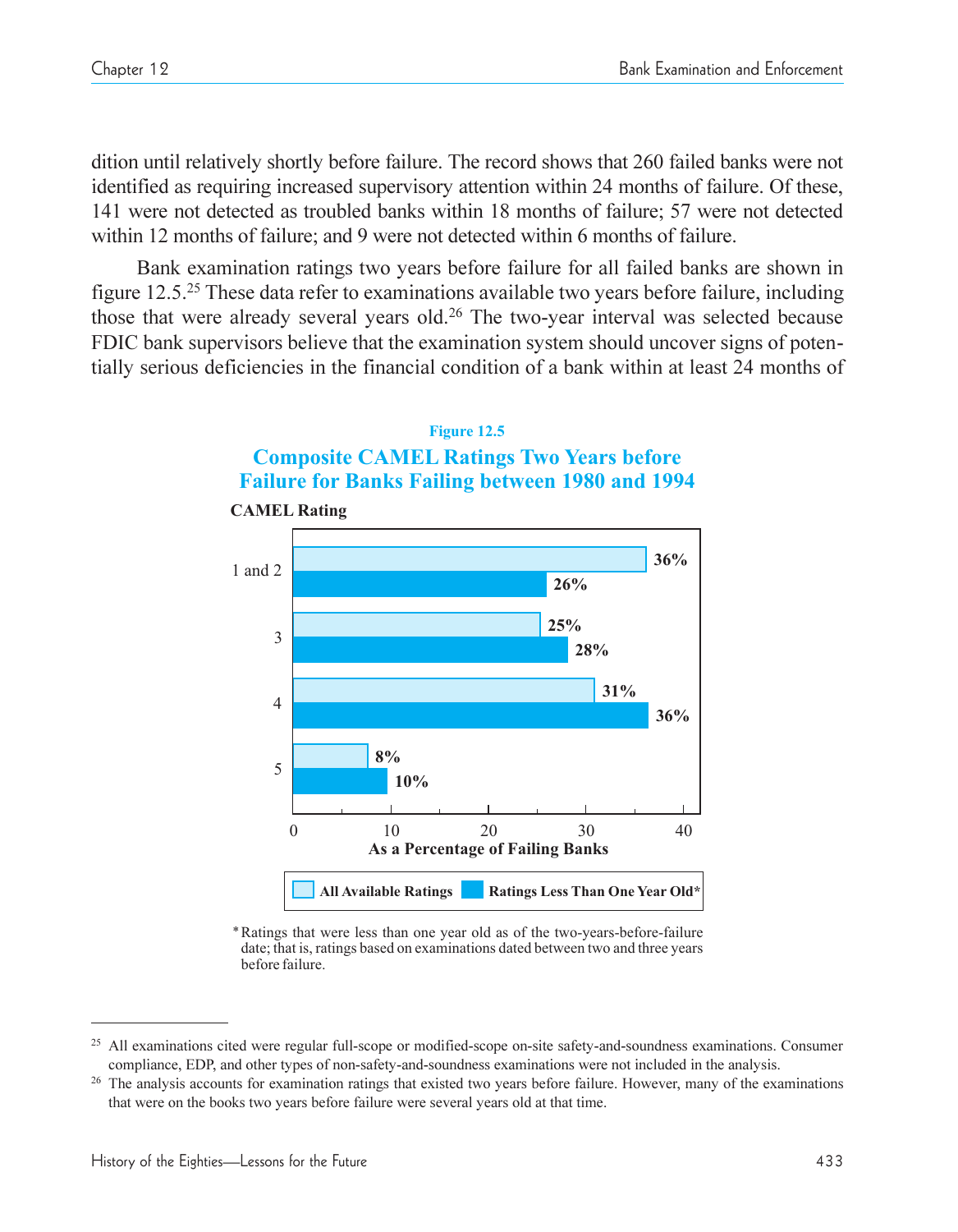failure. The data show that within two years of failure, 36 percent of the banks that failed had the highest ratings (a 1 or 2 rating), 25 percent had a 3 rating, 31 percent a 4 rating, and only 8 percent a 5 rating. Examination ratings did, therefore, identify nearly two-thirds of the total 1,617 failures as in need of increased supervisory attention (CAMEL 3, 4, or 5 ratings) at least two years before failure.

Nevertheless, a significant number of cases went undetected in the early stages: overall, 565 banks, or approximately 36 percent of those banks that eventually failed, held a satisfactory 1 or 2 rating two years before failure. Several factors may have contributed to the inability of the supervisory process to identify these banks. For example, some of these banks might have deteriorated quickly or might not have been examined recently. An alternative explanation is that the examinations failed to detect the problems.27 An analysis of the lack of supervisory identification of these 565 banks demonstrates that the most significant factor was outdated examinations (see table 12.3). In approximately 34 percent of these cases (194 banks), the existing examination ratings available two years before failure were more than one year old at that time. If only examination ratings that were less than one year old at that time are counted, the proportion of banks with 1 and 2 ratings two years before failure declined from 36 percent to 26 percent, and the proportion of banks with CAMEL3,

**Table 12.3 Failing Banks with CAMEL Ratings of 1 or 2 Two Years before Failure, 1980–1994** 

|                                           | <b>Number</b> | <b>Percent of Total Failures</b> |
|-------------------------------------------|---------------|----------------------------------|
| Total 1- and 2-rated future failures      | 565           | 35%                              |
| <b>Specific types:</b>                    |               |                                  |
| Cross-guarantee cases                     | 25            |                                  |
| Failures associated with fraud            | 24            |                                  |
| First City Bancorporation affiliates      | 36            |                                  |
| First RepublicBank Corporation affiliates | 26            |                                  |
| CAMEL ratings more than one year old*     | 194           |                                  |
| <b>Total of above</b>                     | 305           | 19                               |
| Remaining 1- and 2-rated future failures  | 260           | 16                               |

\* Failures of banks with ratings more than one year old (two years before failure) do not include cross-guarantee cases, failures associated with fraud, First City Bancorporation affiliates, or First RepublicBank Corporation affiliates.

<sup>&</sup>lt;sup>27</sup> The majority of the 565 banks were relatively small and were concentrated in a few geographic areas: approximately 80 percent of them held total assets of less than \$100 million, and almost 70 percent of them were located in the Midwest or the Southwest. In addition, almost all were either national or state nonmember banks.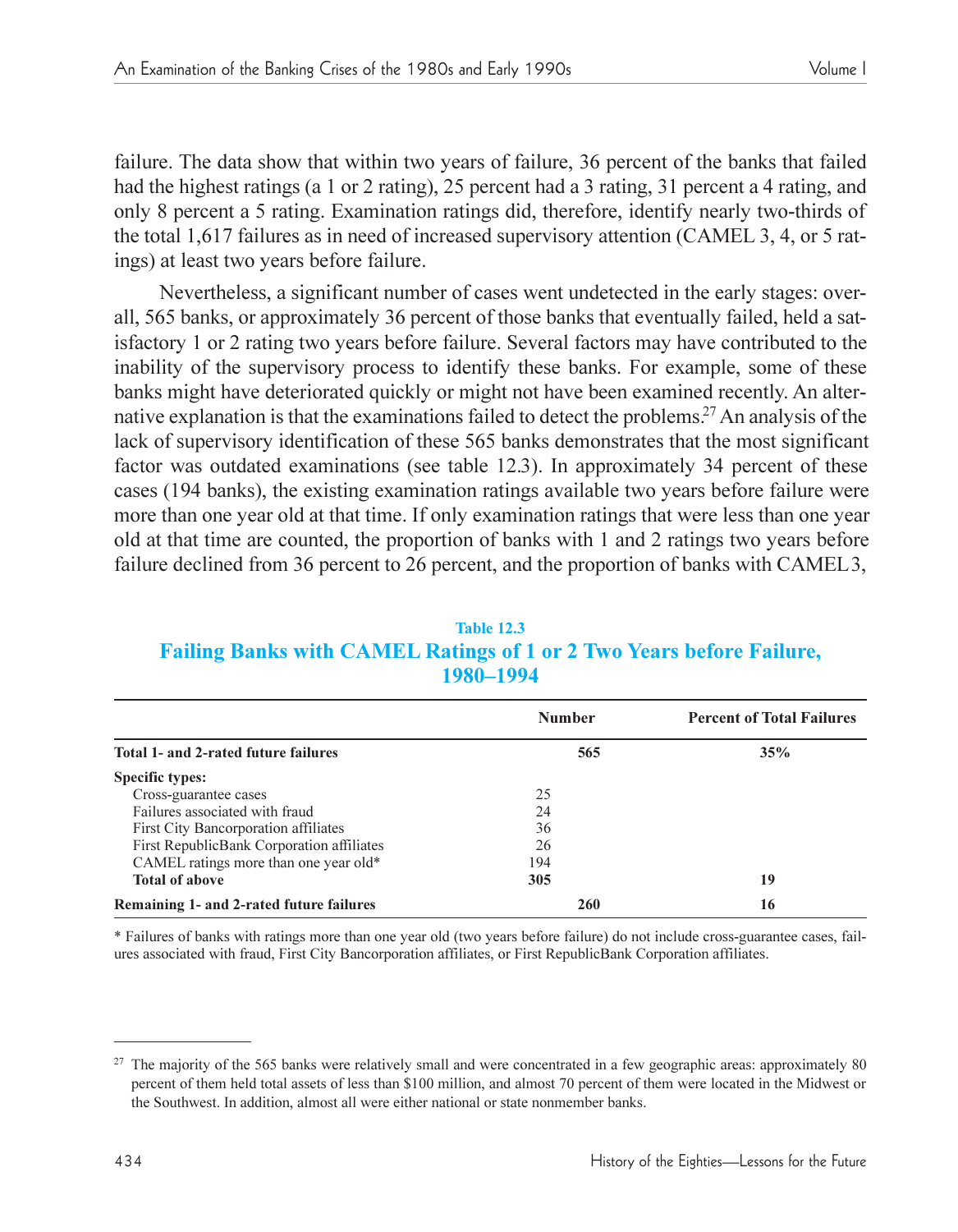4, and 5 ratings (those identified as exhibiting various degrees of weakness) rose from 64 percent to 74 percent of the institutions that would fail two years later. (See table 12.5).

These findings are consistent with the supervisory policies adopted by the banking agencies during the 1980s. This was a period when most banking agencies had cut examination staffs, were placing more reliance on off-site monitoring based on Call Report data, were concentrating their examiner resources on the most troubled banks, and, in the case of the FDIC, were using existing supervisory personnel increasingly to assist in closing and liquidating failed banks. In many cases these changes had reduced the ability of bank supervisory examiners to detect financial problems early enough to prevent failure.<sup>28</sup>

But in addition, the failure to give sufficient warning for some of the 1- and 2-rated banks was caused by safety-and-soundness conditions for which the CAMEL system was not designed. Of the 565 banks, 25 were cross-guarantee failures pursuant to the provisions of the Financial Institutions Reform, Recovery, and Enforcement Act of 1989 (FIRREA), and bank examiners could not have been expected to know two years in advance that the FDIC would decide to invoke this provision.29 Another 24 failures were associated with bank fraud, a problem that is difficult to detect and one that bank examiners are not trained to uncover. In some cases, bank fraud can—and in these cases did—result in the quick closing of otherwise healthy banks.<sup>30</sup> Finally, 62 banks failed when the lead banks of two large Texas bank holding companies, First City Bancorporation and First Republicbank Corporation, collapsed. In economic terms, these affiliates were more like branches than independent banks, and CAMEL ratings for the affiliates did not reflect the condition of the parent companies. More important, the banking agencies were not dependent on CAMEL ratings for information on these two holding companies; their situation had been under consideration for a protracted period. Thus, when these failures are excluded, 260 banks, or ap-

<sup>&</sup>lt;sup>28</sup> These findings are supported by the research of Dahl, Hanweck, and O'Keefe ("Audits,"  $18-20$ ), who show that during the period 1987–94, bank regulatory authorities directed their examination resources primarily at banks that had the lowest examination ratings. They concluded that "examinations appear to have been consistently targeted at banks with the worst performance as indicated by prior CAMEL ratings or nonperforming loan experience" and that "losses are higher with longer gaps between examinations."

<sup>&</sup>lt;sup>29</sup> The FDIC's "cross-guarantee" program generally assesses all banks in the holding company for the FDIC losses of individual members. In some cases, this assessment results in the closing of all banks in the holding company, but the end result is to reduce the insurer's losses.<br><sup>30</sup> The precise role that fraud and financial misconduct played as a cause of bank failures during the 1980–94 period is diffi-

cult to assess. The consensus of a number of studies is that fraud and financial misconduct (1) were present in a large number of bank and thrift failures in the 1980-94 period; (2) contributed significantly to some of these failures; and (3) were able to occur because of the same managerial deficiencies and inadequate internal controls that contributed to the financial problems of many failed and problem institutions in the first place. With respect to the last issue, the conclusion appears to be that internal weaknesses left the institutions vulnerable to both abuse and fraud as well as to adverse economic developments. The studies also found that for many reasons it is very difficult to estimate the dollar impact of such activity. For a more detailed discussion of the relationship between bank failures and fraud, see Chapter 1.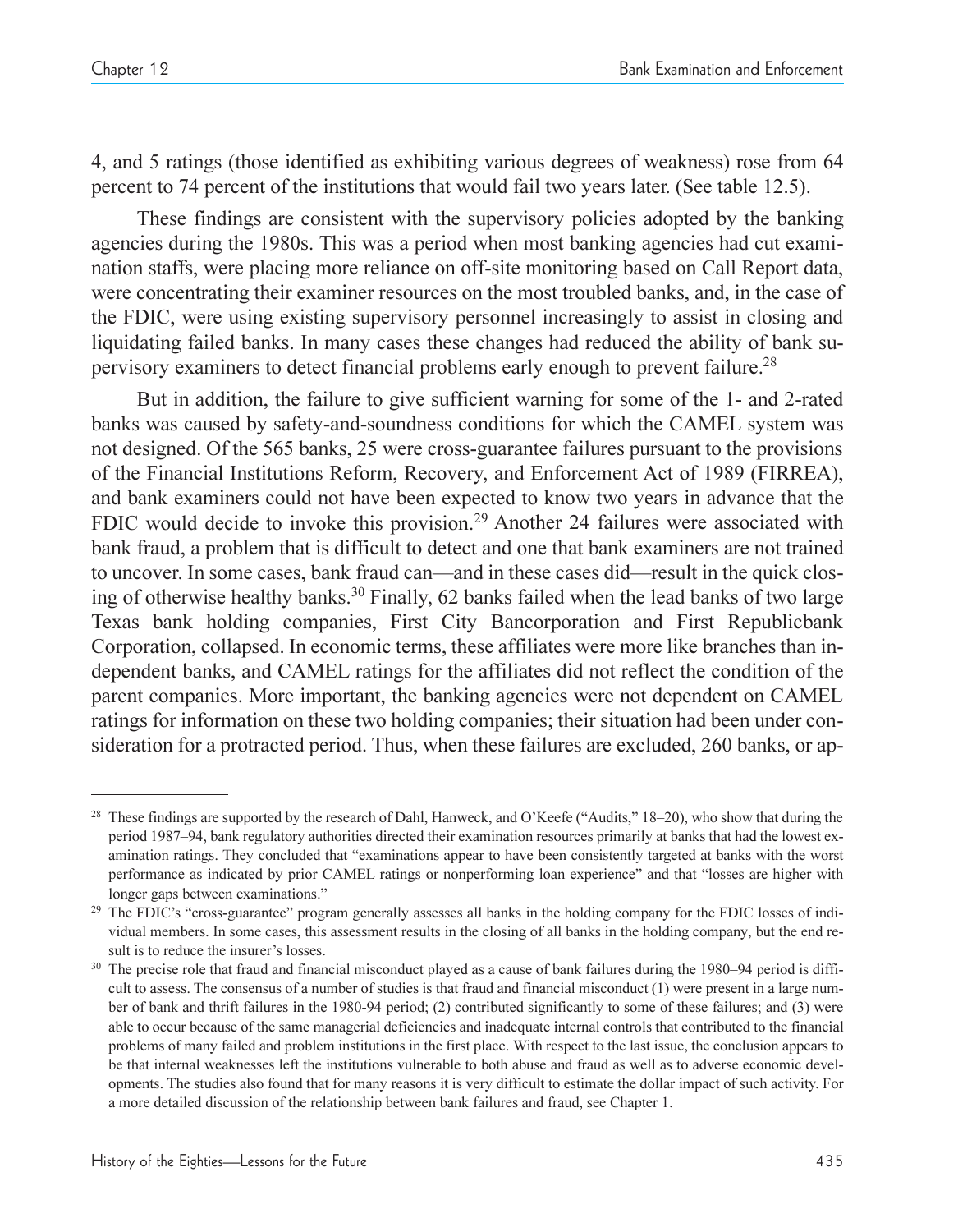proximately 16 percent of the 1,617 failures that occurred during the period, were not detected by the supervisory system two years before failure.<sup>31</sup>

An analysis also was undertaken to determine whether examiners were more effective in identifying, within two years of closing, relatively larger-sized banks that failed. After outdated examinations were eliminated and additional adjustments were made for the reasons previously discussed, the results show that approximately 15 percent of banks that received 1 or 2 ratings within two years of failure and had total assets of over \$250 million were not identified. This compares to 16 percent for the total group that is presented in table 12.3.<sup>32</sup> These findings by themselves do not provide evidence that examiners were substantially better at identifying risk in larger-sized banking organizations two years before failure than they were with all banks that failed.

Afurther investigation was conducted to determine if the CAMEL rating system of risk identification improved incrementally over the period 1980–94. As mentioned above, additional examination resources were being made available to the bank regulatory agencies during the middle to late 1980s, and examination frequency increased substantially during this period. Thus, the detection of problem banks should have been improving over this period. To test for this effect, the 260 banks that were rated 1 or 2 within two years of failure were broken out by year and weighted by the total number of failures within each of the years from 1980 to 1994. The data show that from 1980 to 1986 approximately 28 percent of total failures, on average, had a CAMEL rating of 1 or 2 two years before failure. From 1987 to 1994, however, the comparable figure was only about 12 percent of total failures. The difference in means for the two time periods for the 1- and 2-rated group was statistically significant at the 99 percent confidence level. The analysis was also conducted for failed banks that had a 4 or 5 rating two years before failure. The data show that from 1980 to 1986, 25 percent of banks that failed had a 4 or 5 rating within two years of failure. From 1987 to 1994, however, the comparable figure was 46 percent. The difference in means for this group for the different time period was also statistically significant at the 99 percent level.

These data are presented in figure 12.6, which charts the improving accuracy of the CAMEL rating system in identifying problem banks after 1985. The improvement in the rating system's effectiveness was partly a function of the increasing frequency of bank examinations starting in the second half of the 1980s. In summary, given the turmoil and the

<sup>&</sup>lt;sup>31</sup> Exclusion of banks with ratings that were more than one year old two years before failure means, in effect, that the data refer to examinations conducted between two and three years before failure.

 $32$  The 1,617 failures during the period 1980–94 included 156 banks with total assets over \$250 million. Of these 156 banks, 47 had a 1 or 2 rating two years before failure, while 103 had a 3, 4, or 5 rating. Six of the other banks were not counted, because examination information on them was unavailable in electronic form. Of the 47 1- or 2-rated banks, 24 were discarded for the reasons discussed in connection with table 12.3. Thus, 23 of a total of 150 large banks were not identified by the examiners two years before failure.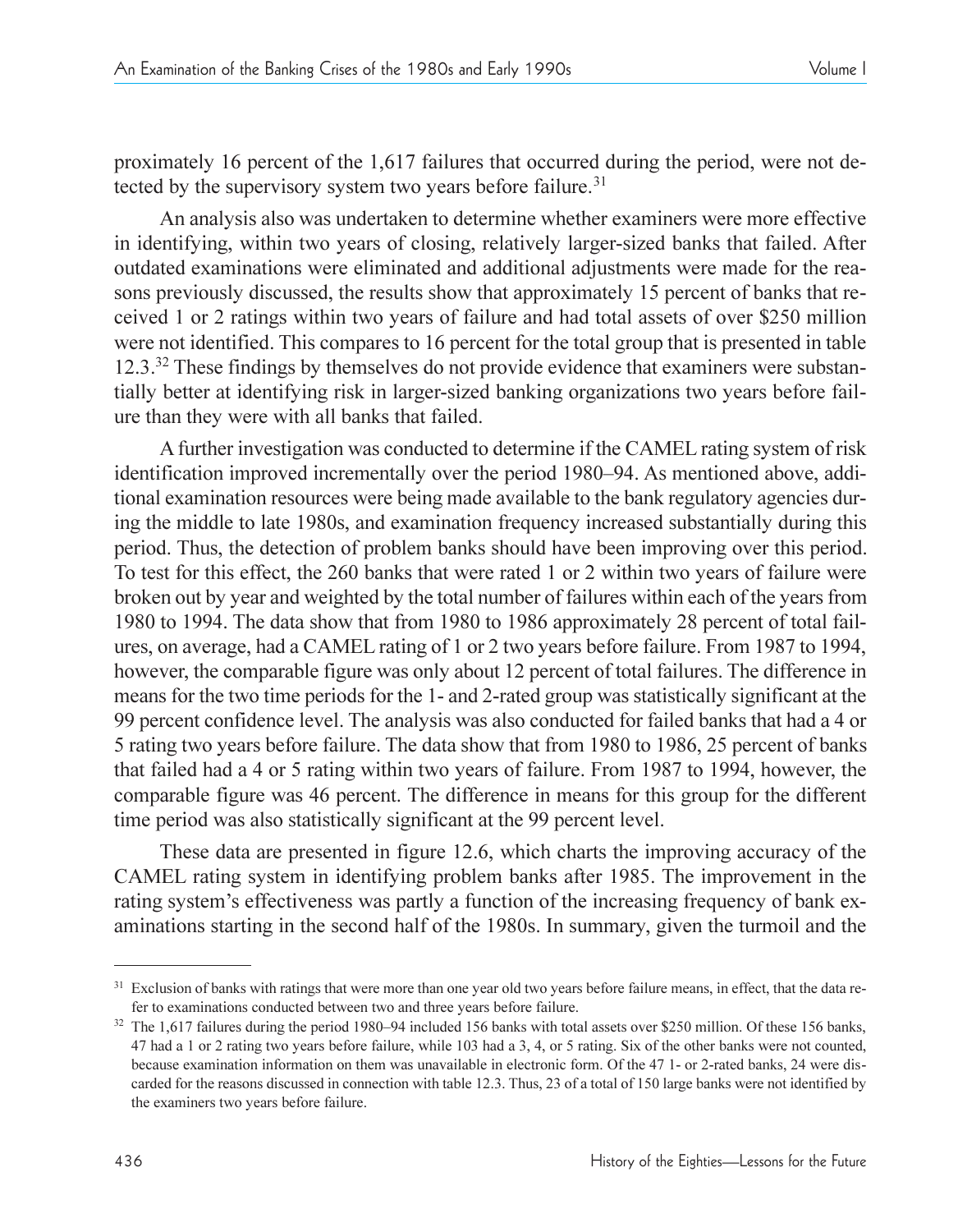

regional banking crises of the 1980s and early 1990s, overall CAMEL ratings (when they were current) appear to have done a reasonably satisfactory job of focusing attention on most of the institutions that subsequently failed.

## Limitations of the CAMEL Rating System

Although the CAMEL ratings identified most failed banks that had had examinations within two years of failure, the rating system suffers from some limitations. First, the ratings did not necessarily capture the seriousness of the situation of banks that subsequently failed. For example, if only officially designated problem institutions (those with 4 or 5 ratings) are discussed, then the system identified only 46 percent of the banks in that group that failed within two years (figure 12.5). Second, because CAMEL ratings are based only on internal operations, they measure only the current financial condition of a bank and do not take into account regional or local economic developments that may pose future problems but that are not yet reflected in the bank's condition.<sup>33</sup> Third, CAMEL ratings by design are not forwardlooking and do not systematically track long-term risk factors that may cause losses several

<sup>&</sup>lt;sup>33</sup> In light of the various regional economic recessions and banking crises of the 1980s and early 1990s, most bank regulatory agencies were more careful about monitoring regional economic conditions starting in the mid-1990s and attempted to incorporate the analysis of these conditions into the bank examination process. For example, in late 1995 the FDIC established the Division of Insurance, which monitors regional economic conditions and other potential risks to commercial banks and works closely with the Division of Supervision.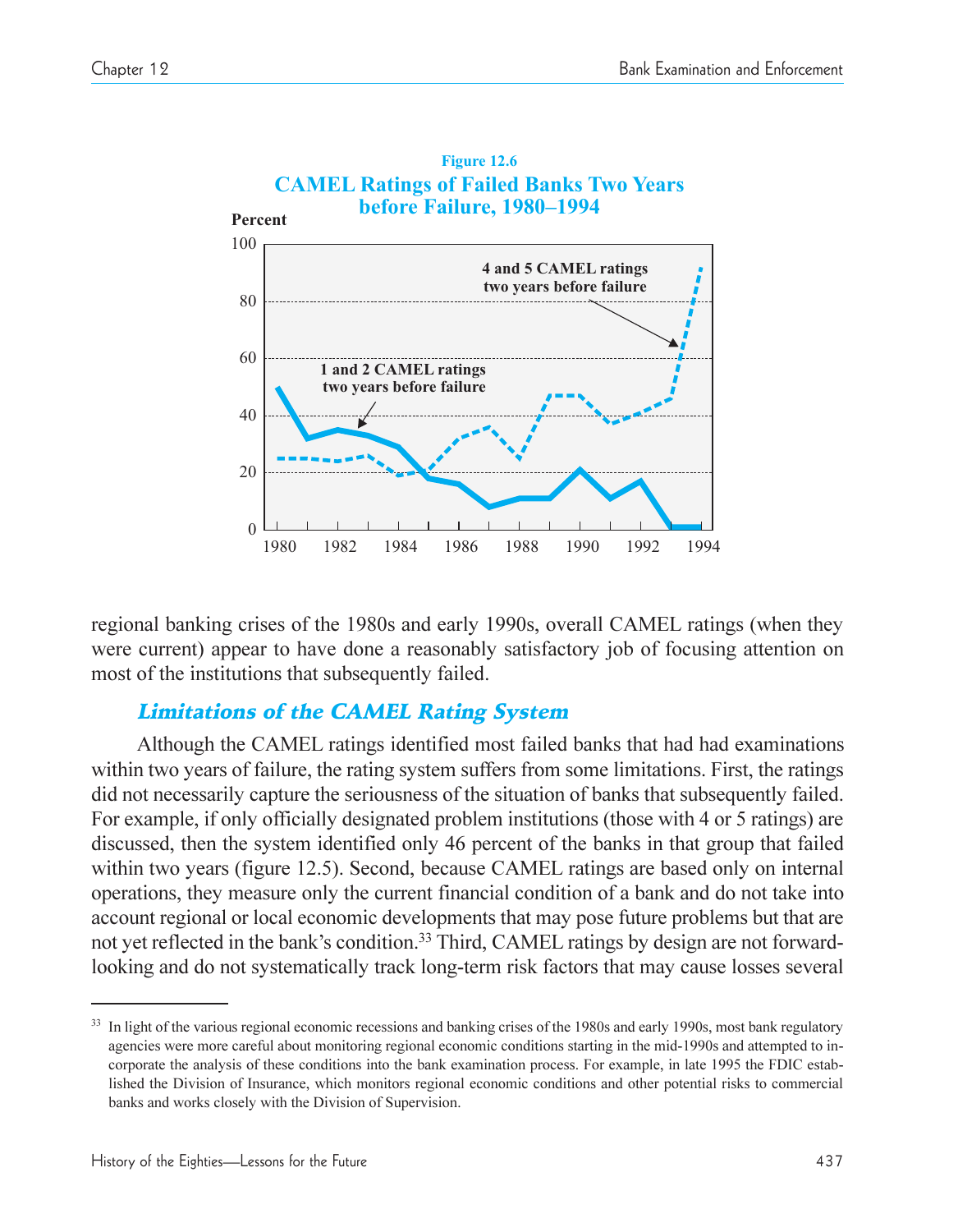years later. Thus, the picture they provide of a bank's condition is current rather than prospective. 34 For example, many banks during the period under review engaged in risky behaviors that in the past had been associated with failures, like excessive asset growth, high ratios of commercial real estate loans and total loans to total assets, or a heavy dependence upon volatile deposit liabilities, yet if the bank was performing satisfactorily, these risk factors were generally not captured or weighted in the current examination ratings.

Fourth, while not a limitation of the rating system per se, the frequent use of on-site bank examinations that are designed to limit future bank failures imposes a burden on depository institutions, which must absorb their costs and contend with the disruption they impose on the work environment. This can be particularly burdensome during good economic times, when the condition of most banks is reasonably healthy and examination ratings change relatively little. For example, an average of less than 15 percent of examination ratings resulted in downgrades each year during the period 1980–94, although the number varied significantly depending on region, especially during deep recessions.<sup>35</sup>

The burden of on-site examinations may also be illustrated by the fact that even most banks that are designated as problem banks (CAMEL 4 or 5 rating) do not fail.<sup>36</sup> It can be argued either that this is a defect of the rating system as a means of forecasting failures or, conversely, that examination ratings trigger the supervisory responses that prevent troubled banks from failing or reduce failure costs when the banks have to be closed. It must be recognized, however, that both the large number of banks whose ratings do not change through repeated examinations and the large number of troubled banks that do not fail are unavoidable consequences of having frequent on-site examinations. Given that on-site examinations provide information to the regulators that is otherwise unavailable, these consequences must be borne if the condition of insured banks is to be monitored effectively.

<sup>&</sup>lt;sup>34</sup> There may be some exceptions, however. While the overall or composite rating is not forward-looking, some examination component ratings, like that of management (M), may be forward-looking and may yield information about the future risk of failure. For example, a poor management component rating may indicate that the bank suffers from weak internal controls, unsatisfactory underwriting policies, or other deficiencies that could threaten the solvency of the bank. Deterioration in this component may yield information about future risk. To test this proposition, researchers at the FDIC evaluated the management component ratings for the 1,564 banks (excluding assistance cases) that failed between 1980 and 1994. The results show that two years before failure, in only 6 percent of the cases was the management rating one full number worse than the average of the other four components.

<sup>&</sup>lt;sup>35</sup> Bank examination ratings can change rapidly as banks' conditions change during deep recessions, like those experienced in the Southwest in the late 1980s and in New England in the early 1990s. In the Southwest during the years 1985–89, for example, 34 percent of the banks that were examined recorded ratings downgrades. In the New England states between 1989 and 1992, 29 percent of the banks that were examined recorded ratings downgrades. For further discussion of this issue, see Rebel Cole and Jeffery W. Gunther, "A CAMEL Rating's Shelf Life," Federal Reserve Bank of Dallas *Financial* 

*Industry Studies* (December 1995): 13–20.<br><sup>36</sup> Most of these banks do not fail in the sense of causing losses to the insurer. However, a large percentage survived only through the acquisition by or merger with another organization.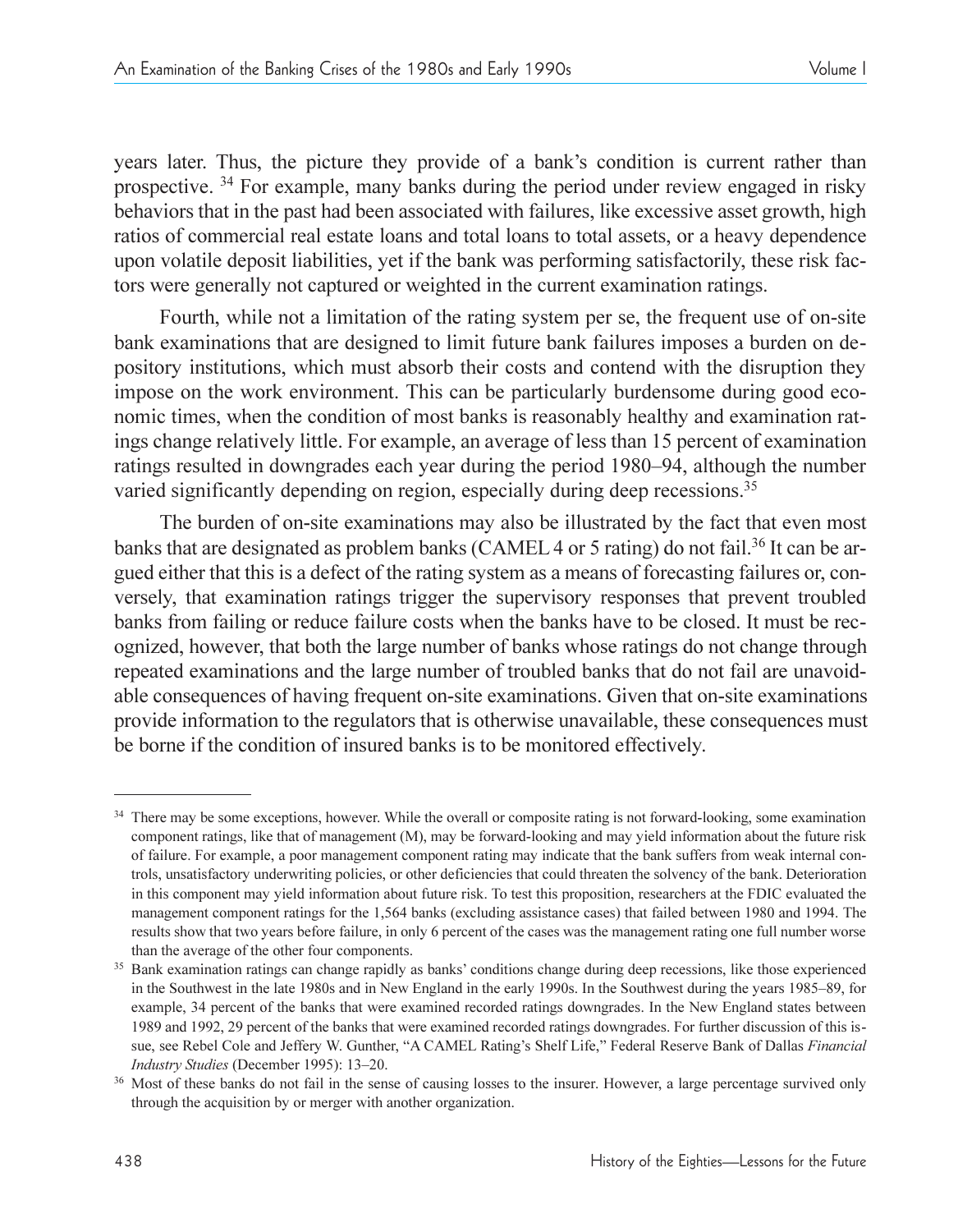## Monitoring: Measures of Effectiveness in Limiting the Risk-Taking Behavior of Troubled Institutions

Identifying problem banks early is one responsibility of bank supervisors. Another is to monitor the behavior of troubled institutions in an attempt either to prevent failure or to limit losses to the insurance fund in the event of a closing.<sup>37</sup>

As an insured depository's capital is depleted, it has less to lose from pursuing highrisk investment strategies in an attempt to return to profitability. The institution's owners or managers may be tempted to engage in speculative lending or to assume greater-thannormal interest-rate risk. They may also make inappropriate dividend payments or engage in other fund transfers. Such behavior contributed significantly to the cost of resolving failed thrift institutions during the 1980s. Marginally capitalized (or insolvent) thrifts undertook high-risk ventures that ultimately increased losses to the thrift insurance fund, and it is widely believed that ineffective monitoring and supervision—as well as the regulators' inability to close insolvent thrifts due to inadequate funds—permitted them to do so. $38$ However, neither existing empirical studies of banking nor the findings presented in this chapter have found widespread evidence of such behavior at marginally capitalized banks.<sup>39</sup>

One measure of the effectiveness of the supervisory monitoring program is the number of problem banks that recovered without cash assistance by the insurer. From 1980 to 1994, there were 4,808 institutions that were classified as either a 4- or a 5-rated bank sometime during the period. Of this total, 1,311 (27 percent) failed, while 3,497 (73 percent) ei-

<sup>&</sup>lt;sup>37</sup> The following studies analyze the effectiveness of supervisory oversight of problem banks: French, "Early Corrective Action," 1-12; David K. Horne, "Bank Dividend Patterns," FDIC Banking Review 4, no 2 (1991): 13-24; R. Alton Gilbert, Supervision of Undercapitalized Banks: Is There a Case for Change? Federal Reserve Bank of St. Louis *Review* 73, no. 3 (1991): 16-30; and R. Alton Gilbert, "The Effects of Legislating Prompt Corrective Action on the Bank Insurance Fund," Federal Reserve Bank of St. Louis *Review* 74, no. 4 (1992): 3-22. Studies that have found formal enforcement actions to be effective in altering the behavior of problem banks are Joe Peek and Eric S. Rosengren, "Bank Regulatory Agreements and Real Estate Lending," Real Estate Economics 24 (1996): 56-73; and U.S. General Accounting Office, *Bank Supervision: Prompt and Forceful Regulatory Actions Needed*, report to the Chairman, House Committee on Banking, Finance and Urban Affairs, Subcommittee on Financial Institutions Supervision, Regulation and Insurance, April 1995.

<sup>&</sup>lt;sup>38</sup> In some instances, thrift regulators encouraged certain types of risky behaviors, like high growth rates, which they thought would permit thrifts to grow out of their problems. For research documenting the existence of the so-called moral-hazard problem associated with the behavior of thrift institutions during the 1980s, see James R. Barth, Philip F. Bartholomew, and Carol Labich, Moral Hazard and the Thrift Crisis: An Analysis of 1988 Resolutions, in *Proceedings of the Conference on Bank Structure and Competition*, Federal Reserve Bank of Chicago, May 3–5, 1989, 344–84; and Gillian Garcia, "The FSLIC Is 'Broke' in More Ways Than One," Cato Journal 7, no. 3 (1988): 727-41.

<sup>&</sup>lt;sup>39</sup> For example, Gilbert ("Supervision of Undercapitalized Banks") found that undercapitalized banks during the period 1985–89 generally did not grow rapidly, pay dividends, or make loans to insiders, all of which are behavioral patterns normally associated with high-risk strategies. Moreover, Gilbert ("Legislating Prompt Corrective Action") also found no relationship between resolution cost and either the level of capital one year before failure or the length of time a bank was undercapitalized.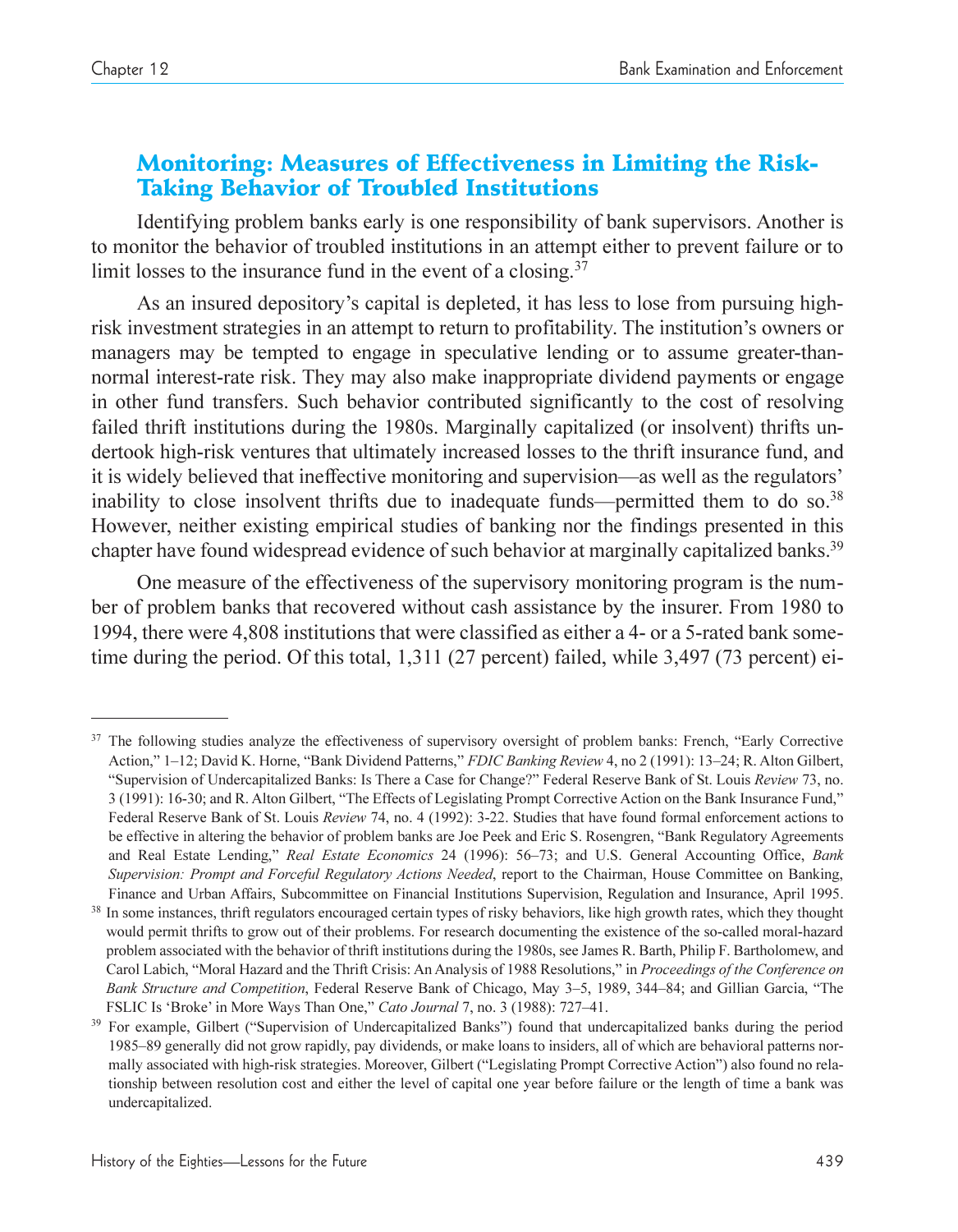ther survived as independent banks, were purchased by bank holding companies, or merged into other banks without FDIC assistance. Therefore, approximately three out of four problem banks recovered without assistance.

The behavioral changes of all problem banks for three years before either failure (for failed banks) or the date of recovery (for the problem banks that survived) are presented in table 12.4. The data show that 4- or 5-rated banks slowed down their asset growth, cut dividend payments, and generally increased capital from external sources.40 These trends are consistent over the three-year observation period for both problem banks that failed and problem banks that survived. Furthermore, these trends became more pronounced with the evolution of the various banking crises, as supervisors received additional examination resources during the second half of the 1980s, gained more experience dealing with the heavy volume of problem banks, and became more aggressive in constraining the risky behavior.

#### **Table 12.4 Asset Growth Rates, Dividend Payments, and Capital Injections, All Banks with CAMEL Ratings of 4 or 5, 1980-1994**

|                                              |                 | <b>Failed Banks</b> |          |                                                   | <b>Surviving Banks</b> |         |                                          | <b>Total</b><br>(Failed and Surviving) |         |
|----------------------------------------------|-----------------|---------------------|----------|---------------------------------------------------|------------------------|---------|------------------------------------------|----------------------------------------|---------|
| <b>Years before</b><br>Failure,<br>Recovery, | Year of Failure |                     |          | Year of Recovery or Merger*                       |                        |         | Year of Failure, Recovery,<br>or Merger* |                                        |         |
| or Merger                                    | 1980-85         | 1986-91             | 1992-94  | 1980-85                                           | 1986-91                | 1992-94 | 1980-85                                  | 1986-91                                | 1992-94 |
|                                              |                 |                     |          | A. Asset Growth Rate (Percent)                    |                        |         |                                          |                                        |         |
| 3                                            | 14.60           | 15.65               | 18.77    | 10.39                                             | 13.38                  | 4.42    | 11.91                                    | 14.09                                  | 5.93    |
| 2                                            | 10.72           | 1.71                | $-3.53$  | 3.67                                              | 1.25                   | $-0.61$ | 6.21                                     | 1.40                                   | $-0.92$ |
| 1                                            | 0.91            | $-10.17$            | $-13.39$ | 1.96                                              | 0.96                   | $-0.64$ | 1.58                                     | $-2.51$                                | $-1.98$ |
|                                              |                 |                     |          | <b>B.</b> Dividends to Average Assets (Percent)   |                        |         |                                          |                                        |         |
| 3                                            | 0.34            | 0.21                | 0.09     | 0.20                                              | 0.21                   | 0.13    | 0.25                                     | 0.21                                   | 0.13    |
| $\overline{2}$                               | 0.32            | 0.16                | 0.06     | 0.16                                              | 0.14                   | 0.09    | 0.22                                     | 0.15                                   | 0.09    |
| $\mathbf{1}$                                 | 0.16            | 0.05                | 0.02     | 0.13                                              | 0.13                   | 0.08    | 0.14                                     | 0.11                                   | 0.07    |
|                                              |                 |                     |          | C. Capital Injections to Average Assets (Percent) |                        |         |                                          |                                        |         |
| 3                                            | 0.18            | 0.42                | 0.45     | 0.19                                              | 0.46                   | 0.42    | 0.19                                     | 0.45                                   | 0.42    |
| 2                                            | 0.22            | 0.52                | 0.54     | 0.39                                              | 0.56                   | 0.42    | 0.33                                     | 0.55                                   | 0.43    |
|                                              | 0.65            | 0.39                | 0.40     | 0.44                                              | 0.45                   | 0.49    | 0.51                                     | 0.43                                   | 0.48    |

*Note:* Data are unweighted averages of individual bank percentages.

\* Recovery is either the date of a bank's unassisted merger or, if the bank survived as an independent institution, the date it received a CAMEL rating of 1, 2, or 3.

<sup>&</sup>lt;sup>40</sup> Capital injections include new stock issues, capital contributed through merger, and capital contributed from parent holding companies.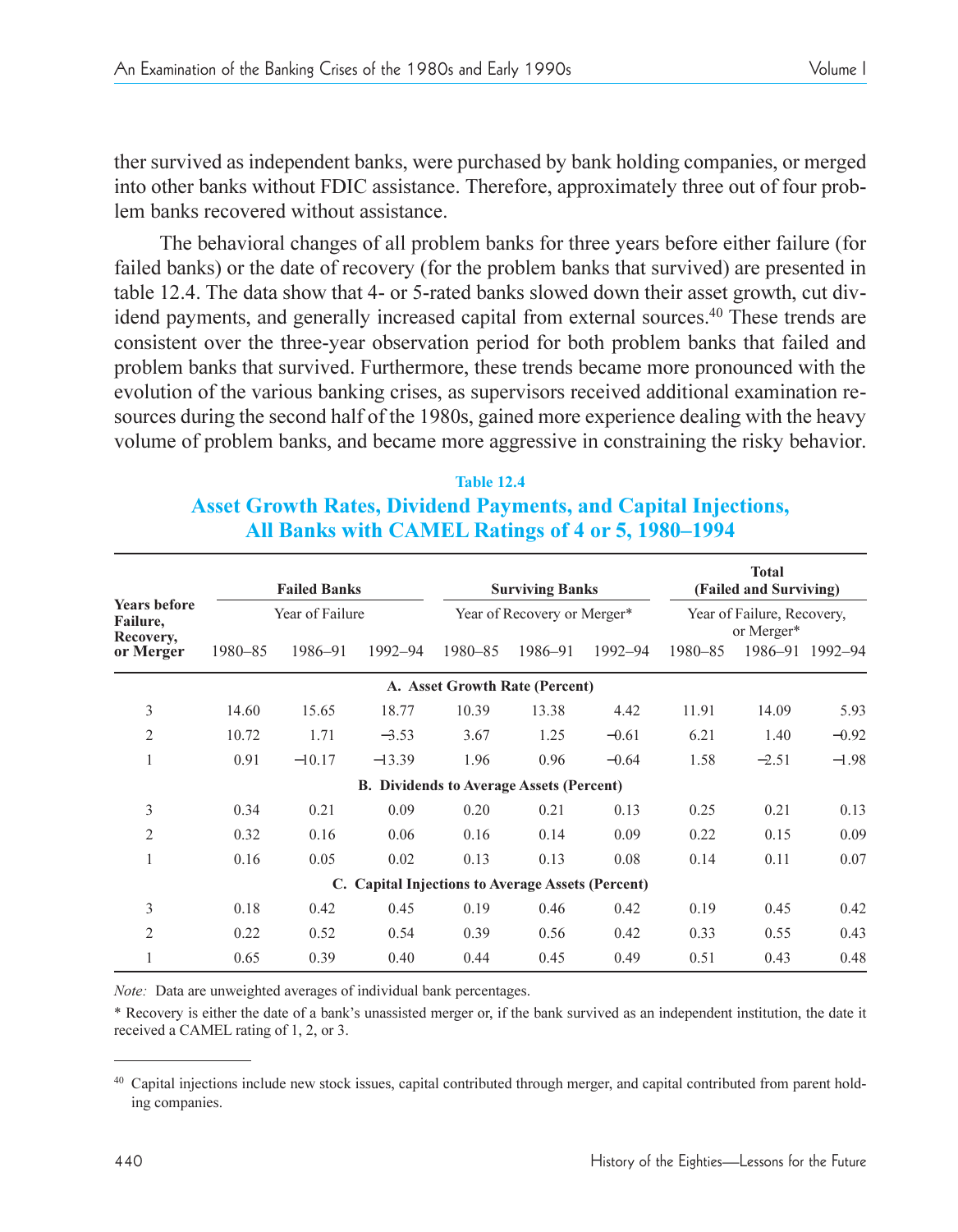(The data are broken out for three different time intervals during the period 1980–94, each reflecting a different stage of the banking crisis: the early  $[1980-85]$ , the middle  $[1986-91]$ , and the late  $[1992-94]$  periods.)<sup>41</sup>

The findings show, therefore, that the moral-hazard problem was being contained, for banks were shrinking their assets over this period. In the case of surviving banks, reduced dividend payouts and increased capital injections helped restore equity positions and were instrumental in facilitating recovery. In the case of failed banks, dividend cuts and new capital had the effect of reducing the costs of failure. Thus, the end result of changes in the operation of problem banks appears to have been a reduced number of bank failures, a reduction in risk taking at troubled banks, and a reduction in losses to the fund—whether the changes were due to management, stockholders, market forces, or bank supervisors.<sup>42</sup>

## Number and Kinds of Formal Enforcement Actions

To achieve effective oversight, banking authorities need adequate supervisory powers to limit potential risk-taking behavior by undercapitalized banks. The ability to identify problem banks is of limited usefulness without adequate authority to compel corrective actions. Most regulatory agencies have sufficient power to improve capital, levy fines, remove management, restrict dividends and other inappropriate funds transfers, and restrict riskier lending and excess asset growth. Bank chartering authorities also have the power to appoint a conservator or receiver, and the FDIC has the power to terminate or suspend deposit insurance.

The risk-control activity that begins with the examination process may be completed by enforcement actions both informal and formal. Informal actions are usually assigned when a bank receives a CAMEL 3 rating. At this time the agency generally receives a written commitment from bank management to take corrective action; the commitment is in the form of a memorandum of understanding (MOU) or a bank board resolution. Formal actions, which are legal decrees and legally enforceable in the courts, are usually taken when

 $41$  The "early period" was a time when most of the banking agencies were cutting examination staffs, while the number of problem banks was increasing significantly. The "middle period" was when the majority of the bank failures were occur-

ring. The "late period" corresponded to a change in regulatory regime after the passage of FDICIA in 1991.<br><sup>42</sup> J. Kimball Dietrich and Christopher James argue that higher capital injections of weaker banks were not the re pervisory pressure but the result of actions taken by the banks and the equity markets. Such a position appears unrealistic because, from whatever source, the urgency to raise capital nonetheless reflects a desire to avoid closure or other sanctions. The capital injection can therefore probably be considered a result of the supervisory system. See Dietrich and James, "Regulation and the Determination of Bank Capital Changes: A Note," Journal of Finance 38, no. 5 (1983): 1651-58. It should be noted that new legal and institutional constraints were being put into place starting in the late 1980s to control the incidence of moral hazard in banking. Minimum and risk-based capital standards were in place at least since the late 1980s; the least-cost test for resolving bank failures, Prompt Corrective Action, and risk-based insurance premiums originated with the passage of FDICIA in 1991. All of these actions were intended to minimize moral hazard and to place more of the risk of loss on the shareholders of institutions and less on the U.S. taxpayer and the deposit insurance fund.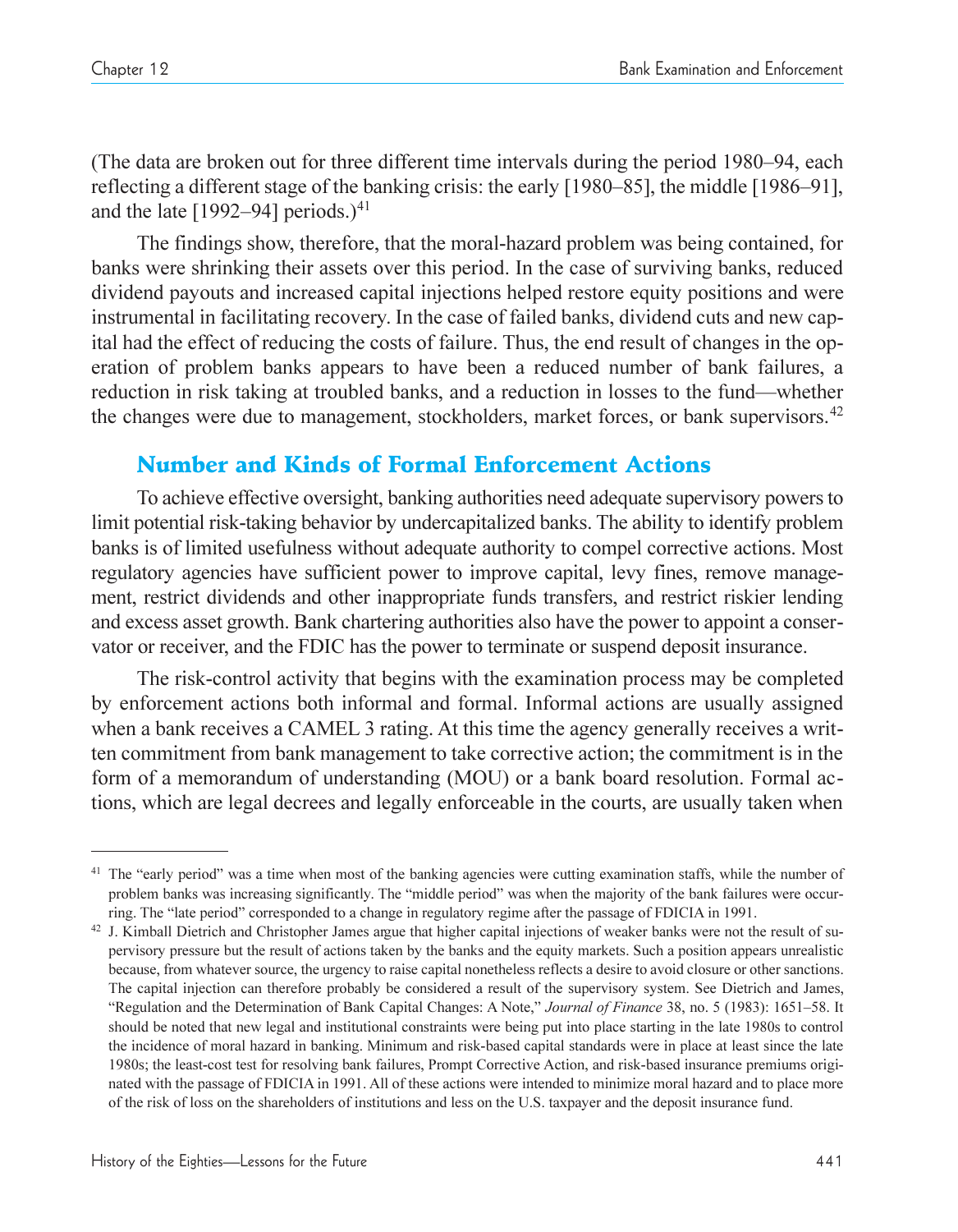a bank's deterioration is more serious and it receives a 4 or 5 rating. Formal actions include cease-and-desist orders and/or suspension or removal of bank officers or directors. Civil money penalties—fines—may be imposed on depository institutions for failing to meet the terms of cease-and-desist orders or for violating federal or state laws or regulations, and these fines are often heavy. 43

*FDIC formal enforcement actions.* During the 1970s, the FDIC did not widely use formal supervisory enforcement actions. The agency was first given authority to issue cease-and-desist orders and removal authority under the FDI Act as amended in 1966, and during the first half of the 1970s the agency issued only 37 orders. Over the next four years, however, the agency became more aggressive, issuing 176 orders primarily under Sections 8(a) and 8(b) of the FDI Act as amended. These sections deal with termination of insurance and cease-and-desist orders. During the 1980s, as the number of problem banks increased dramatically, so also did the number of formal actions brought against FDIC-supervised banks. The number of formal actions issued by the FDIC for safety-and-soundness purposes grew quickly in the early 1980s, and peaked in 1985 at 272 (see table 12.5).44 From 1986 through 1990, as the number of problem banks declined, the issuance of formal actions also declined, with an annual average of approximately 168. But the growing number of problem banks in New England again brought an increase in the number of FDIC formal actions, with an annual average of 200 issued in 1991–92. During the following years, the numbers of actions declined as the economy improved and commercial bank earnings rebounded.45

The greatest proportion of actions were brought against 4-rated banks, which accounted for over half of all formal actions. Generally such institutions suffer from serious problems but are usually salvageable. An additional 35 percent of the total were issued against 5-rated banks. CAMEL 5-rated banks are thought to have substantial risk of failing within one year. Actions against these banks are intended to correct the problems if possible, but if the institution is too ill to recover, the objective is to limit losses before failure. A smaller number of actions (159) were brought against highly rated (1- and 2-rated) banks. Over half of these actions dealt with the removal and suspension of officers and directors.<sup>46</sup>

<sup>43</sup> Formal enforcement actions are issued by all federal banking agencies, but OCC data on enforcement actions brought against troubled banks were not available for this analysis. Thus, only formal actions against FDIC-supervised and Federal Reserve-supervised banks are analyzed.

<sup>44</sup> FDIC enforcement actions brought against state banks in all categories from 1980 to 1995 (including not only safety and soundness but also violations of consumer laws and regulations, trust, and EDP, and other miscellaneous categories) amounted to 3,041.

<sup>45</sup> The data on FDIC-issued informal actions are available only from 1992. The number totaled 750 for 1992, 616 for 1993,

and 472 for 1994 for all other categories.<br><sup>46</sup> The reasons for the actions taken against the other 1- and 2-rated banks are unknown at this time.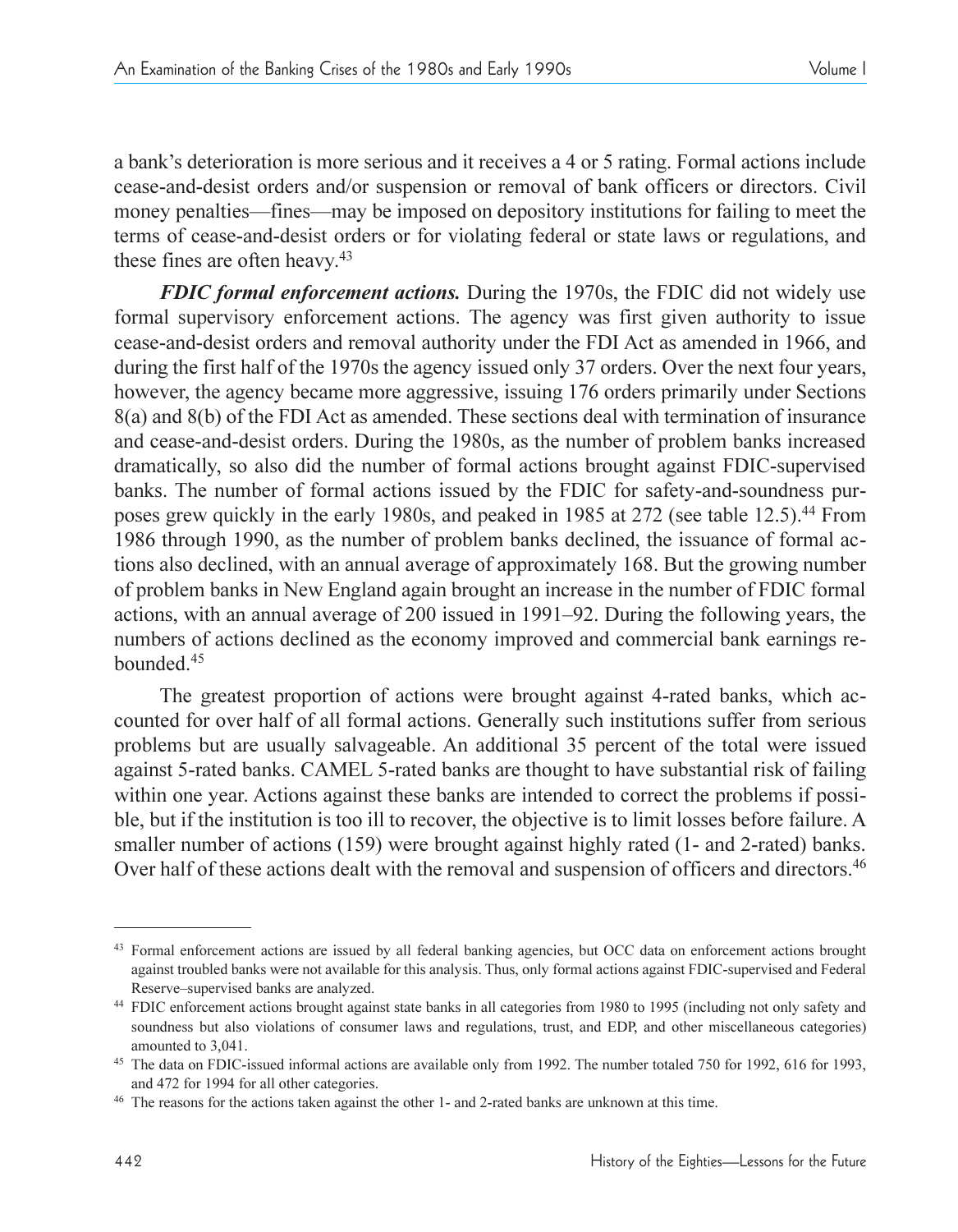|              |               | <b>CAMEL Rating at Examination before Enforcement Action</b> |                |     |                |                |  |
|--------------|---------------|--------------------------------------------------------------|----------------|-----|----------------|----------------|--|
| Year         | <b>Number</b> | 1                                                            | $\mathfrak{2}$ | 3   | $\overline{4}$ | 5              |  |
| 1980         | 47            | 1                                                            | 3              | 1   | 32             | 10             |  |
| 1981         | 38            | $\overline{c}$                                               | 6              | 1   | 22             | $\overline{7}$ |  |
| 1982         | 93            | 1                                                            | $\overline{4}$ | 4   | 56             | 28             |  |
| 1983         | 238           | $\mathbf{0}$                                                 | $\overline{4}$ | 4   | 166            | 64             |  |
| 1984         | 184           | $\overline{c}$                                               | 5              | 9   | 103            | 65             |  |
| 1985         | 272           | 1                                                            | 9              | 6   | 164            | 92             |  |
| 1986         | 174           | $\theta$                                                     | $\overline{4}$ |     | 89             | $80\,$         |  |
| 1987         | 197           | 1                                                            | 2              | 6   | 92             | 96             |  |
| 1988         | 175           | $\overline{0}$                                               | 3              | 5   | 78             | 89             |  |
| 1989         | 156           | $\mathbf{0}$                                                 | $\overline{4}$ | 6   | 76             | 70             |  |
| 1990         | 137           | $\mathbf{0}$                                                 | $\overline{4}$ | 4   | 73             | 56             |  |
| 1991         | 203           | $\mathbf{0}$                                                 | 10             | 11  | 110            | $72\,$         |  |
| 1992         | 197           | $\mathbf{0}$                                                 | 15             | 14  | 126            | 42             |  |
| 1993         | 140           | $\overline{c}$                                               | 13             | 27  | 59             | 39             |  |
| 1994         | 85            | 8                                                            | 29             | 9   | 18             | 21             |  |
| 1995         | 62            | 3                                                            | 23             | 7   | 17             | 12             |  |
| <b>Total</b> | 2,398         | 21                                                           | 138            | 115 | 1,281          | 843            |  |

**Table 12.5 FDIC Formal Enforcement Actions by Examination Rating, 1980–1995** 

*Note:* Formal enforcement actions for safety-and-soundness purposes only**.**

The largest number of formal enforcement actions brought by the FDIC, accounting for over 60 percent (1,485) of the total number of actions, consisted of Section 8(b) actions, or the issuance of cease-and-desist orders (see table 12.6). These actions are generally issued to curb unsafe banking practices like insider abuses, unsound underwriting practices, inaccurate loan-loss reserve accounting, unwise dividend policies, and other types of unauthorized fund transfers. Other major enforcement categories include Section 8(a) proceedings for termination of insurance, and Section  $8(e)$  removals of officers, directors, and other principals; actions in those two categories accounted for an additional 32 percent (763) of the total. Miscellaneous actions make up the remainder.<sup>47</sup>

Table 12.7 shows the number of FDIC-supervised problem banks from 1980 to 1994 and their resultant status as either failed or surviving. These data show that of the 2,826

<sup>&</sup>lt;sup>47</sup> The number of formal enforcement actions for safety-and-soundness purposes excluded civil money penalties because it could not be determined if the actions were related to safety-and-soundness violations or to some other areas.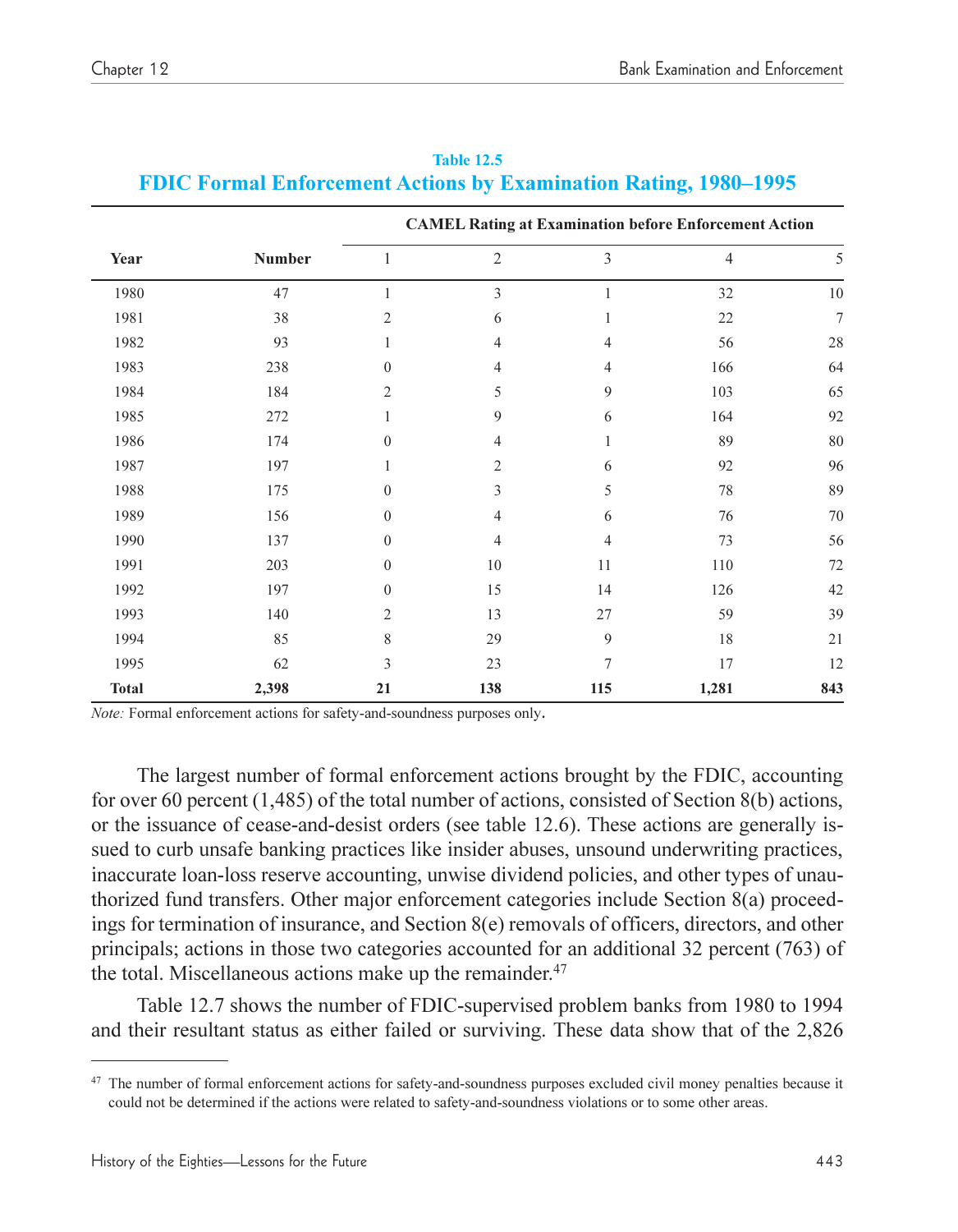| FDIC FOLMAL EMOTCEMENT ACHORS BY TYPE, 1980–1995 |               |                                                                           |  |  |  |
|--------------------------------------------------|---------------|---------------------------------------------------------------------------|--|--|--|
| <b>Type</b>                                      | <b>Number</b> | <b>Description</b>                                                        |  |  |  |
| 8(a)                                             | 394           | Termination of insurance                                                  |  |  |  |
| 8(b)                                             | 1,485         | Cease-and-desist order                                                    |  |  |  |
| 8(c&b)                                           | 88            | Temporary cease-and-desist order                                          |  |  |  |
| 8(e)                                             | 369           | Removal and/or prohibition and/or suspension of individuals               |  |  |  |
| $8(a\&t)$                                        |               | Temporary suspension of deposit insurance                                 |  |  |  |
| 8(g)                                             | 19            | Suspension and/or prohibition of individuals based on criminal indictment |  |  |  |
| 8(i)                                             | 2             | Petition for enforcement of administrative order                          |  |  |  |
| $ILSA*$                                          | 13            | Capital directive                                                         |  |  |  |
| PCA <sup>+</sup>                                 | 25            | PCA directive                                                             |  |  |  |
| 0A                                               |               | Other formal action                                                       |  |  |  |
| <b>Total</b>                                     | 2,398         |                                                                           |  |  |  |

#### **Table 12.6 FDIC Formal Enforcement Actions by Type, 1000 1005**

*Note:* Formal actions for safety-and-soundness purposes only.

\*International Lending Supervision Act.

Prompt Corrective Action (see section below on FDICIA).

banks that were classified as 4- or 5-rated at some point during this period, 662 (23 percent) failed, while 2,164 (77 percent) either survived as independent banks, were purchased by bank holding companies, or merged into banks without FDIC assistance. Therefore, approximately three out of four FDIC problem banks recovered without cash assistance from the insurer.

Tables 12.8 and 12.9 show the number and percentages of FDIC problem banks that received some type of formal enforcement action during the period. The data indicate that 47 percent of the total FDIC problem bank population received some type of formal enforcement action over this period. When displayed by CAMEL rating, 71 percent of 5-rated banks and 45 percent of 4-rated institutions received formal actions. Of the failed problem banks, approximately 71 percent received a formal FDIC enforcement action; of the surviving problem banks, approximately 40 percent did also (table 12.9). These data show that the enforcement policy of the FDIC was most aggressive with respect to the most unhealthy institutions—those that failed. $48$ 

<sup>48</sup> Because data on FDIC-issued informal enforcement actions were not available before 1992, it was not possible to trace this record during the early stages of the problem-bank cycle. To verify the presence of informal actions for troubled banks, a set of randomly selected files, available for the years 1986 to 1994, on FDIC problem banks was reviewed. Of the 307 bank files that were examined, 292, or more than 95 percent of the banks, had received some type of formal or informal action. Only 15 of the 307 banks had no action on record. Thus, the data show that almost all problem banks received some type of enforcement action.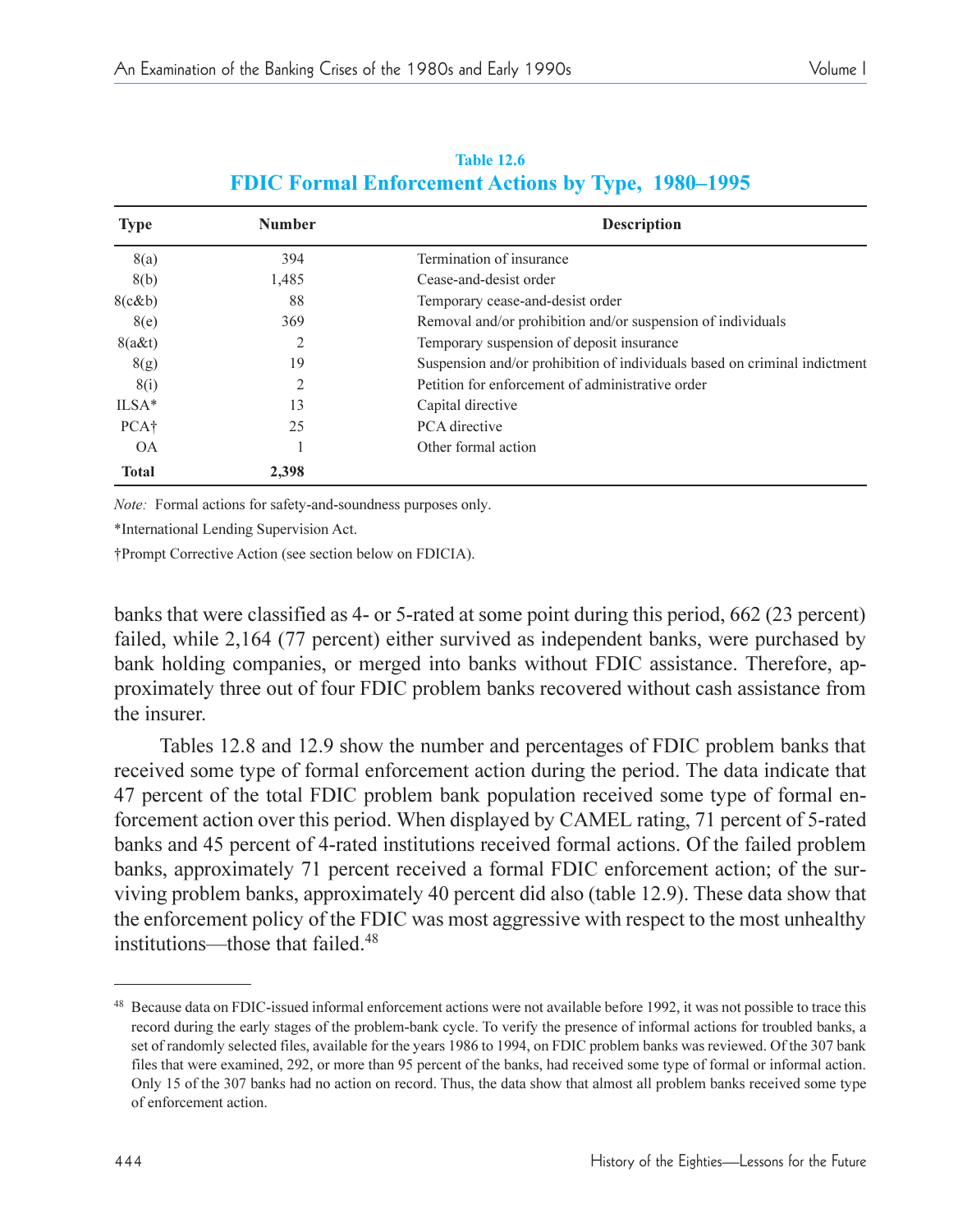|                                             |                                    |                                       | <b>Surviving Problem Banks</b> |                        |       |  |
|---------------------------------------------|------------------------------------|---------------------------------------|--------------------------------|------------------------|-------|--|
| Year of First 4 or 5<br><b>Camel Rating</b> | <b>All Problem</b><br><b>Banks</b> | <b>Failed Problem</b><br><b>Banks</b> | <b>Independent Status</b>      | Acquired or<br>Merged* | Total |  |
| 1980                                        | 75                                 | 24                                    | 11                             | 40                     | 51    |  |
| 1981                                        | 96                                 | 30                                    | 14                             | 52                     | 66    |  |
| 1982                                        | 213                                | 71                                    | 35                             | 107                    | 142   |  |
| 1983                                        | 242                                | 54                                    | 51                             | 137                    | 188   |  |
| 1984                                        | 300                                | 88                                    | 72                             | 140                    | 212   |  |
| 1985                                        | 423                                | 117                                   | 132                            | 174                    | 306   |  |
| 1986                                        | 399                                | 98                                    | 146                            | 155                    | 301   |  |
| 1987                                        | 263                                | 64                                    | 83                             | 116                    | 199   |  |
| 1988                                        | 179                                | 31                                    | 76                             | 72                     | 148   |  |
| 1989                                        | 151                                | 32                                    | 66                             | 53                     | 119   |  |
| 1990                                        | 158                                | 34                                    | 62                             | 62                     | 124   |  |
| 1991                                        | 178                                | 14                                    | 96                             | 68                     | 164   |  |
| 1992                                        | 92                                 | $\overline{4}$                        | 56                             | 32                     | 88    |  |
| 1993                                        | 33                                 | 1                                     | 23                             | 9                      | 32    |  |
| 1994                                        | 24                                 | $\theta$                              | 17                             | $\overline{7}$         | 24    |  |
| <b>Total</b>                                | 2,826                              | 662                                   | 940                            | 1,224                  | 2,164 |  |

| <b>Table 12.7</b>                               |  |
|-------------------------------------------------|--|
| <b>FDIC-Supervised Problem Banks, 1980–1994</b> |  |
| (Number)                                        |  |

\*Acquired by a bank holding company or merged with another banking organization.

**Federal Reserve Formal Enforcement Actions.** The number of formal enforcement actions issued by the Federal Reserve System for safety-and-soundness purposes only against state member banks for the years  $1980-95$  is shown in table  $12.10^{49}$  The number is broken out by CAMEL rating for the years 1980–95. The data show that the number of actions issued rose in the early 1980s as the number of problem banks increased, and reached a peak (47) in 1985. The number of actions fluctuated at lower levels until the early 1990s, when the total again increased, this time in response to the Northeast banking crisis. (The FDIC enforcement action program showed a similar temporal pattern.) Most Federal Reserve actions were brought against 4-rated banks, which accounted for over half of the

<sup>&</sup>lt;sup>49</sup> Formal enforcement actions brought by the Federal Reserve against state member banks for violations of consumer laws and regulations, trust, EDP and other non-safety and soundness categories are excluded from the analysis. Also excluded are formal actions brought against bank holding companies, uninsured foreign banks, and those banks with missing examination records or other information.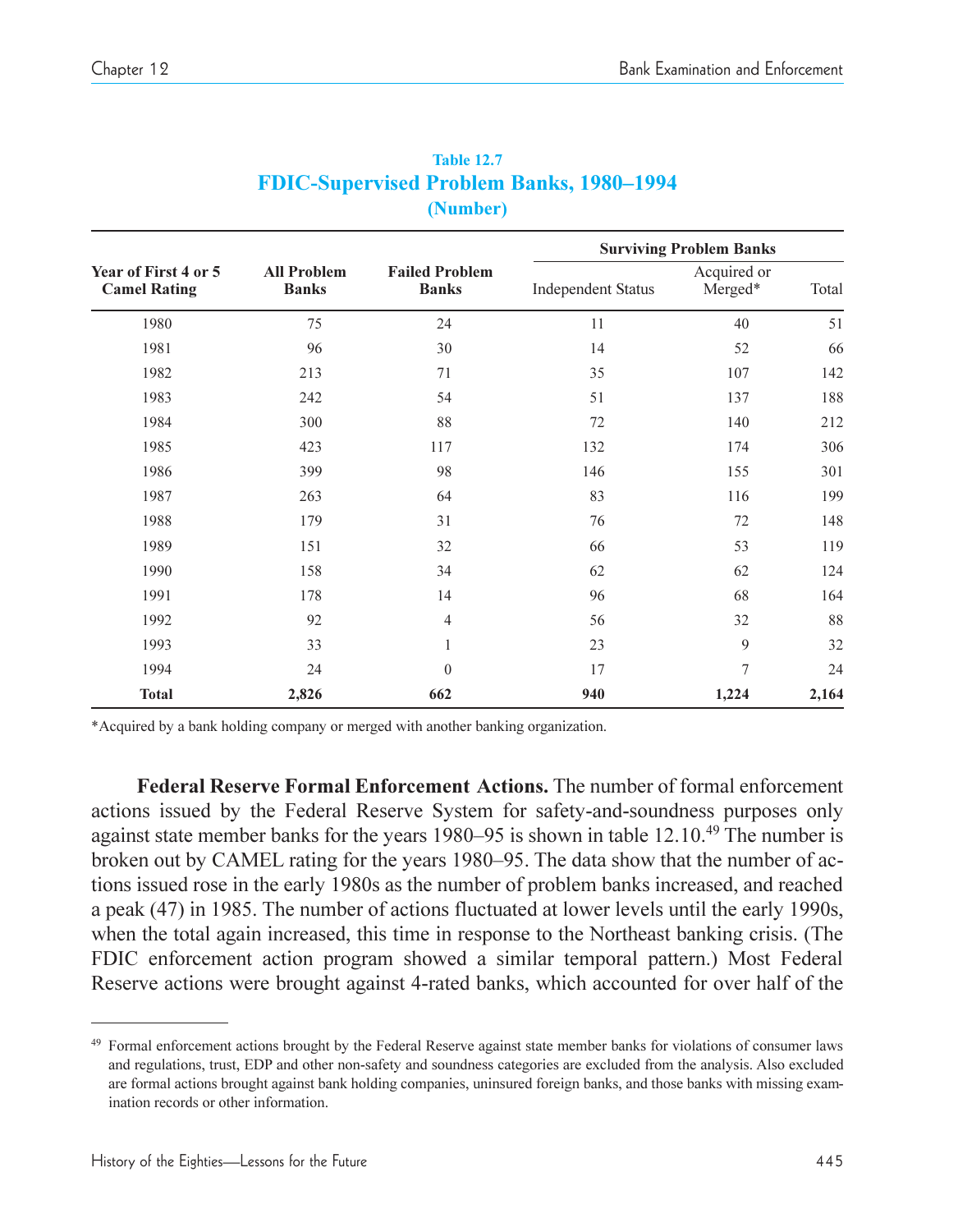## **Table 12.8 FDIC Problem Banks That Received Formal Enforcement Actions, 1980-1994 (Number)**

| Year of                         | <b>All Problems Banks</b>   |                             |       | <b>Failed Problem Banks</b> |                             |          |                              |                                                          |       |
|---------------------------------|-----------------------------|-----------------------------|-------|-----------------------------|-----------------------------|----------|------------------------------|----------------------------------------------------------|-------|
| First 4 or 5<br>Camel<br>Rating | <b>CAMEL</b><br>Rating<br>4 | <b>CAMEL</b><br>Rating<br>5 | Total | <b>CAMEL</b><br>Rating<br>4 | <b>CAMEL</b><br>Rating<br>5 | Total    | Independent<br><b>Status</b> | <b>Surviving Problem Banks</b><br>Acquired or<br>Merged* | Total |
| 1980                            | 42                          | 3                           | 45    | 16                          | 2                           | 18       | 19                           | 8                                                        | 27    |
| 1981                            | 52                          | 5                           | 57    | 19                          | 2                           | 21       | 21                           | 15                                                       | 36    |
| 1982                            | 139                         | 16                          | 155   | 48                          | 11                          | 59       | 64                           | 32                                                       | 96    |
| 1983                            | 116                         | 19                          | 135   | 36                          | 11                          | 47       | 50                           | 38                                                       | 88    |
| 1984                            | 133                         | 19                          | 152   | 49                          | 13                          | 62       | 67                           | 23                                                       | 90    |
| 1985                            | 157                         | 21                          | 178   | 63                          | 16                          | 79       | 76                           | 23                                                       | 99    |
| 1986                            | 111                         | 23                          | 134   | 44                          | 18                          | 62       | 51                           | 21                                                       | 72    |
| 1987                            | 70                          | 14                          | 84    | 20                          | 10                          | 30       | 38                           | 16                                                       | 54    |
| 1988                            | 66                          | 9                           | 75    | 17                          | 6                           | 23       | 31                           | 21                                                       | 52    |
| 1989                            | 59                          | 4                           | 63    | 21                          | $\overline{c}$              | 23       | 29                           | 11                                                       | 40    |
| 1990                            | 55                          | 15                          | 70    | 16                          | 12                          | 28       | 27                           | 15                                                       | 42    |
| 1991                            | 81                          | 10                          | 91    | 3                           | 7                           | 10       | 65                           | 16                                                       | 81    |
| 1992                            | 54                          | 3                           | 57    | 3                           | 1                           | 4        | 40                           | 13                                                       | 53    |
| 1993                            | 13                          | 4                           | 17    | $\mathbf{0}$                |                             | 1        | 12                           | $\overline{4}$                                           | 16    |
| 1994                            | 11                          | $\theta$                    | 11    | $\theta$                    | $\Omega$                    | $\theta$ | 8                            | 3                                                        | 11    |
| <b>Total</b>                    | 1,159                       | 165                         | 1,324 | 355                         | 112                         | 467      | 598                          | 259                                                      | 857   |

\*Acquired by a bank holding company or merged with another banking organization.

## **Table 12.9 Percentage of FDIC Problem Banks That Received Formal Enforcement Actions, by CAMEL Rating, 1980–1994**

| Camel<br>Rating | <b>Failed Problem</b><br><b>Banks</b> | <b>Surviving Problem</b><br><b>Banks</b> | <b>Total Problem</b><br><b>Banks</b> |  |
|-----------------|---------------------------------------|------------------------------------------|--------------------------------------|--|
| 4               | 70%                                   | 39%                                      | 45%                                  |  |
|                 | 73                                    | 66                                       |                                      |  |
| $4 + 5$         | 71%                                   | 40%                                      | 47%                                  |  |

actions. However, 3-rated banks accounted for a higher percentage of actions (18 percent) than did 5-rated institutions (14 percent).

A breakdown of the types of formal actions issued by the Federal Reserve is shown in table  $12.11$ . "Written agreements" is the category that accounted for the majority of the actions, with 203 (56 percent of the total). Cease-and-desist orders made up an additional 25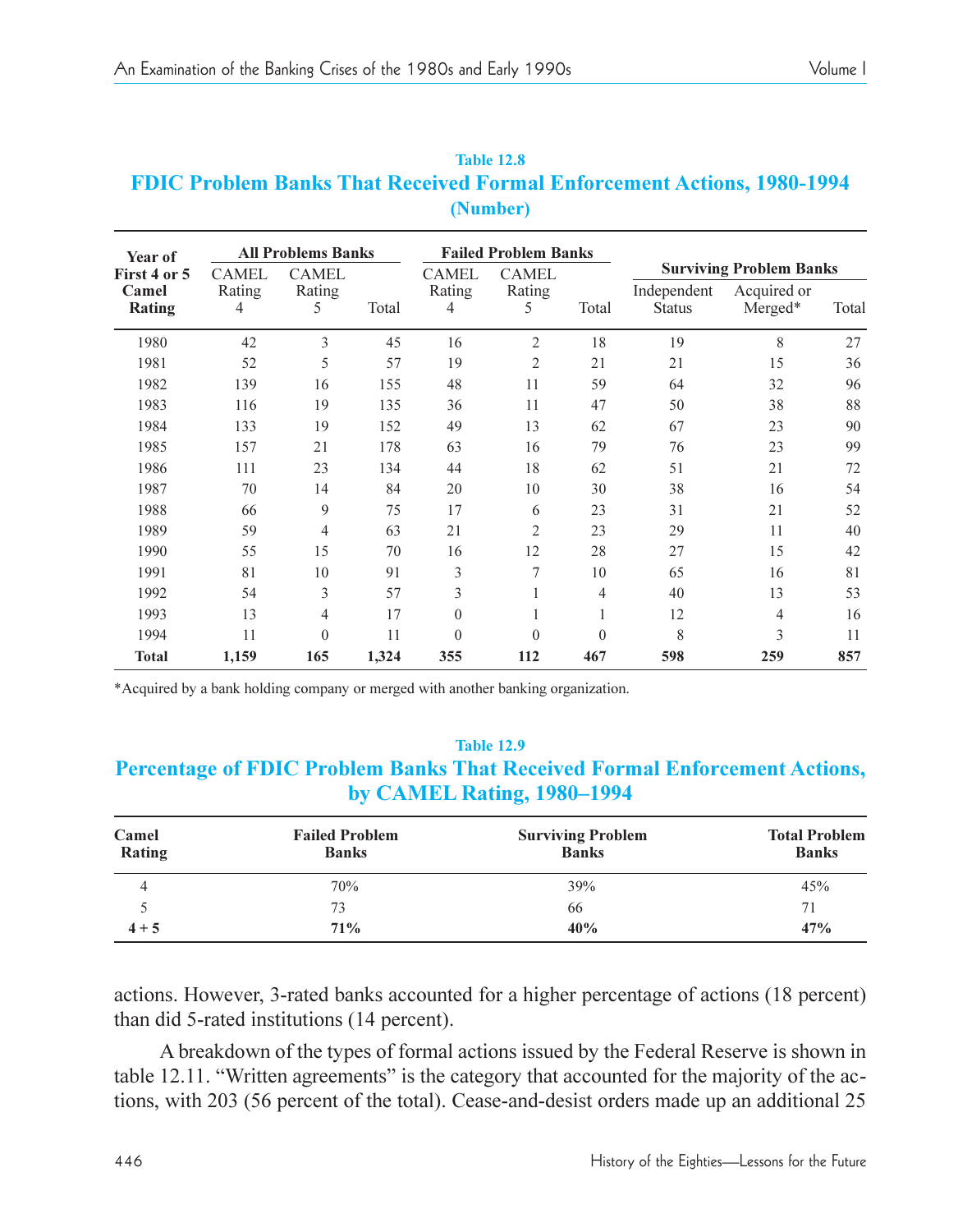| Rock (VI of that Enforcement Actions by Examination Rating) 1900-1990<br>(Number) |               |  |  |  |                                                              |   |  |  |
|-----------------------------------------------------------------------------------|---------------|--|--|--|--------------------------------------------------------------|---|--|--|
| Year                                                                              | <b>Number</b> |  |  |  | <b>CAMEL Rating at Examination before Enforcement Action</b> |   |  |  |
| 1980                                                                              |               |  |  |  |                                                              |   |  |  |
| 1981                                                                              |               |  |  |  |                                                              |   |  |  |
| 1982                                                                              | 18            |  |  |  |                                                              |   |  |  |
| 1983                                                                              | 20            |  |  |  |                                                              | o |  |  |
| 1984                                                                              | 23            |  |  |  | 13                                                           | o |  |  |
| 1985                                                                              | 47            |  |  |  | 25                                                           |   |  |  |
| 1986                                                                              | 43            |  |  |  | 27                                                           |   |  |  |
| 1987                                                                              |               |  |  |  |                                                              |   |  |  |

1988 25 0 3 4 12 6 1989 17 2 1 2 7 5 1990 26 0 2 8 14 2 1991 18 0 1 4 12 1 1992 40 2 8 6 22 2 1993 18 1 2 2 11 2 1994 19 1 1 8 8 1 1995 11 4 2 1 4 0 **Total 362 13 33 64 202 50**

# **Table 12.10 Federal Reserve Formal Enforcement Actions by Examination Rating, 1980–1995**

*Source:* FRB.

*Note:* Formal enforcement actions for safety-and-soundness purposes only.

#### **Table 12.11**

## **Federal Reserve Formal Enforcement Actions by Type, 1980-1995**

| <b>Type</b>  | <b>Number</b> | <b>Description</b>                                          |
|--------------|---------------|-------------------------------------------------------------|
| 8(b)         | 90            | Cease-and-desist order                                      |
| 8(c)         | 10            | Temporary cease-and-desist order                            |
| 8(e)         | 56            | Removal and/or prohibition and/or suspension of individuals |
| <b>PCA</b>   |               | PCA directive                                               |
| WA           | 203           | Written agreement                                           |
| <b>Total</b> | 362           |                                                             |

*Source:* FRB.

*Note:* For safety-and-soundness purposes only.

percent, and removal actions against problem bank officials accounted for another 15 percent. When the Federal Reserve assigns formal enforcement actions to correct management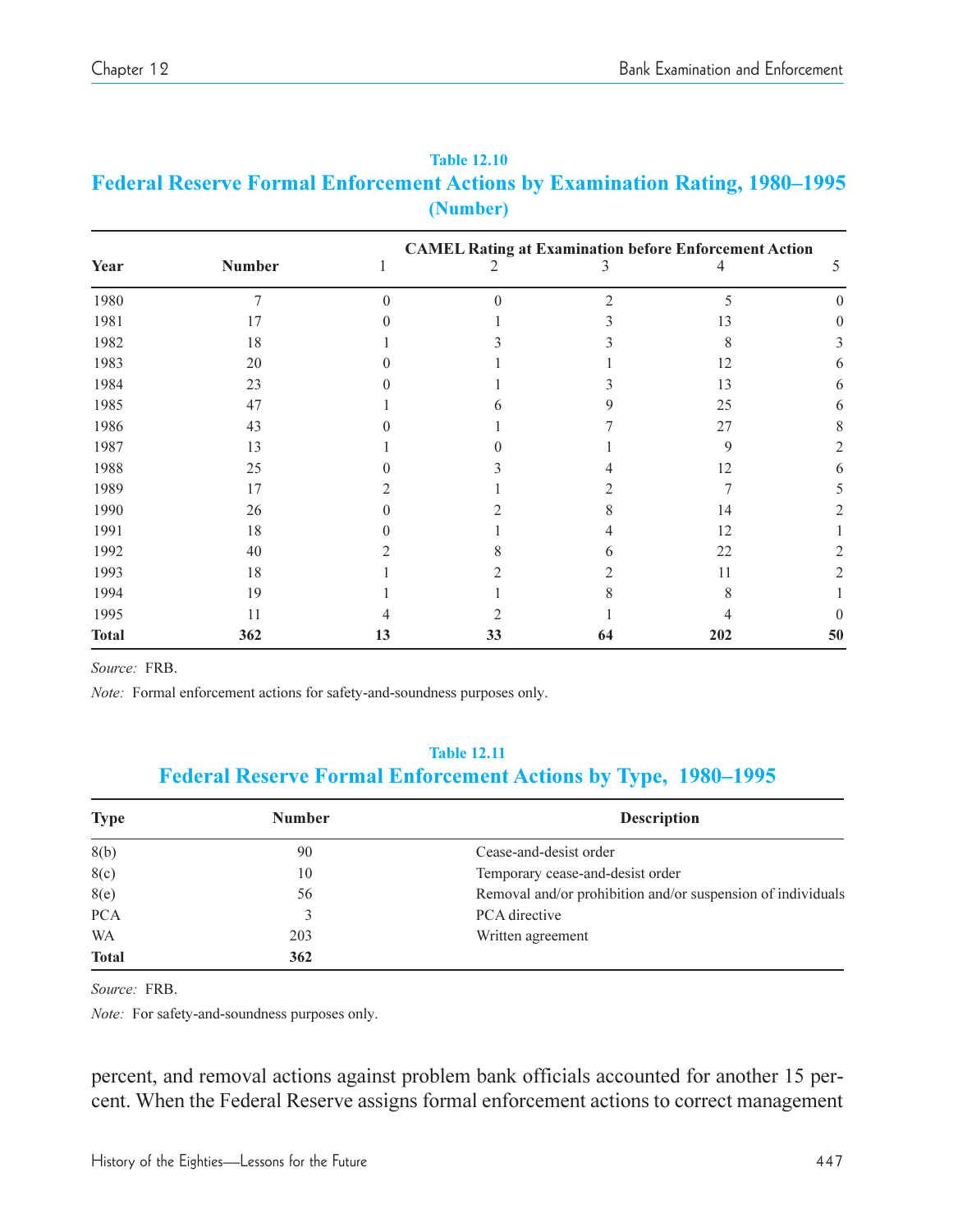practices, it starts by issuing "written agreements." If these actions are ineffective in altering management practices, the process is ratcheted upward by the issuance of cease-anddesist orders.

The number of Federal Reserve-supervised problem banks from 1980 to 1994 that received a 4 or 5 CAMEL rating, and their resulting status as either failed or surviving, are presented in table 12.12. The total number is significantly smaller than (only approximately 13 percent of ) the number of FDIC-supervised problem banks. These data show that of the 365 banks that received a 4 or 5 rating during this period, 104 (29 percent) failed, while 261 (72 percent) either survived as independent banks, were purchased by bank holding companies, or merged into banks without FDIC assistance. Therefore, almost three-fourths of the Federal Reserve problem banks recovered without cash assistance from the insurer—about the same percentage as for the FDIC. The number and proportions of problem banks that received formal enforcement actions during the period are presented in tables 12.13 and 12.14. The data show that 50 percent of the 365 problem banks received some type of formal action. In contrast to FDIC actions, 4-rated Federal Reserve-supervised institutions received formal actions at a higher rate (51 percent) than for 5-rated banks (39 percent). Therefore, the

|                                             |                                    |                                       |                              | <b>Surviving Problem Banks</b> |       |
|---------------------------------------------|------------------------------------|---------------------------------------|------------------------------|--------------------------------|-------|
| Year of First 4 or 5<br><b>Camel Rating</b> | <b>All Problem</b><br><b>Banks</b> | <b>Failed Problem</b><br><b>Banks</b> | Independent<br><b>Status</b> | Acquired or<br>Merged*         | Total |
| 1980                                        | 11                                 | 1                                     | 8                            | $\overline{2}$                 | 10    |
| 1981                                        | 12                                 | 5                                     | 3                            | 4                              | 7     |
| 1982                                        | 20                                 | 6                                     |                              |                                | 14    |
| 1983                                        | 23                                 |                                       | 9                            |                                | 16    |
| 1984                                        | 27                                 | 13                                    | 11                           | 3                              | 14    |
| 1985                                        | 50                                 | 18                                    | 25                           |                                | 32    |
| 1986                                        | 49                                 | 16                                    | 28                           | 5                              | 33    |
| 1987                                        | 40                                 | 16                                    | 22                           | $\overline{c}$                 | 24    |
| 1988                                        | 26                                 | 7                                     | 10                           | 9                              | 19    |
| 1989                                        | 19                                 | 4                                     | 12                           | 3                              | 15    |
| 1990                                        | 22                                 | 6                                     | 11                           | 5                              | 16    |
| 1991                                        | 42                                 | 4                                     | 31                           |                                | 38    |
| 1992                                        | 19                                 |                                       | 10                           | 8                              | 18    |
| 1993                                        | 2                                  | $\Omega$                              |                              |                                |       |
| 1994                                        | 3                                  | $\Omega$                              | $\overline{c}$               |                                | 3     |
| <b>Total</b>                                | 365                                | 104                                   | 190                          | 71                             | 261   |

## **Table 12.12 Federal Reserve–Supervised Problem Banks, 1980–1994 (Number)**

\*Acquired by a bank holding company or merged with another banking organization.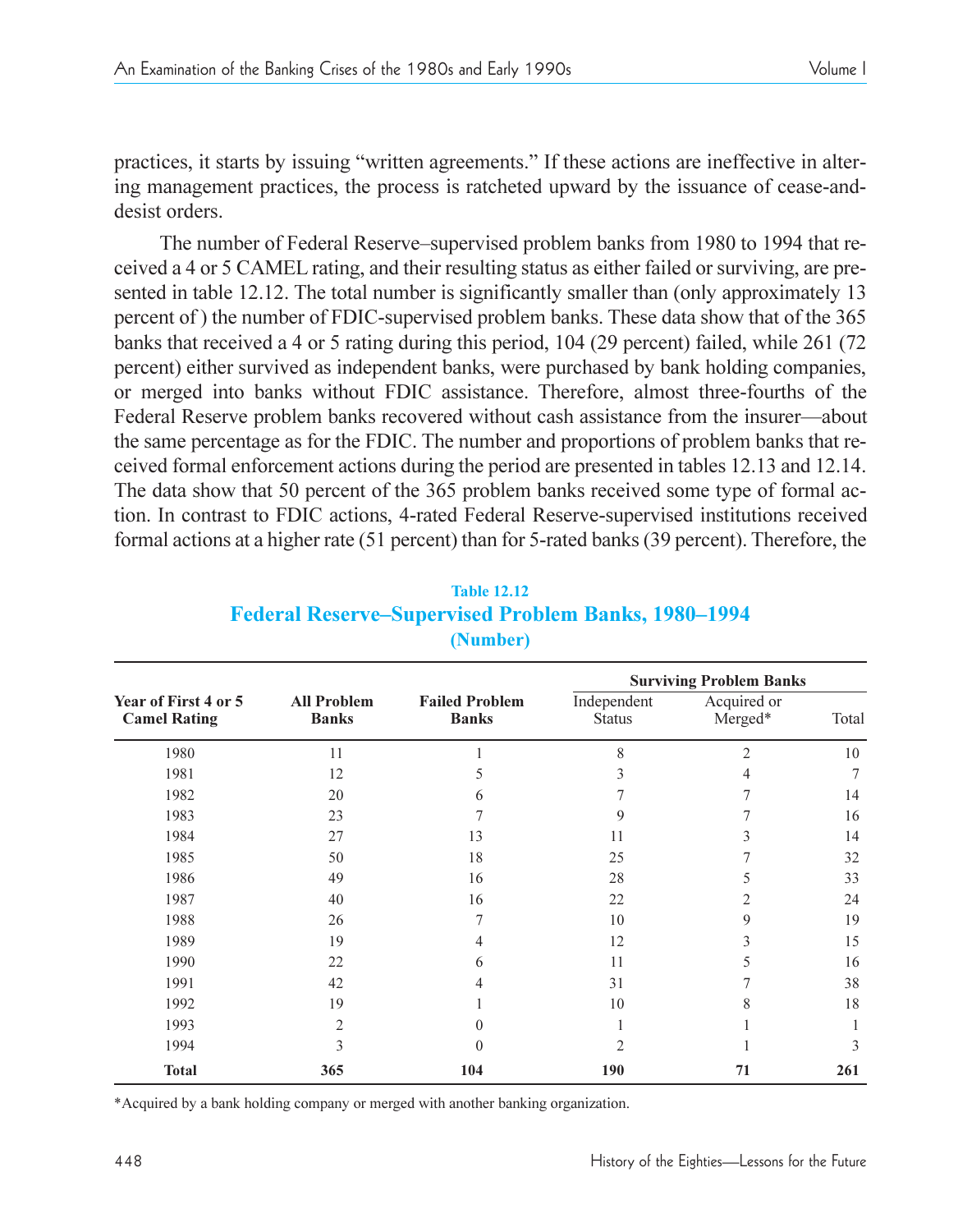|                                             |                                    |                                |                              | <b>Surviving Problem Banks</b> |       |
|---------------------------------------------|------------------------------------|--------------------------------|------------------------------|--------------------------------|-------|
| Year of First 4 or 5<br><b>Camel Rating</b> | <b>All Problem</b><br><b>Banks</b> | Failed Problem<br><b>Banks</b> | Independent<br><b>Status</b> | Acquired or<br>Merged*         | Total |
| 1980                                        |                                    |                                | 5                            |                                | 6     |
| 1981                                        | 8                                  |                                |                              |                                | 4     |
| 1982                                        | 11                                 |                                |                              | 3                              |       |
| 1983                                        | 15                                 |                                |                              |                                | 11    |
| 1984                                        | 19                                 | 10                             |                              |                                | 9     |
| 1985                                        | 28                                 | 11                             | 11                           | 6                              | 17    |
| 1986                                        | 17                                 | 11                             | 5                            |                                | 6     |
| 1987                                        | 14                                 |                                | 6                            |                                |       |
| 1988                                        | 12                                 |                                |                              |                                | 10    |
| 1989                                        | 6                                  |                                |                              |                                | 3     |
| 1990                                        | 8                                  |                                |                              |                                | 6     |
| 1991                                        | 20                                 |                                | 12                           |                                | 16    |
| 1992                                        | 15                                 |                                | 9                            |                                | 14    |
| 1993                                        |                                    |                                |                              |                                |       |
| 1994                                        | 2                                  |                                |                              |                                |       |
| <b>Total</b>                                | 183                                | 64                             | 81                           | 38                             | 119   |

| <b>Table 12.13</b>                                            |
|---------------------------------------------------------------|
| <b>Federal Reserve–Supervised Problem Banks That Received</b> |
| <b>Formal Enforcement Actions, 1980–1994</b>                  |
| (Number)                                                      |

*Source:* FRB.

#### **Table 12.14**

### **Percentage of Federal Reserve–Supervised Problem Banks That Received Formal Enforcement Actions, by CAMEL Rating, 1980-1994**

| Camel<br>Rating | <b>Failed Problem</b><br><b>Banks</b> | <b>Surviving</b><br><b>Problem Banks</b> | <b>Total Problem</b><br><b>Banks</b> |
|-----------------|---------------------------------------|------------------------------------------|--------------------------------------|
|                 | 68%                                   | 46%                                      | 51%                                  |
|                 | 35                                    | 46                                       | 39                                   |
| $4 + 5$         | 62%                                   | 46%                                      | 50                                   |

highest percentage of actions were brought against 4-rated institutions, or those that had a fair chance of surviving; the remainder were applied against 5-rated banks, or those in more imminent danger of failing. Of the failed problem banks, approximately 62 percent were issued a formal action; of the surviving problem banks, 46 percent received one.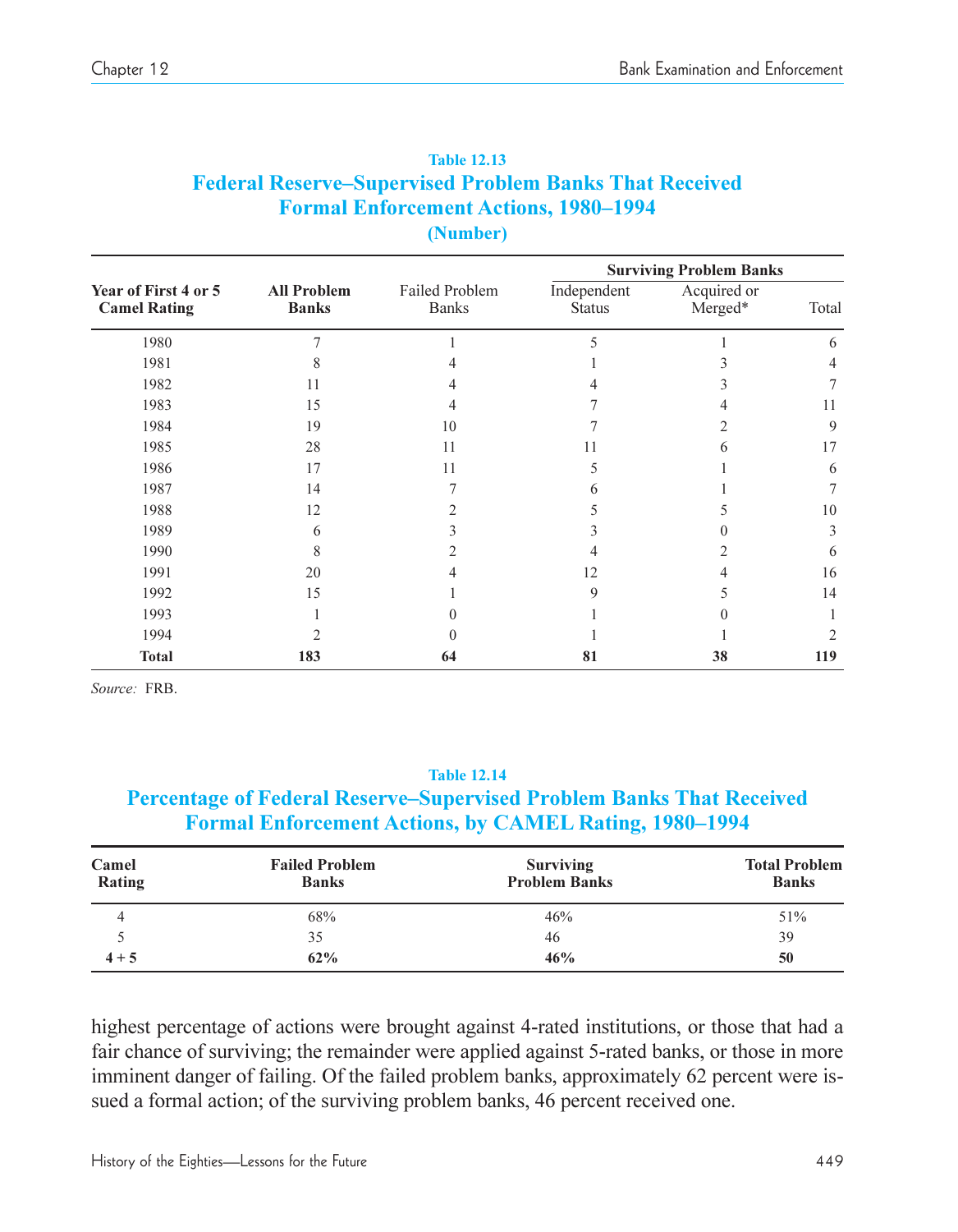## Formal Enforcement Actions: Relation to Risk-Taking Behavior

Above, the behavior of all problem banks (for the period  $1980-94$ ) is analyzed in relation to the dates of the banks' failure, recovery, or merger. In this analysis, problem-bank behavior is analyzed in relation to the dates of regulatory intervention, specifically, the dates of the on-site examinations that produced CAMEL ratings either with or without formal actions. To perform this analysis, an event study was undertaken to analyze the ex ante and ex post behavioral patterns of these institutions. The hypothesis to be tested was that formal corrective actions are more effective in bringing about behavioral changes than are informal actions because informal agreements outstanding are not administratively or judicially enforceable in court, whereas formal actions have legal standing, and noncompliance often carries serious penalties. The variables examined were the same as in the earlier analysis: asset growth, dividend restrictions, and capital injections.<sup>50</sup>

The event date chosen for the analysis was the date of the on-site examination that led to the formal enforcement action.<sup>51</sup> To analyze the effect of enforcement actions, two sets of banks were observed: (1) those banks subsequently issued formal actions; and (2) those banks that did not receive a formal action.<sup>52</sup> The population of banks was the combined sample of 2,826 FDIC and 365 Federal Reserve problem banks. Over the period 1980–95, the FDIC issued 2,398 formal actions, and the Federal Reserve issued 362. For the asset growth variable, the data were collected for four quarterly periods before and four after the event date. But because many firms do not report dividend payouts and capital contributions on a quarterly basis, these two variables were analyzed on an annual basis (for which all banks report data) for one year before and four years after the event date. To determine the stability of the relationship between regulatory intervention and changes in bank behavior over time, three different subperiods were analyzed: 1979–85, 1985–90, and 1990–95. The boundaries of the subperiods correspond with the various regional banking crises that occurred over the period under review.

For the asset growth variable, the results for the two groups are presented in figure 12.7. The median quarterly asset growth rates of banks supervised by the FDIC and the Federal Reserve with CAMEL ratings of 4 declined before the date of regulatory interven-

<sup>&</sup>lt;sup>50</sup> Some studies have found that formal enforcement actions were effective in altering bank behavior. See Peek and

Rosengren, "Bank Regulatory Agreements"; and U.S. General Accounting Office, "Bank Supervision," 6–10.<br><sup>51</sup> The "event date" was not the date when the bank actually received the enforcement action; rather, it was the date amination that led to the decision to issue a formal action. The reason for choosing the earlier date as the "event date" is that remedial changes in bank behavior are expected to start at least at the earlier time, if not before (in anticipation of the action). The legal document itself is not presented to the problem institution until the paperwork is completed, generally at least six to nine months after the examination.

<sup>&</sup>lt;sup>52</sup> As previously indicated, although some problem banks may not have been presented with a formal enforcement action, at the time of their rating as a problem bank most of them had an informal action already in place.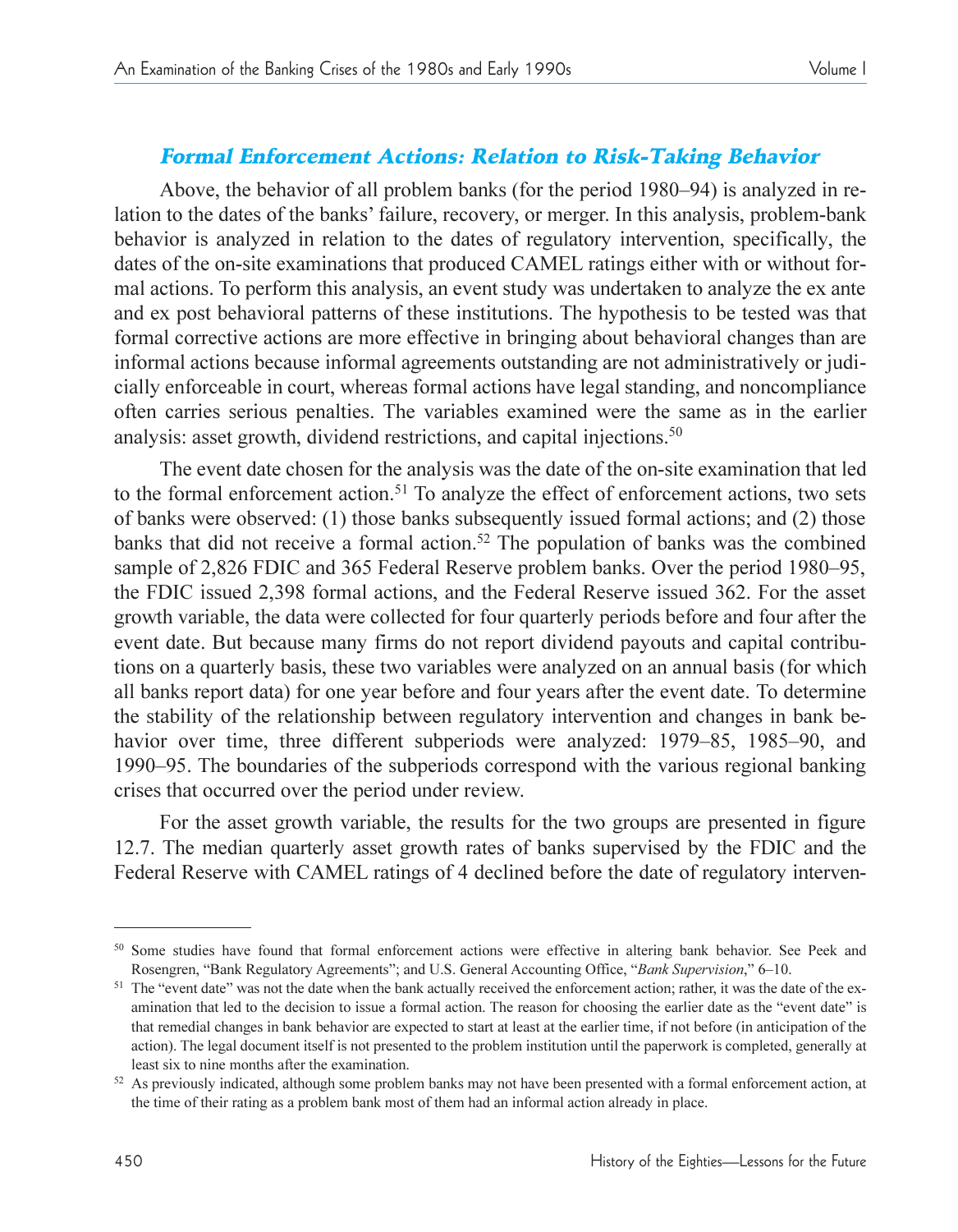#### **Figure 12.7**

#### **Median Asset Growth Rates of CAMEL 4-Rated Banks before and after Regulatory Intervention (Annualized)**



*Note:* Data are median asset growth rates of FDIC- and Federal Reserve supervised banks before and after regulatory – intervention. Forthis analysis, the intervention dates were dates of

- (1) examinations that resulted in the downgrading of the bank's CAMEL rating to 4 but did not result in a formal enforcement action, or
- (2) the last examination before the issuance of a formal enforcement action against a bank with a CAMEL 4 rating.

Normally, a bank is informed at the time of the examination of the prospect of a CAMEL rating downgrade or a formal enforcement action. Data were run on a constant population sample for each period. The number of observationsranged from 200 to almost 500 for the different periods for banks downgraded to CAMEL 4 rating that did not receive formal enforcement actions, and from 200 to 300 for 4-rated banks that did receive formal enforcement actions.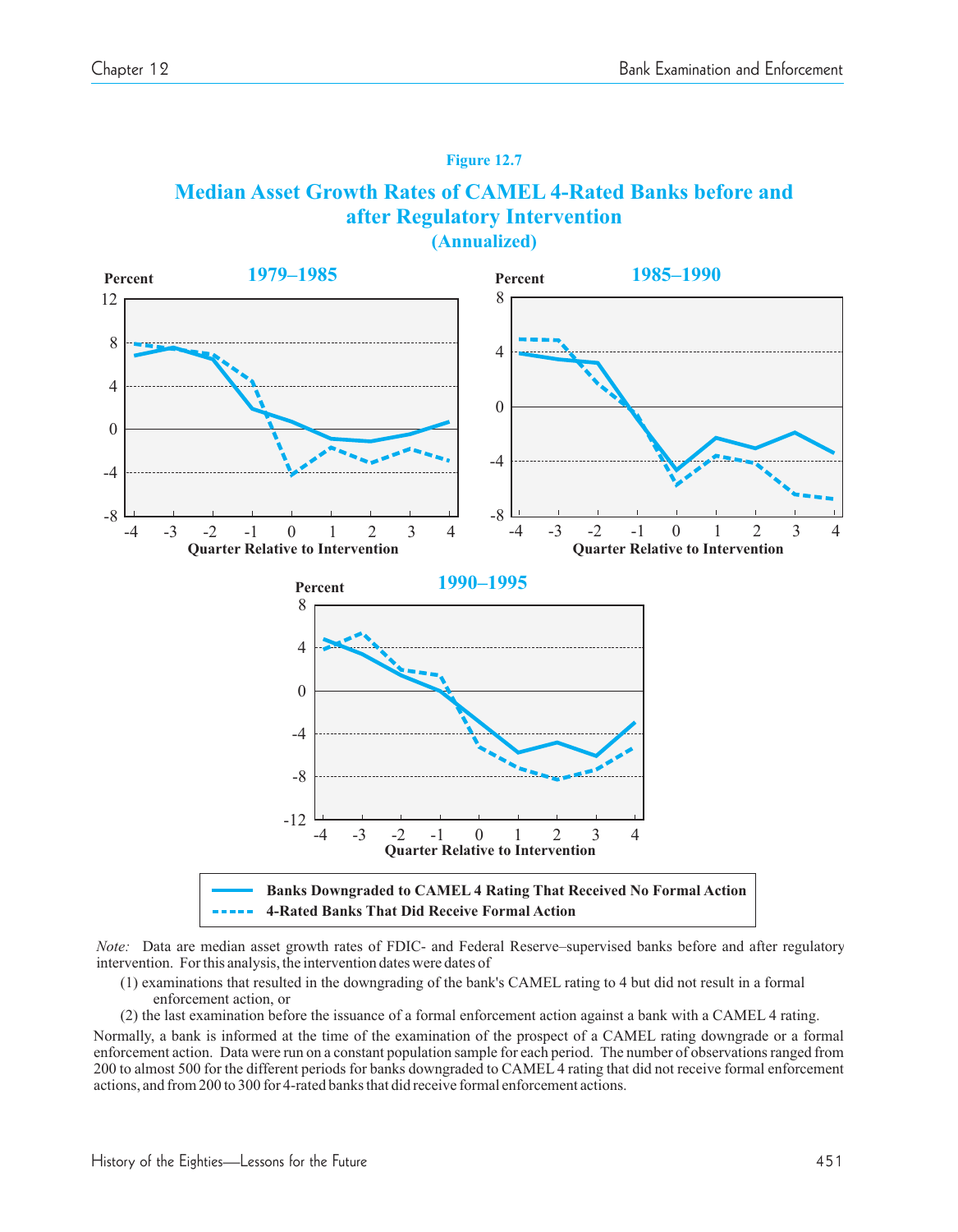tion and generally remained negative in the quarters immediately following the intervention.<sup>53</sup> This was true both for banks that did and for banks that did not receive formal actions. Banks with formal actions showed more pronounced changes in growth rates, on average, from before to after intervention than banks without such actions. Other measures revealed similar results (see figure 12.8). Dividend rate reductions and increases in external capital infusions began before regulatory intervention and generally accelerated in the first year after intervention; banks subject to formal enforcement action showed the largest dividend cuts and capital infusions. The data for loan-loss provisions (not presented here) revealed comparable results.

The analysis indicates that bank management was taking remedial actions before the examinations that triggered reductions in CAMEL ratings and (possibly) formal enforcement actions. It is not known whether these remedial actions were a response to market forces, management's own analysis, or anticipated regulatory action, but in any event, regulatory intervention apparently had the effect of reinforcing and accelerating these remedial actions. Changes in the behavior of problem banks were greatest for banks subject to formal enforcement actions, but it is not clear whether the differences associated with formal enforcement actions were primarily due to the more stringent nature of such actions or to the relatively poorer condition of those banks that received them.

In general, the reduction in asset growth indicates that moral hazard was being contained—that troubled banks were not attempting, or were not allowed, to "grow out of their problems"; indeed, in most cases the assets were shrinking. In the case of the surviving banks, reduced dividend payouts and increased capital injections helped restore equity positions and were instrumental in facilitating recovery. In the case of the failing banks, dividend cuts and new capital had the direct effect of reducing the costs of failure. Again, whether these favorable results were due to the actions of management, stockholders, market forces, or supervisors, they were consistent with the objectives of preventing the failure of troubled banks and reducing costs to the insurer for banks that did fail.

# FDICIA and Prompt Corrective Action

Congress passed FDICIA in 1991 to correct what it perceived as the banking agencies' regulatory forbearance toward undercapitalized banks during the 1980s.<sup>54</sup> FDICIA was designed to limit regulatory forbearance by requiring (1) a more timely closure of failing institutions and (2) earlier intervention in problem banks. These provisions are referred

<sup>53</sup> The analysis was also run for 3- and 5-rated banks but, because of the limited sample size of the observations, the data are not presented here. The results for the 3-rated banks showed no significant and consistent results between the assignment of formal actions and changes in behavior. The results for the 5-rated banks were consistent with the overall findings for the 4-rated institutions. 54 However, during the 1980s Congress itself had mandated several statutory forbearance programs for financial institutions,

including the Net Worth Certificate Program for thrift institutions and the loan-loss amortization for agricultural banks.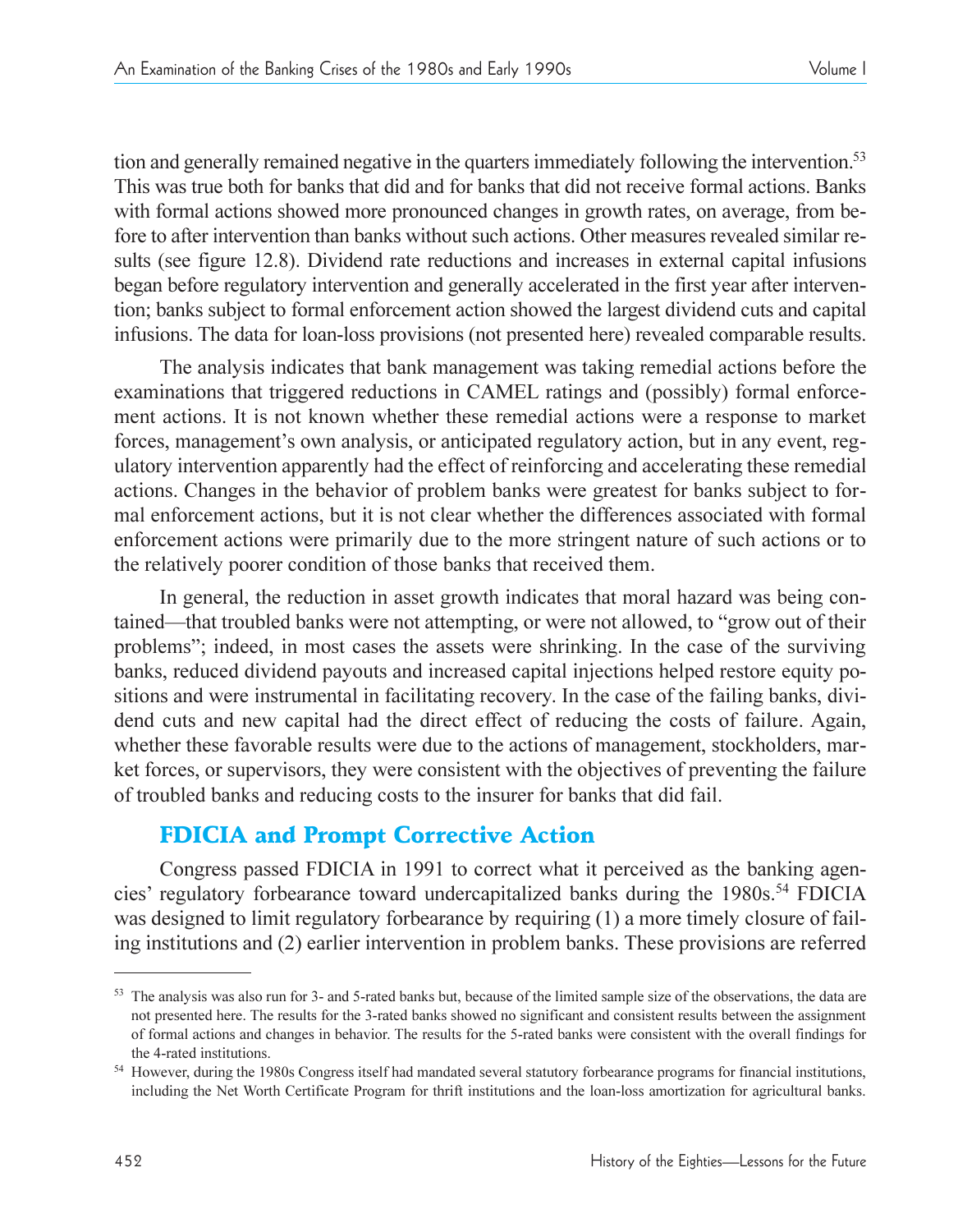

#### **Figure 12.8 Dividend Rates and Capital Infusions of CAMEL 4-Rated Banks before and after Regulatory Intervention**

*Note:* Data are averages of individual bank ratios. See note to figure 12.7.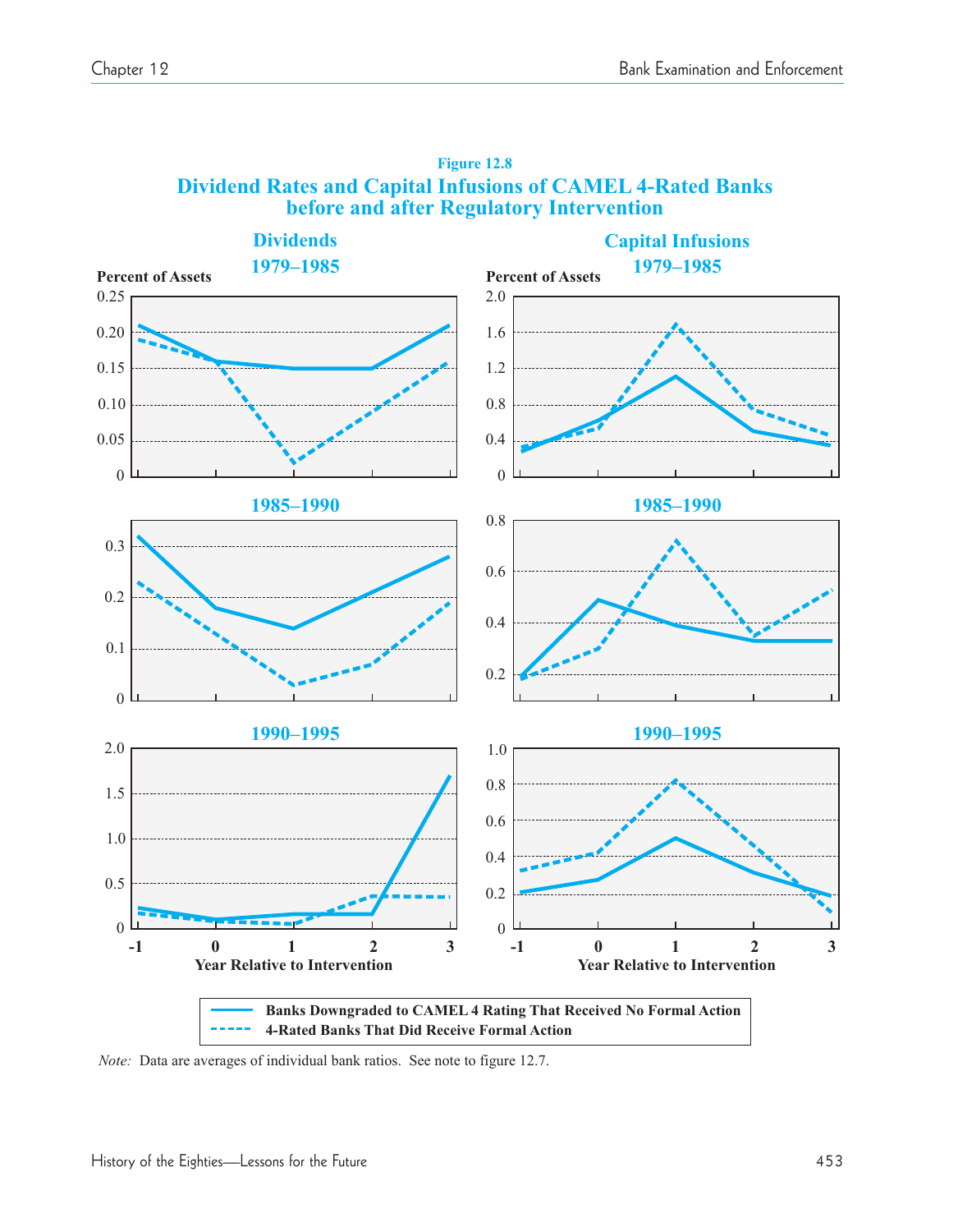take increasingly stringent actions; for "undercapitalized" institutions, these include establishing a capital restoration plan and restricting deposit taking, asset growth, dividends, and management fees; for banks that are "critically undercapitalized" for a prescribed period, this includes closing the bank.

The question arises how FDICIA and PCA might have affected problem banks during the 1980s if the law had been in effect then. Would PCA provisions have reduced losses to the bank insurance fund between 1980 and 1992 by requiring earlier closure of some banks? Conversely, would other banks that did not fail have been closed unnecessarily, with increased losses to the fund?

It is difficult to reach any conclusion about what would have happened if PCA had been in effect during the 1980s, because both banks and bank regulators would have been responding to a different statutory and regulatory regime. Thus, the analysis presented here to quantify the effects of PCA is only an approximation.

## Timely Closure

Concerning timely closure, it is unclear what impact FDICIA would have had on undercapitalized banks during the period 1980–92. PCA requires that banks be closed when their tangible capital ratio reaches 2 percent for a specified period.57 Had this provision been in effect during the 1980s, some banks that failed might have been closed earlier, but it is also possible that some banks that did not fail might have been closed unnecessarily. During the period 1980–92, most banks that failed were closed within the time frame specified by FDICIA for critically undercapitalized banks. However, 343 banks (approximately 21 percent of all failures) with \$88 billion in total assets might have been closed earlier, presumably resulting in reduced losses to the insurance fund (see table 12.15). The table also

<sup>&</sup>lt;sup>55</sup> The Prompt Corrective Action provisions of FDICIA did not become effective until one year after passage of the act, or about year-end 1992.<br><sup>56</sup> FDICIA mandated five capital categories: "well capitalized," "adequately capitalized," "undercapitalized," "significantly

undercapitalized," and "critically undercapitalized." For banks in the last three categories, supervisors are required to impose a ladder of constraints on their operations. 57 Under FDICIA, when an institution is critically undercapitalized for 90 days a receiver or conservator must be appointed

or some other action must be taken to achieve the purpose of the provision. The 90-day delay may be extended, provided that the regulator and the FDIC concur and document why extension would better serve the purposes of the provision. After the institution has been critically undercapitalized for 270 days, a receiver or conservator must be appointed unless the regulator and the FDIC certify that the institution is viable and not expected to fail. Under the conditions existing in the 1980s when failures were bunched and the market for failed institutions was often saturated, it seems reasonable to suppose that taking more than 90 days to spread out marketing efforts for failed banks would have been an acceptable reason for delay up to the 270-day limit.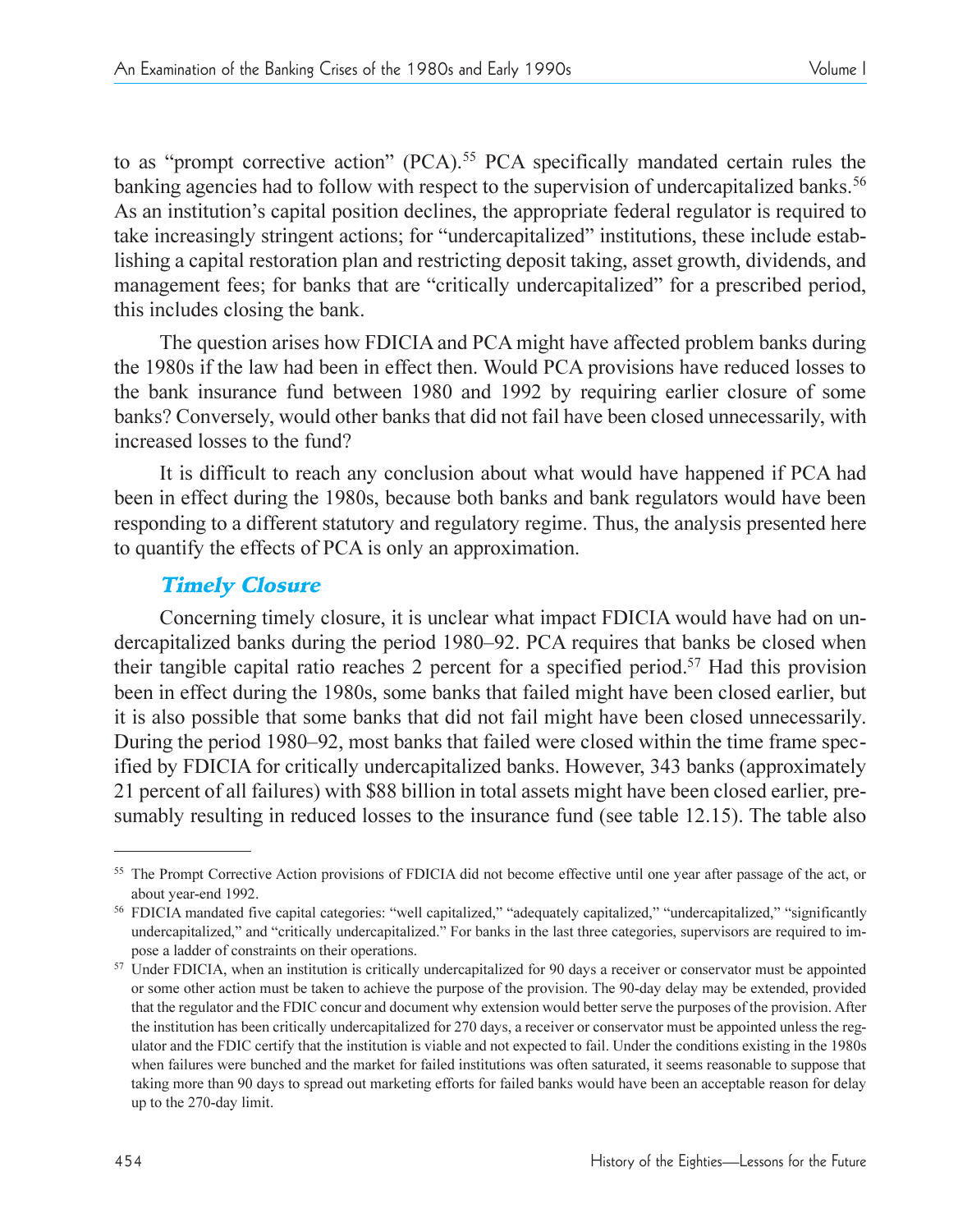| Year         | Number of<br><b>Banks</b> | Average<br>Number of<br>Days* | Average<br>Number of<br>Days<br>(Weighted) <sup>†</sup> | <b>Total</b><br><b>Assets</b><br>(\$Millions) |
|--------------|---------------------------|-------------------------------|---------------------------------------------------------|-----------------------------------------------|
| 1984         | 1                         | 16                            | 16                                                      | \$<br>9.6                                     |
| 1985         | $\mathfrak{2}$            | 180                           | 169                                                     | 182.9                                         |
| 1986         | 16                        | 99                            | 96                                                      | 1,111.4                                       |
| 1987         | 49                        | 127                           | 168                                                     | 1,857.1                                       |
| 1988         | 69                        | 144                           | 173                                                     | 9,095.8                                       |
| 1989         | 78                        | 164                           | 271                                                     | 13,497.3                                      |
| 1990         | 63                        | 252                           | 334                                                     | 5,561.2                                       |
| 1991         | 39                        | 172                           | 257                                                     | 36,565.1                                      |
| 1992         | 26                        | 238                           | 507                                                     | 19,946.4                                      |
| <b>Total</b> | 343                       | 174                           | 308‡                                                    | 87,826.7                                      |

#### **Table 12.15 Estimated Number of Failed Banks That Would Have Been Closed Earlier under FDICIA Rules, 1980–1992**

*Note:* Before 1984 no banks would have been closed earlier under FDICIA. The PCA provisions of FDICIA became effective in December 1992 so the following years are not included.

\* Number of days beyond the 270 allowed before bank would have had to be closed under FDICIA.

Days are weighted by total assets. Total assets are as of PCA failure date.

This figure is not a total; rather, it is the average number of days for the 343 banks.

shows the average number of days that the banks remained open beyond the PCA mandate. For the group as a whole, the number averaged 174 days on an unweighted basis and 308 days when the number of days is weighted for bank size, a differential suggesting that size was a factor in the closing decisions. When this group is broken out by bank charter class, the data show that 201 of the 343 banks (59 percent) were national banks, 131 (38 percent) were state nonmember banks, and 11 (3 percent) were state member institutions (see table 12.16).

The closing of depository institutions is the shared responsibility of both federal and state banking authorities. The OCC has the responsibility for closing national banks, and the state banking departments for closing state-chartered institutions. Because the chartering authority and not the insurer has authority to declare insolvency, the various agencies may have different incentives leading them to pursue different closure strategies. The insurer will usually want earlier action, but the chartering agency may have practical reasons to delay closing. These reasons may include the effect on the local economy or some feeling of allegiance to a bank the agency itself chartered. Charterers also are seen as having some in-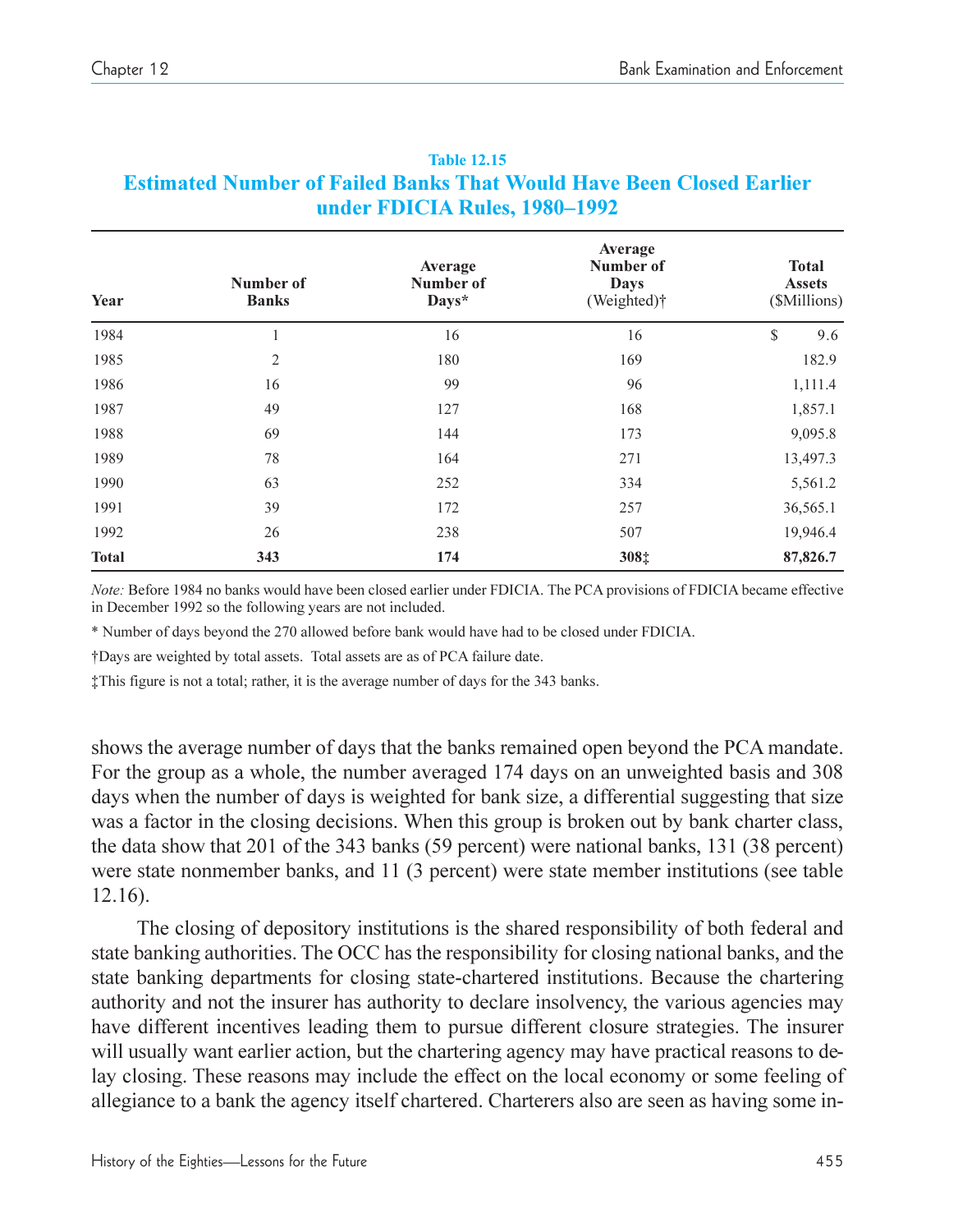|              | <b>National</b>    |                              | <b>State Nonmember</b> |                              |                    | <b>State Member</b>          |  |
|--------------|--------------------|------------------------------|------------------------|------------------------------|--------------------|------------------------------|--|
| Year         | Number<br>of Banks | Average<br>Number<br>of Days | Number<br>of Banks     | Average<br>Number<br>of Days | Number<br>of Banks | Average<br>Number<br>of Days |  |
| 1984         |                    | 16                           | $\theta$               | $\Omega$                     | $\theta$           | $\Omega$                     |  |
| 1985         |                    | 204                          |                        | 156                          | $\Omega$           | $\theta$                     |  |
| 1986         | 9                  | 83                           | 6                      | 123                          |                    | 94                           |  |
| 1987         | 25                 | 155                          | 24                     | 98                           | $\Omega$           | $\theta$                     |  |
| 1988         | 40                 | 154                          | 23                     | 148                          | 6                  | 64                           |  |
| 1989         | 56                 | 164                          | 19                     | 181                          | 3                  | 75                           |  |
| 1990         | 49                 | 252                          | 13                     | 252                          |                    | 267                          |  |
| 1991         | 13                 | 241                          | 26                     | 138                          | $\Omega$           | $\theta$                     |  |
| 1992         | $\overline{7}$     | 181                          | 19                     | 259                          | $\Omega$           | 0                            |  |
| <b>Total</b> | 201                | $184*$                       | 131                    | $167*$                       | 11                 | 88*                          |  |

#### **Table 12.16 Estimated Number of Failed Banks That Would Have Been Closed Earlier under FDICIA Rules, by Bank Charter Class, 1980–1992**

*Note:* Refer to footnotes for table 12.15.

\*This figure is not a total; rather it is the average number of days for the 201 banks.

terest in promoting their own segment of the banking industry. Meanwhile, the insurer assumes any additional costs associated with a delayed closing.

Data for the banks whose closings were delayed beyond the PCA limit are broken down for the six states that had the most closings overall and the most late closings (see table 12.17). Of the 343 banks nationwide whose closings were delayed, 256 were located within these six states. The data show that state banking authorities in the six states generally closed problem banks in a more timely fashion than did the OCC. Of the total 473 national banks closed in the six states during the years  $1980-92$ , the OCC closed  $178$  (38) percent) later than would have been required under the PCA mandate. Conversely, regulators in the six most active states closed 459 banks, only 78 of which (17 percent) would have violated the PCA requirement. These differences were especially apparent in the southwestern states of Texas and Oklahoma, which accounted for more than 75 percent of all failures over the period. In these two states, national banks were closed late 38 percent of the time, whereas the comparable figure for state banks was less than 16 percent. The timely closing pattern was observed in all six states except Louisiana, where 38 percent of the 58 banks were closed later than would have been called for by the PCA rule—yet even there the state had a better record than the OCC, which was late in the case of more than half of the national banks closed.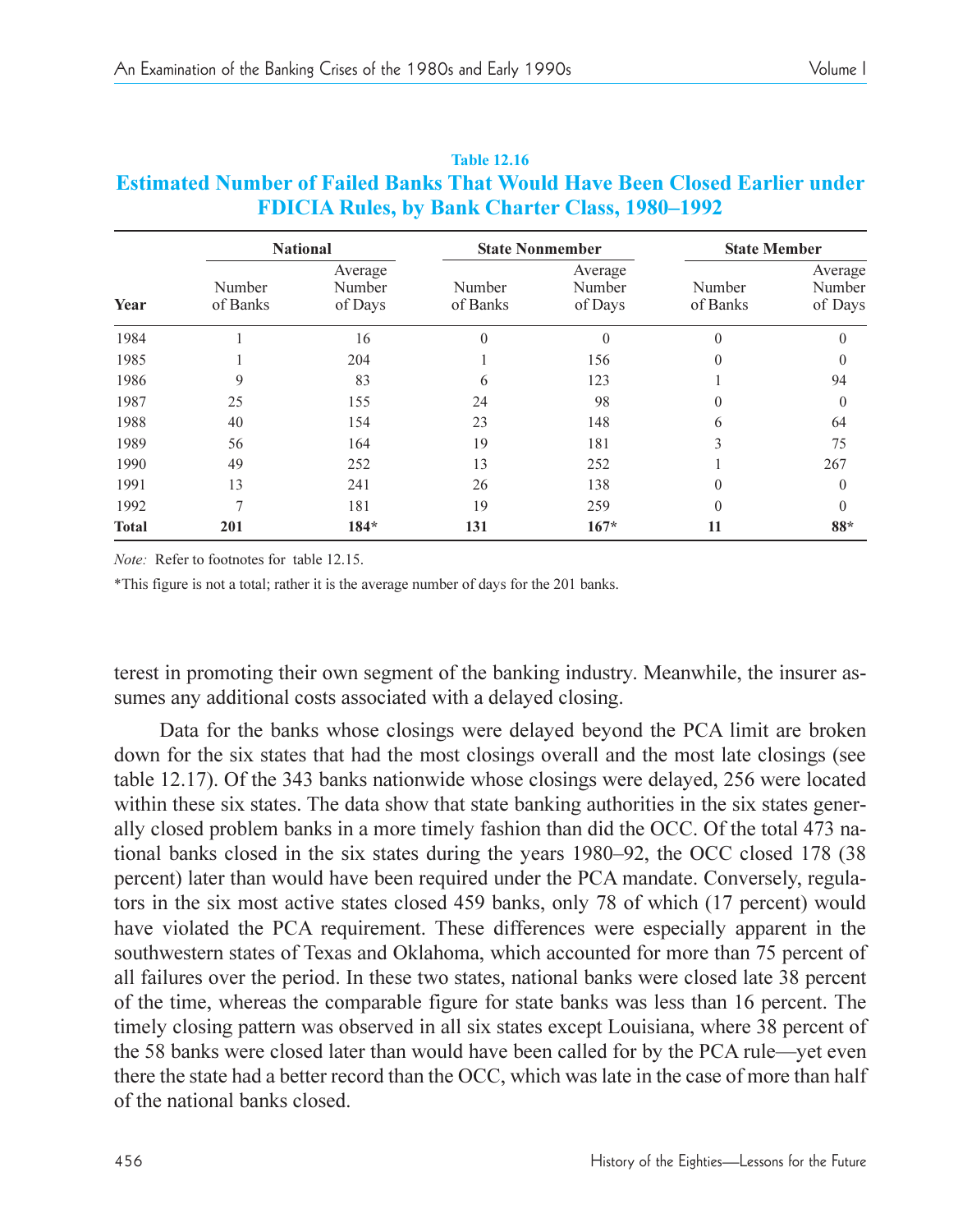| <b>Table 12.17</b>                                                                    |
|---------------------------------------------------------------------------------------|
| <b>Estimated Number of Failed Banks That Would Have Been Closed Earlier under</b>     |
| <b>FDICIA Rules in the Six States with the Greatest Number of Closings, 1980–1992</b> |
| (by Closing Authority)                                                                |

|                |                                              |                                      | $\rm occ$                    |                              |                                 |                                              |                                               | <b>State</b>                 |                              |                                 |
|----------------|----------------------------------------------|--------------------------------------|------------------------------|------------------------------|---------------------------------|----------------------------------------------|-----------------------------------------------|------------------------------|------------------------------|---------------------------------|
| <b>State</b>   | <b>PCA</b><br>Required<br>Earlier<br>Closure | Total<br>OCC<br>Failures<br>(Number) | Late<br>Closing<br>(Percent) | Average<br>Closing<br>(Days) | Total<br>Assets<br>(\$Millions) | <b>PCA</b><br>Required<br>Earlier<br>Closure | Total<br><b>State</b><br>Failures<br>(Number) | Late<br>Closing<br>(Percent) | Average<br>Closing<br>(Days) | Total<br>Assets<br>(\$Millions) |
| Texas          | 136                                          | 359                                  | 37.9                         | 185                          | \$24,418                        | 41                                           | 230                                           | 17.8                         | 134                          | \$ 2,811                        |
| Oklahoma       | 20                                           | 51                                   | 39.2                         | 203                          | 626                             | 7                                            | 71                                            | 9.9.                         | 137                          | 333                             |
| Louisiana      | 7                                            | 12                                   | 53.3                         | 139                          | 136                             | 22                                           | 58                                            | 37.9                         | 216                          | 1,614                           |
| Colorado       | 7                                            | 25                                   | 28.0                         | 107                          | 95                              | $\mathbf{0}$                                 | 33                                            | 0.0                          | $\mathbf{0}$                 | $\Omega$                        |
| <b>NewYork</b> | 4                                            | 9                                    | 44.4                         | 392                          | 826                             | $\overline{4}$                               | 24                                            | 16.7                         | 771                          | 20,525                          |
| California     | 4                                            | 17                                   | 23.5                         | 104                          | 100                             | 4                                            | 43                                            | 9.3                          | 63                           | 262                             |
| <b>Total</b>   | 178                                          | 473                                  | 37.6                         | $185*$                       | \$26,201                        | 78                                           | 459                                           | 17.0                         | 186*                         | \$25,545                        |

*Note:* Refer to footnotes for table 12.15.

\*This is not a total; rather it represents the average number of days for the 178 banks.

Part of the reason for the OCC's comparatively greater delay may be the bank closure rules adopted by the respective closing authorities. Up through mid-December 1989, OCC rules prohibited the closing of a national bank until all "primary capital" was exhausted (the regulatory-insolvency rule). This was based on a statutory requirement that a national bank be closed if the Comptroller was satisfied that the bank was insolvent and the OCC's own definition of insolvency. "Primary capital" was defined to include both total equity capital and loan-loss reserves. Most individual states were not constrained by the same set of rules. The six states where most of the bank failures occurred during this period had the authority to close banks when capital was "impaired" or when the bank either faced "imminent insolvency" or was in an "unsafe" or "unsound" condition. These more flexible standards made it possible for the states to close banks earlier.<sup>58</sup> However, although the OCC's closing policy was constrained by a statutory insolvency requirement, the agency had wide latitude to define insolvency and could have adopted a more flexible standard than it did during most of the 1980s. In December 1989, after about a year of study, the OCC changed the historical closure rules by adopting an equity capital-only rule, excluding reserves, which allowed for

<sup>&</sup>lt;sup>58</sup> Information on the statutory authority of the six state banking departments is based on conversations with representatives of each of the six departments.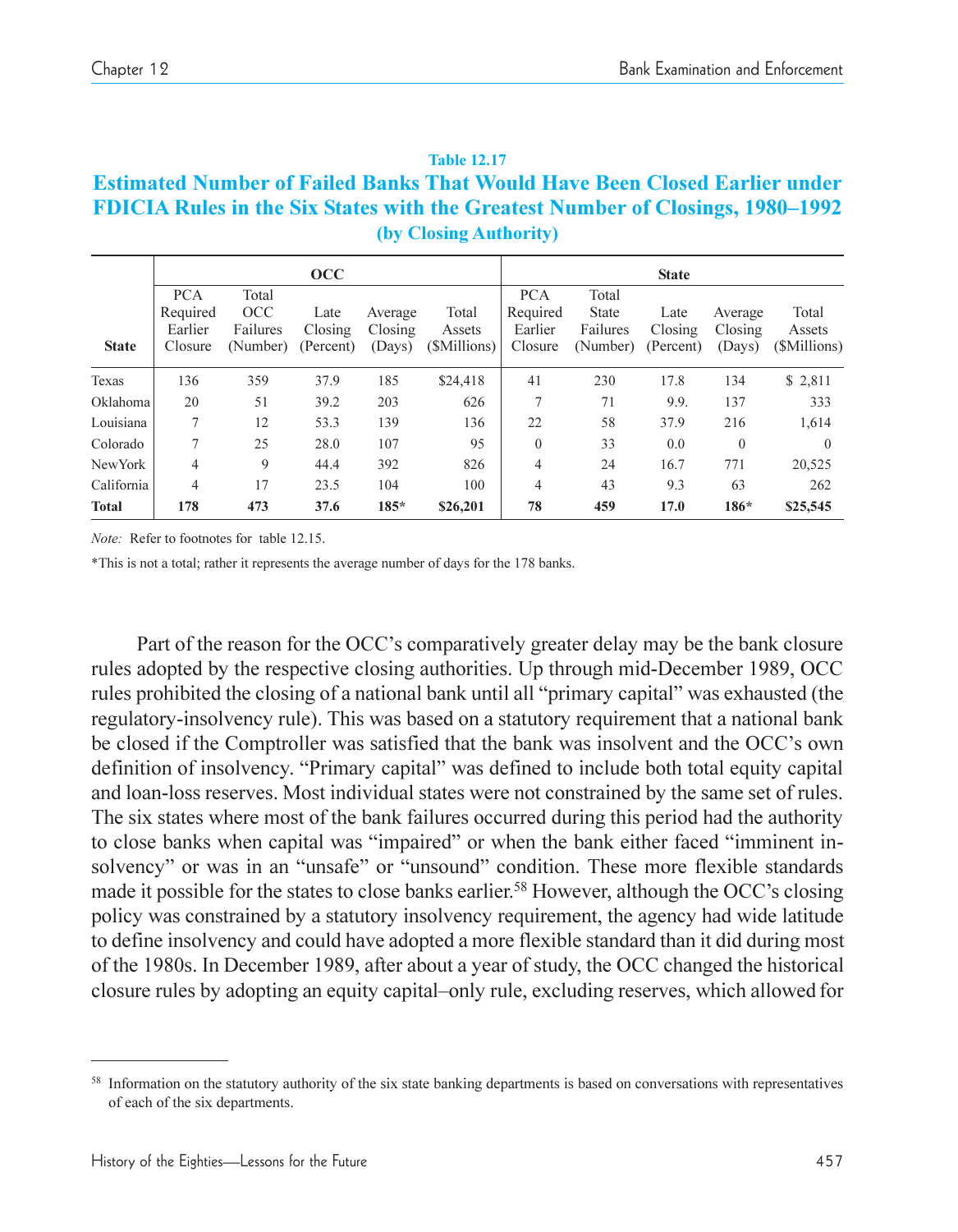more timely closures.59 But by the time this change was made, most of the failures of the 1980s had already been resolved. 60

To estimate the cost of delaying the closure of the 343 undercapitalized institutions that might have been closed earlier, FDIC researchers analyzed changes in total equity capital between the date of the PCA-required closing and the date of actual failure (see table 12.18). The results show that the 343 banks had total equity capital of approximately \$220 million at the PCA-required closing date and approximately a negative \$1.6 billion at the actual closing date. However, a large part of these losses were not accrued over the sixmonth average holding period, because a substantial percentage were already embedded within bank portfolios at the PCA failure date, although not yet recognized. Operating losses might still have been incurred, however, because of the higher private sector funding

| <b>Table 12.18</b>                                                      |  |
|-------------------------------------------------------------------------|--|
| <b>Changes in Total Equity Capital for Failed Banks That Would Have</b> |  |
| <b>Been Closed Earlier under FDICIA Rules, 1980–1992</b>                |  |

| Year         | <b>Equity Capital</b><br>at PCA<br><b>Failure Date</b><br><b>Number</b><br>of Banks<br>(\$Thousands) |               | <b>Equity Capital</b><br>at Actual<br><b>Failure Date</b><br>(\$Thousands) |  |  |
|--------------|------------------------------------------------------------------------------------------------------|---------------|----------------------------------------------------------------------------|--|--|
| 1984         | 1                                                                                                    | \$.<br>$-140$ | \$<br>$-161$                                                               |  |  |
| 1985         | $\overline{2}$                                                                                       | $-543$        | $-6,032$                                                                   |  |  |
| 1986         | 16                                                                                                   | 12,299        | 46,501                                                                     |  |  |
| 1987         | 49                                                                                                   | $-56,944$     | $-136,232$                                                                 |  |  |
| 1988         | 69                                                                                                   | $-189,748$    | $-256,323$                                                                 |  |  |
| 1989         | 78                                                                                                   | $-73,577$     | $-693,064$                                                                 |  |  |
| 1990         | 63                                                                                                   | $-64,654$     | $-359,590$                                                                 |  |  |
| 1991         | 39                                                                                                   | 21,184        | $-539,336$                                                                 |  |  |
| 1992         | 26                                                                                                   | 571,826       | 358,068                                                                    |  |  |
| <b>Total</b> | 343                                                                                                  | \$219,703     | $$ -1,586,169$                                                             |  |  |

*Note:* Refer to footnotes for table 12.15 where applicable.

<sup>59</sup> OCC, *Bulletin BB-89-39*, December 13, 1989.

<sup>&</sup>lt;sup>60</sup> Edward J. Kane argues that bank supervisors have incentives to forbear from prompt closure of insured banks because bank failures and insurance losses make it appear that supervisors are not effectively discharging their responsibilities of oversight. He claims that this was one of the prime motives for the forbearance granted to insolvent thrift institutions during the 1980s (*The S&L Insurance Mess: How Did It Happen?* [1988], chap. 4).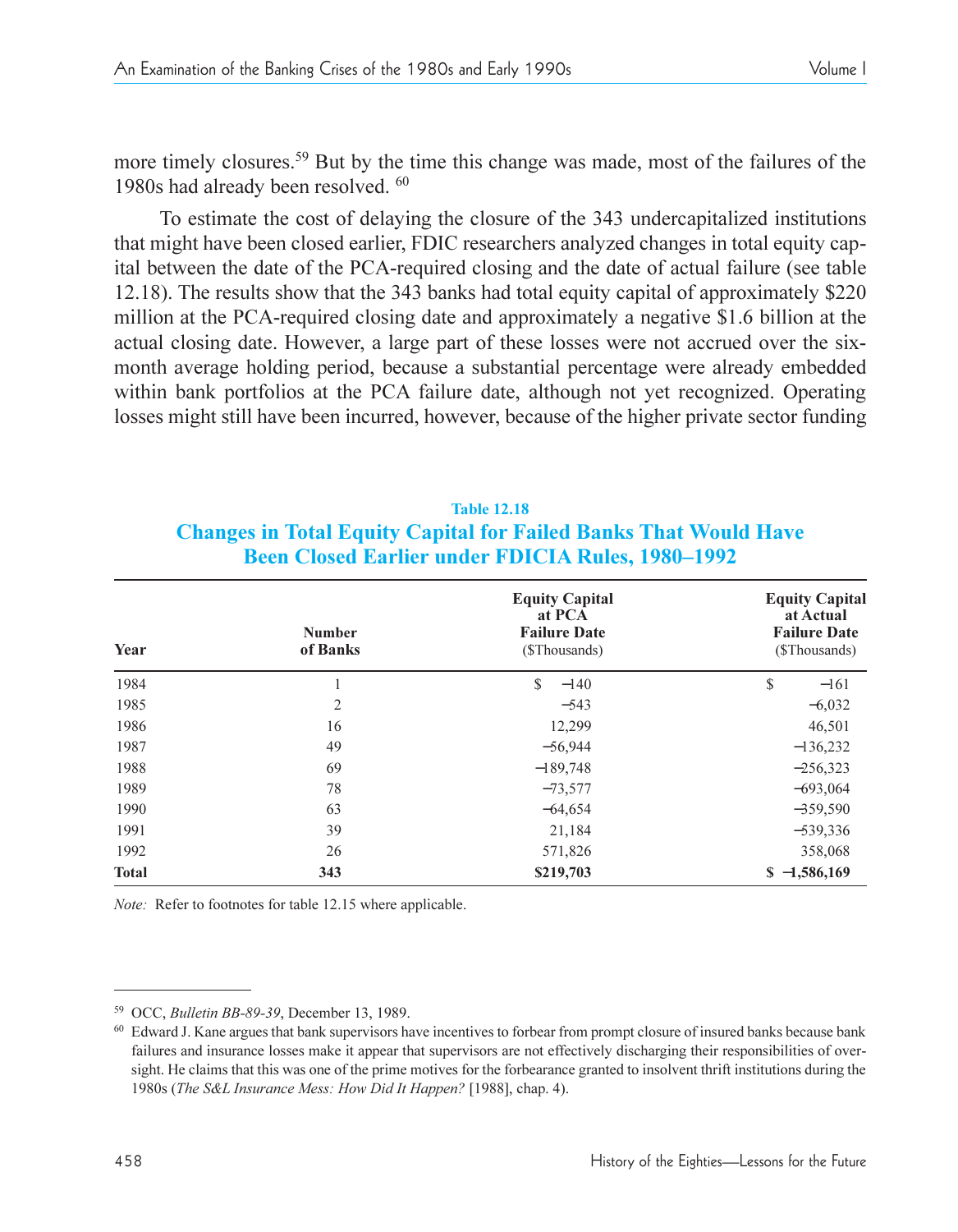costs and the cost of operating retail branch systems.<sup>61</sup> These costs that would have been saved (estimated to be approximately \$825 million) are approximately 8 percent of the total resolution costs of the 343 banks and approximately 2 percent of the cost of all bank failures during the period 1980–92. Approximately 60 percent of the estimated cost savings are attributable to six large banks that operated with less than 2 percent tangible capital for relatively long periods of time.

An alternative estimate of the avoidable cost, based on net operating losses, produced essentially the same aggregate result. Net operating losses before loan-loss provisions, gains/losses on transactions, taxes, and extraordinary items totaled \$815 million for the 343 banks for the intervals between closure dates required by PCA and actual closure dates. As in the previous estimate, these losses were concentrated in a few large banks.

Some caveats should be mentioned with respect to these estimates. Regulators' bank closure policies would have been different if PCA had been in effect in the 1980s, and such policy changes might have reduced projected cost savings. For example, for the many banks that were allowed to operate with tangible capital below 2 percent for only a few months beyond the interval allowed by PCA, earlier closure might have meant insufficient time to market the institution among potential acquirers and therefore the resolving of more banks through insured-deposit payoffs.<sup>62</sup> This outcome would have been likely in periods when failures were proliferating and the market for failed bank and thrift deposit franchises and assets was temporarily saturated. Spreading closures over a longer period of time might have attracted improved bids and offset some of the additional costs resulting from delayed closings. Therefore, the savings resulting from the earlier implementation of PCA might have been smaller for many of the 343 banks than these estimates suggest. For the 6 large banks that operated for extended periods of time with low capital levels, earlier closure would probably have achieved cost savings, although for some of these banks lengthy marketing periods might have been needed, which might have reduced the amount of the savings. Presumably, because of PCA, regulators might have had to start the marketing process earlier, while the banks had capital well above the 2 percent level.

 $61$  The avoidable cost is estimated as the sum of (1) the actual funding costs of these banks minus the one-year Treasury rate and (2) the operating expenses of transactions and nontransactions deposit accounts as estimated by the 1990 Functional Cost Analysis of the Federal Reserve Board. The avoidable cost was computed for the period of time beyond 270 days that the bank's tangible capital ratio was below 2 percent. In cases where the tangible capital ratio fluctuated below and above 2 percent, the bank was considered to be critically undercapitalized for the entire period after the ratio first fell below 2 percent, except when the ratio subsequently rose above 3 percent. In the latter case, that bank was counted as critically undercapitalized only for the period it was below 2 percent subsequent to having reached the 3 percent level. Two large savings banks that had entered into Income Maintenance Agreements with the FDIC in connection with the acquisition of other failed institutions were counted as critically undercapitalized from the time the bank's agreement was terminated (in one case) and (in the other case) from the date the FDIC formally permitted the bank to miss capital targets prescribed in its agreement. 62 Gilbert makes this point in volume 2 of this study.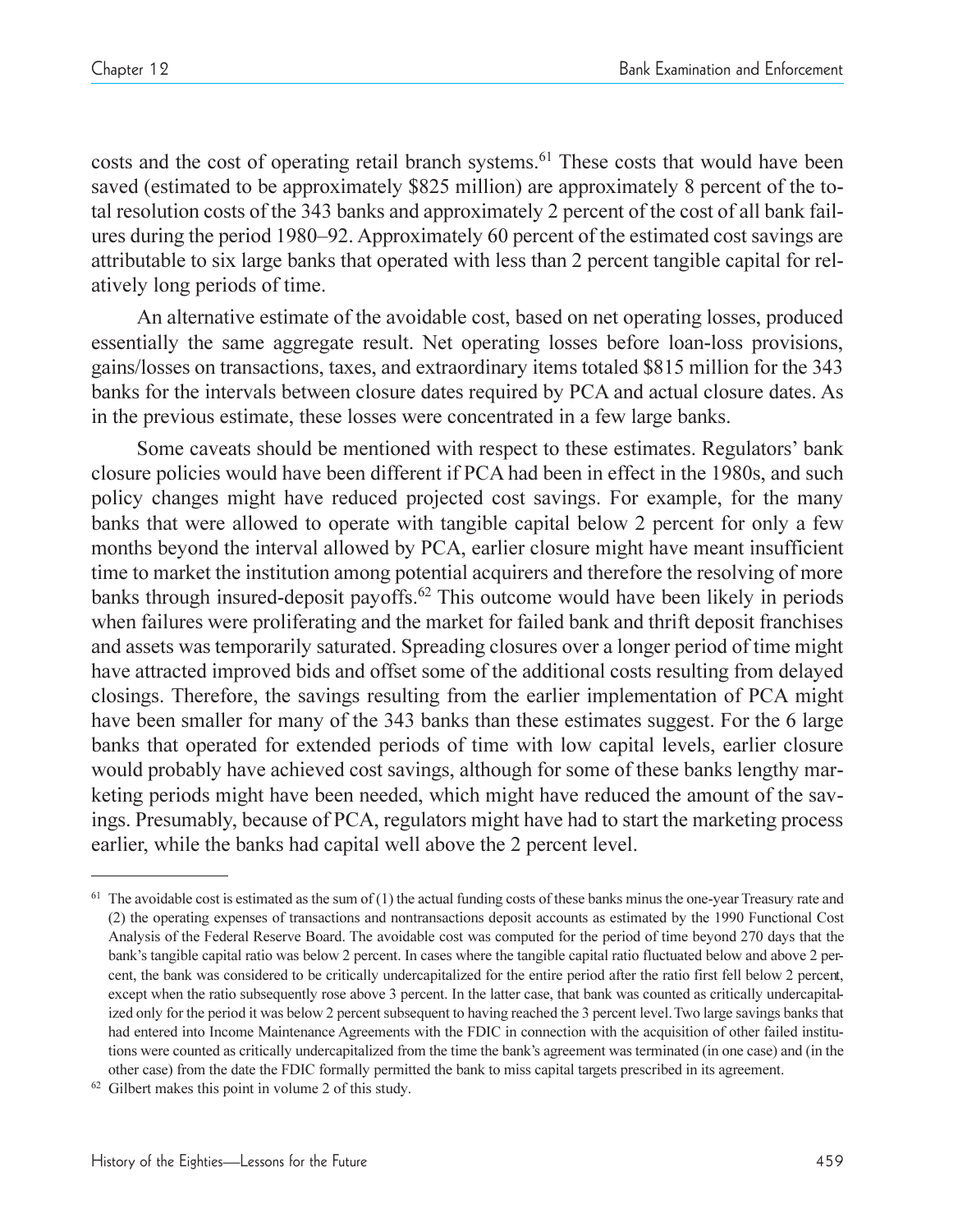Conversely, the 2 percent tangible equity capital rule might have forced the possibility of unnecessary closure on 143 problem banks (those rated CAMEL 4 or 5), with \$11 billion in total assets, that did not fail. The result might have been increased cost to the deposit insurance fund (see table  $12.19$ ).<sup>63</sup> The data show that at the time when FDICIA might have mandated their closure, the 143 banks had total assets of \$10.9 billion and \$64 million in equity capital. What it might have cost the insurer to resolve these cases is unknown. And in addition to payoff costs by the insurer, there would have been social or deadweight costs that the public and the local communities would have had to absorb upon the unnecessary closing of local institutions.

The assumptions underlying the forbearance programs that Congress mandated during the 1980s differed from those underlying the later PCA provisions of FDICIA. Thus, banks in those forbearance programs were excluded from the computations that produced the estimates that 343 failing banks would have been closed earlier and that 143 banks might have been unnecessarily closed if PCA had been applied in the 1980s. Nevertheless, to complete the record, a similar methodology was used for banks that participated in these forbearance programs. The results show that 48 banks that actually failed, with \$11 billion

| Year         | <b>Number</b><br>of Banks | <b>Total Assets</b><br>(\$Millions) | <b>Total Equity</b><br>(\$Thousands) |  |
|--------------|---------------------------|-------------------------------------|--------------------------------------|--|
| 1982         |                           | \$<br>8.4                           | \$<br>$-24$                          |  |
| 1983         | 1                         | 33.8                                | 256                                  |  |
| 1984         | 7                         | 366.8                               | 18,255                               |  |
| 1985         | 9                         | 363.6                               | 13,784                               |  |
| 1986         | 14                        | 844.2                               | 11,455                               |  |
| 1987         | 19                        | 378.1                               | 6,311                                |  |
| 1988         | 26                        | 2,974.4                             | 88,358                               |  |
| 1989         | 16                        | 2,892.8                             | 46,912                               |  |
| 1990         | 15                        | 1,305.0                             | $-18,573$                            |  |
| 1991         | 25                        | 1,160.0                             | $-107,041$                           |  |
| 1992         | 10                        | 602.0                               | 3,933                                |  |
| <b>Total</b> | 143                       | \$10,929.1                          | 63,626<br>\$                         |  |

#### **Table 12.19 Estimated Number of Problem Banks That Survived but Might Have Been Closed under FDICIA Rules, 1980–1992**

*Note:* Refer to footnotes on table 12.15 where applicable.

<sup>&</sup>lt;sup>63</sup> A large percentage of these banks were able to raise capital within 12 months of the PCA failure date; thus, many of these banks would probably have been recapitalized rather than closed.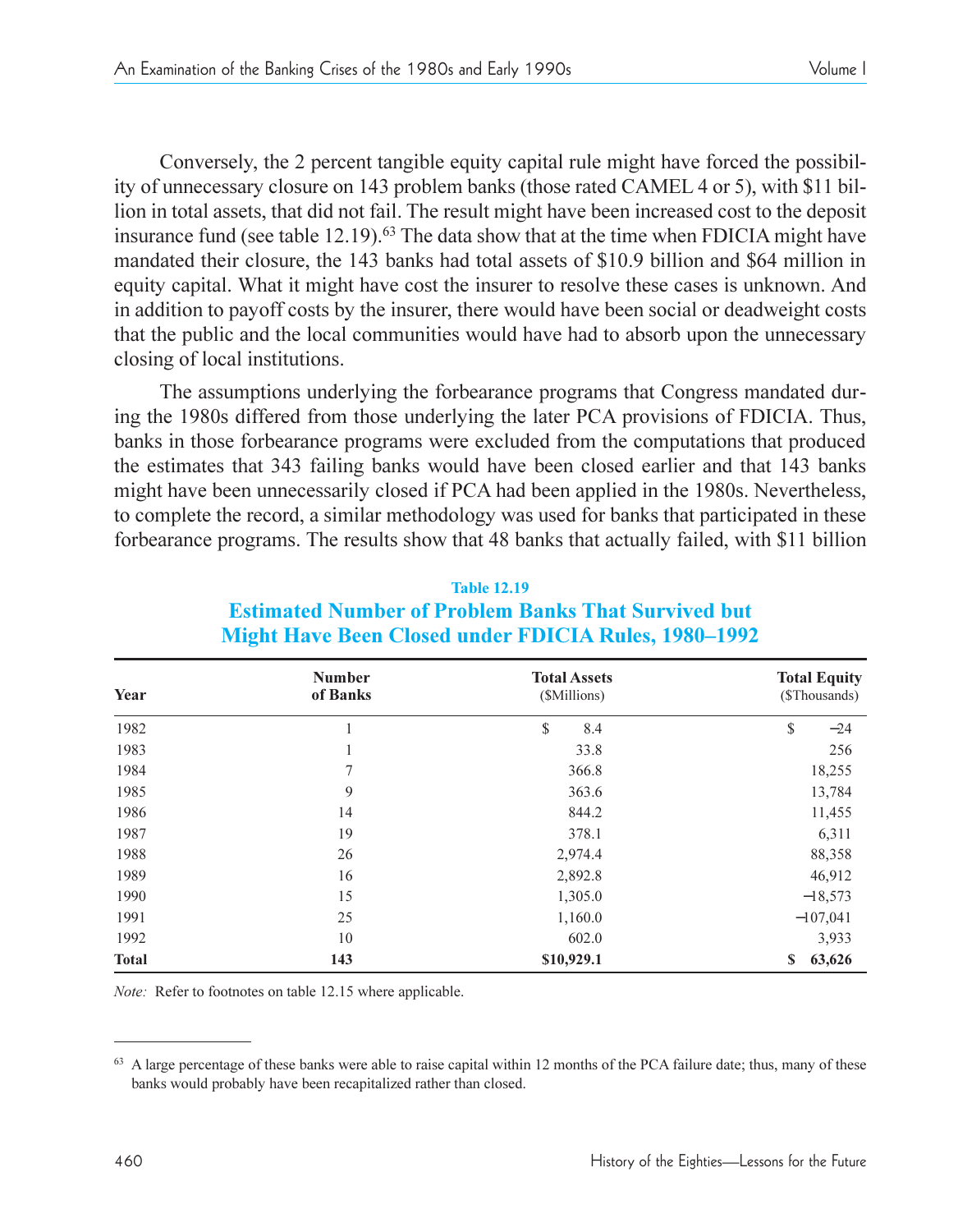in assets, would have been closed earlier as a result of PCA, and 66 banks that actually survived, with \$16 billion in assets, would have been closed.

## Early Intervention

Recent empirical studies of banking show that in most cases, PCA's early-intervention provisions would not have required bank supervisors either to impose more severe restrictions on banks or to intervene earlier. In fact, supervisors had identified most problem banks and had some enforcement actions in place at significantly earlier stages than might have been required under the PCA provisions.<sup>64</sup> Moreover, the restrictions the regulators imposed were more comprehensive than those prescribed in the PCA legislation.<sup>65</sup> The reason behind this finding is that capital ratios prescribed in PCA are lagging indicators of the health of the institution and would trigger enforcement actions well after problems had been identified in examinations. Examiners evaluate considerably more information than capital ratios to determine the bank's likelihood of failure.

These findings are supported by an analysis of FDIC-supervised problem banks, some of which failed and some of which survived. Of the 127 banks that might have been closed earlier, 101 (approximately 80 percent) had received enforcement actions to control or limit risk-taking behaviors before PCA closure would have been required.<sup>66</sup> On average, these enforcement actions were brought 419 days before the mandated PCA failure date and 570 days before actual failure (see table 12.20).

For problem banks that survived but might have been closed by PCA provisions, 33 of the 58 banks (57 percent) received a formal enforcement action (see table 12.21). The average number of days that enforcement actions were brought before PCA failure was 550. The data also show that 16 banks (28 percent) received no formal action, and another 9 banks received a formal action after the required PCA closure; these data suggest that something may have been lacking in the enforcement process.

<sup>&</sup>lt;sup>64</sup> See Gilbert, "Legislating Prompt Corrective Action."

<sup>&</sup>lt;sup>65</sup> Recent studies show that bank supervisors generally intervened with problem banks at much earlier stages, initiating more formal enforcement actions during the 1980s and early 1990s than would have been required by PCA legislation, and these actions were more stringent than those PCAwould have imposed. This was especially true with respect to the New England banking crisis of the early 1990s. See two articles by Peek and Rosengren: Will Legislated Early Intervention Prevent the Next Banking Crisis?" Federal Reserve Bank of Boston, Working Paper 96-5 (1996), and "The Use of Capital Ratios to Trigger Intervention in Problem Banks: Too Little, Too Late, Federal Reserve Bank of Boston *New England Economic Review* (September/October 1996).

<sup>66</sup> Enforcement data were unavailable on four of the FDIC-supervised banks that would have been closed earlier under the FDICIA rules.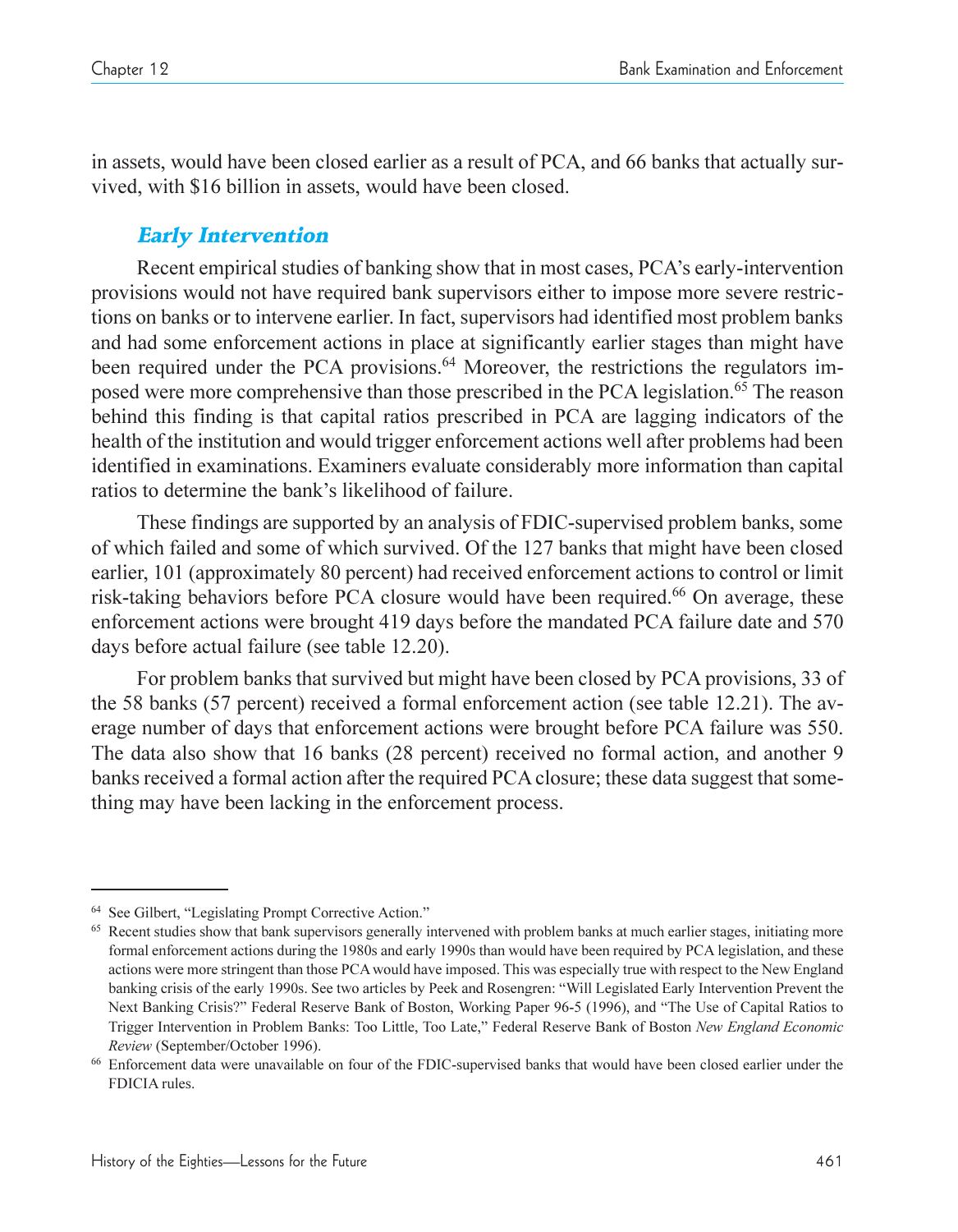#### **Timing of FDIC Enforcement Actions against FDIC Problem Banks That Failed and Would Have Been Closed Earlier under FDICIA Rules, 1980–1992 Enforcement Action Enforcement Action Between FDICIA FDIC before FDICIA before Actual Failure Date and Enforcement Number Failure Date Failure Date Actual Failure Date Action of Banks** (Average Davs) (Average Davs) (Average Davs) (Average Days) (Average Days) (Average Days) Formal 101 419 570 151 No Formal  $16$   $16$ Formal 10 −48 187 235 (after FDICIA Failure Date) **Total 127**

**Table 12.20**

*Note:* Formal enforcement actions for safety-and-soundness purposes only.

#### **Table 12.21**

## **Timing of FDIC Enforcement Actions against FDIC Problem Banks That Survived but Might Have Been Closed under <b>FDICIA** Rules, 1980–1992

| <b>FDIC</b><br><b>Enforcement</b><br><b>Action</b> | <b>Number</b><br>of Banks | <b>Enforcement Action</b><br><b>FDICIA Failure Date</b><br>(Average Days) |
|----------------------------------------------------|---------------------------|---------------------------------------------------------------------------|
| Formal                                             | 33                        | 550                                                                       |
| No Formal                                          | 16                        |                                                                           |
| Formal<br>(after FDICIA Failure Date)              | 9                         | $-244$                                                                    |
| <b>Total</b>                                       | 58                        |                                                                           |

*Note:* Formal enforcement actions for safety-and-soundness purposes only.

## Conclusion

Several lessons can be drawn from this analysis about the bank supervisory system. First, hindsight shows that the public policy decisions to reduce examination resources in the early 1980s were a failure. Few could have anticipated the severity of the regional recessions or their attendant problems, but reducing examination staffs was a high-risk policy. Second, to identify risk early and ensure the integrity of bank financial reporting, frequent onsite examinations are necessary. Third, early detection of problem institutions increases the likelihood that supervisory monitoring and enforcement actions will be effective in stemming losses to the insurance fund. Fourth, the examination system needs to capture more risks systematically, including those posed by changes in local and regional economic conditions.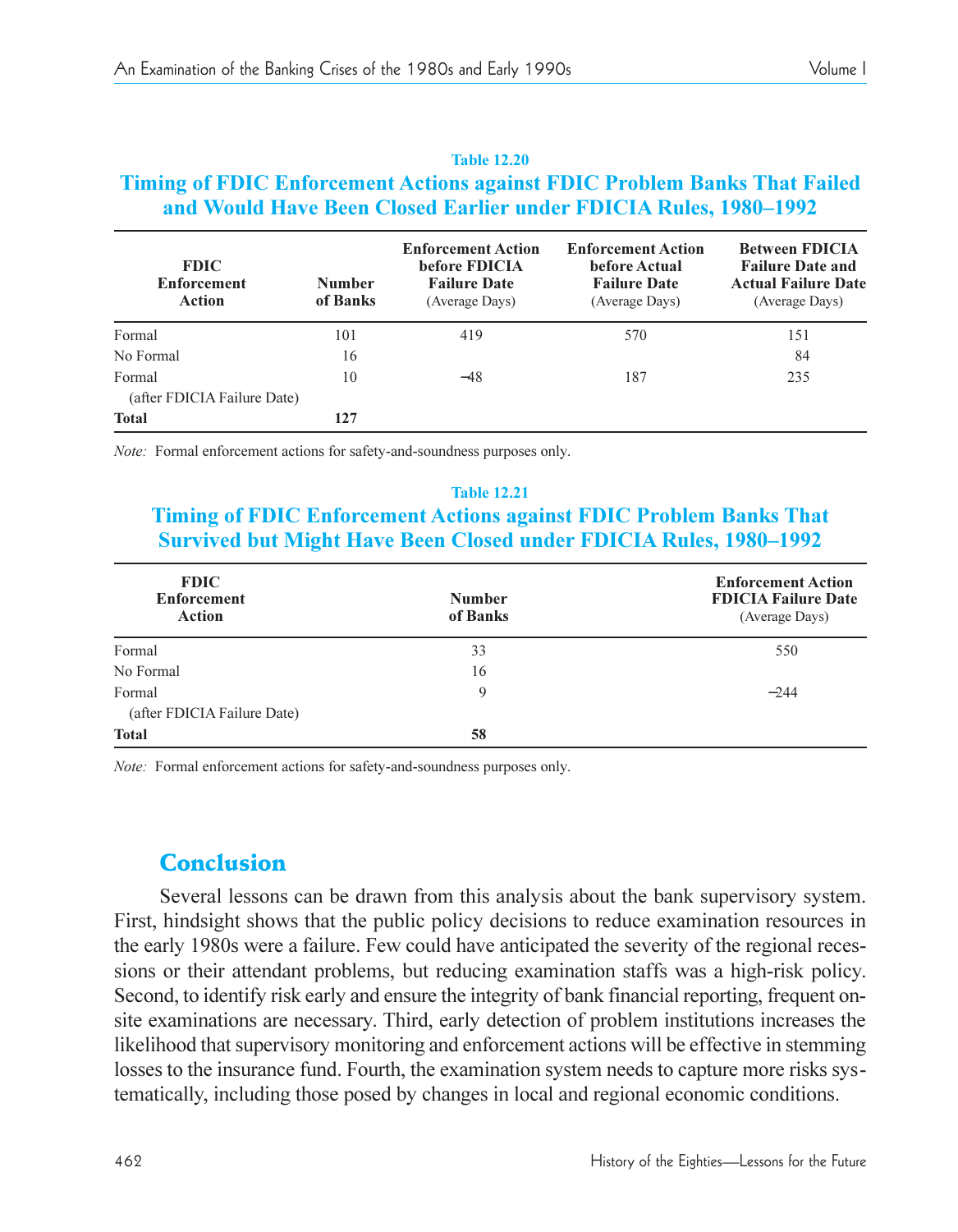## **Appendix**

## The Examination Process

Supervisory responsibilities for the nation's insured commercial banks are divided among the 3 federal banking agencies and the 50 state supervisory authorities. Of the federal banking agencies, the Office of the Comptroller of the Currency is responsible for supervising national banks; the Federal Reserve System is responsible for supervising both state member banks and holding companies; and the FDIC is responsible for supervising state nonmember banks and FDIC-insured savings banks. The FDIC also has back-up supervisory responsibility for monitoring the condition of national banks and state member banks, and in fulfilling these responsibilities it works with the other two federal regulatory agencies. Under the Financial Institutions Reform, Recovery, and Enforcement Act of 1989 (FIRREA), it also has back-up authority to examine thrift institutions as well. State banking departments supervise state-chartered banks.

Within the context of maintaining public confidence in the integrity of the banking system and protecting the insurance fund, bank examiners evaluate all aspects of a bank's operations. In particular, examiners analyze the overall financial condition of an institution; appraise the quality of its management, including its board of directors; determine its overall compliance with applicable laws and regulations; review the adequacy of its internal controls and procedures; identify areas where corrective action may be necessary; and establish a factual record to support recommendations for corrective actions. The examination consists of three major stages: off-site analysis and review, on-site examination, and preparation of a report that documents the results of the examination. When the examiners identify significant problems, there is a fourth stage: the use of informal or formal administrative corrective actions.

Chapter 13 discusses off-site analysis and review. The other three stages of the examination process are surveyed here. Also discussed here are cooperation between state and federal agencies in the examination process, and coordination among the federal agencies.

# On-Site Examinations

An examination starts when the field office supervisor schedules an examination for a specific date and assigns an examiner-in-charge to supervise the job.<sup>67</sup> This examiner has full responsibility for supervision of the entire examination process. The examiner-incharge is assisted by a junior commissioned examiner or assistant examiner, who oversees

 $67$  In the past, examinations were conducted on a surprise basis—especially for smaller-sized and problem banks. Institutions are now notified of pending examinations and allowed time to assemble requested information.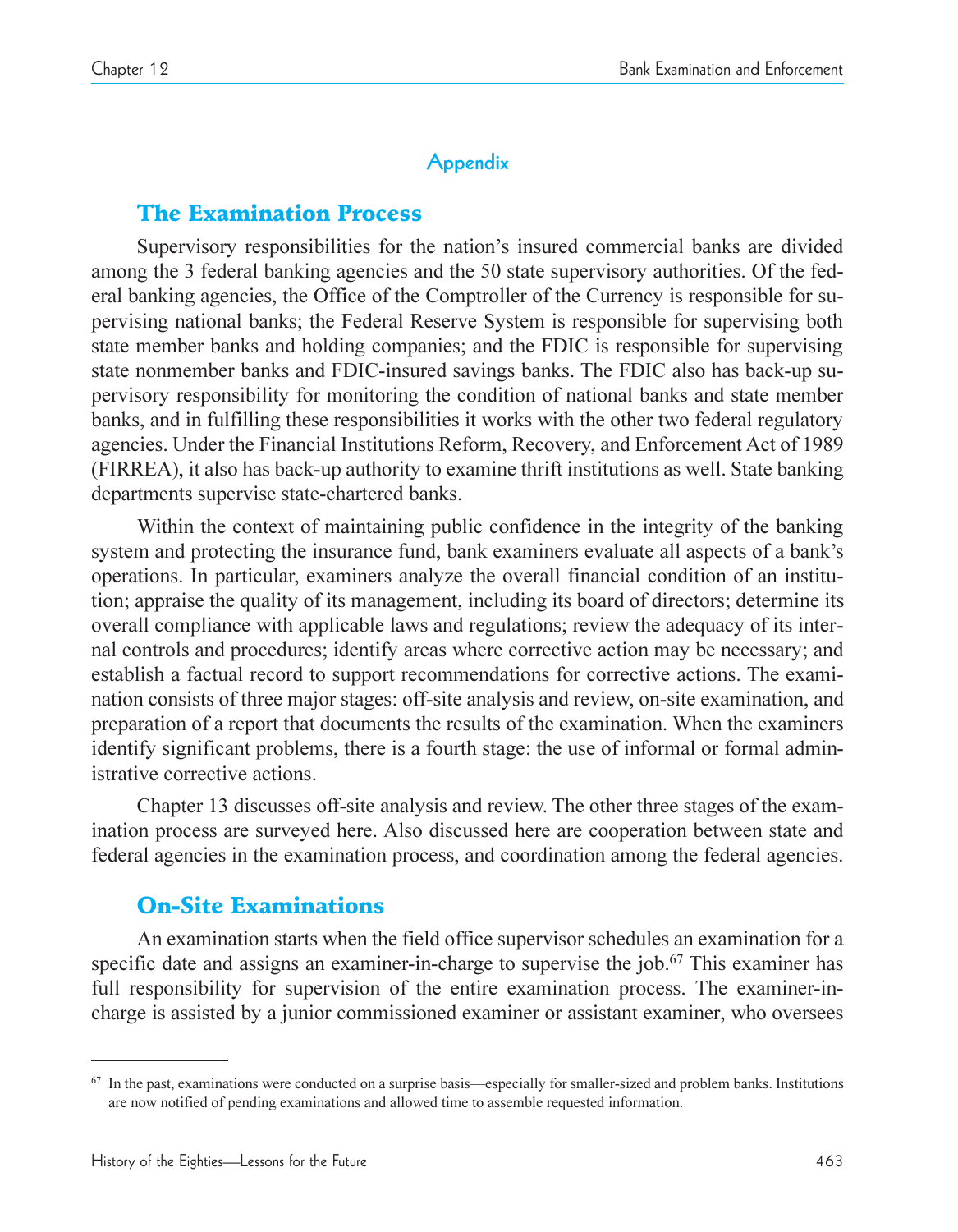the financial analysis and operational portions of the review. The size and composition of the examination team depend on the scope of the examination and the size and complexity of the bank. The team is normally composed of assistant and commissioned examiners from a wide range of grade levels and with varied examination experience.

In anticipation, the examiner-in-charge reviews past examination reports, information on bank holding companies and chain banking relationships,68 various off-site reviews, bank correspondence, and any other available information. Although pre-exam review and planning always existed during the 1980s, the process was not formalized. Recently, however, the federal agencies developed more formalized procedures, and current procedures require written pre-examination plans. To gather pre-exam information, regulators submit requests for various bank records and often use informal questionnaires before physically entering the bank. The FDIC also requires management to complete a formal questionnaire.

Generally the examination focuses on two broad areas: (1) the review of asset quality, and especially the loan portfolio, which generally constitutes the largest share of the bank's total assets; and  $(2)$  the financial analysis of the bank's condition, as well as a review of all other aspects of the bank's operation. The more experienced examiners generally focus on the loan portfolio, while the assistant and less-experienced examiners work on the financial analyses and the remaining operations work not associated with the loan portfolio.

The examiners conducting the loan-portfolio review first determine a loan cutoff, or the percentage of the loan portfolio that will be reviewed. The percentage of loans reviewed depends on a number of factors, including the bank's last composite CAMEL rating, trends in loan quality, and local economic conditions. Examiners normally analyze not only the loans identified by the cutoff but also the previously classified credits, nonperforming loans, loans included on the bank's internal watch list, and insider loans. (When the OCC determines which loans will be reviewed by its examiners, it generally relies on statistical and judgmental sampling techniques. The FDIC uses sampling procedures in larger banks and in institutions with strong internal monitoring and quality review programs.) The examiner-in-charge has the option of expanding the volume of loans reviewed at any time, particularly in banks with deteriorating asset quality. In institutions with severe or deteriorating asset problems, examiners often review 70 percent or more of a bank's loan portfolio.

During the loan review, examiners make a judgment as to which credits are of poor quality or have deteriorated in quality and/or have more than the normal risk of repayment. These credits are flagged for further discussion with the loan officers and management. In

<sup>&</sup>lt;sup>68</sup> "Chain banking relationships" refers to banks that are controlled by the same ownership group but are not associated with a bank holding company.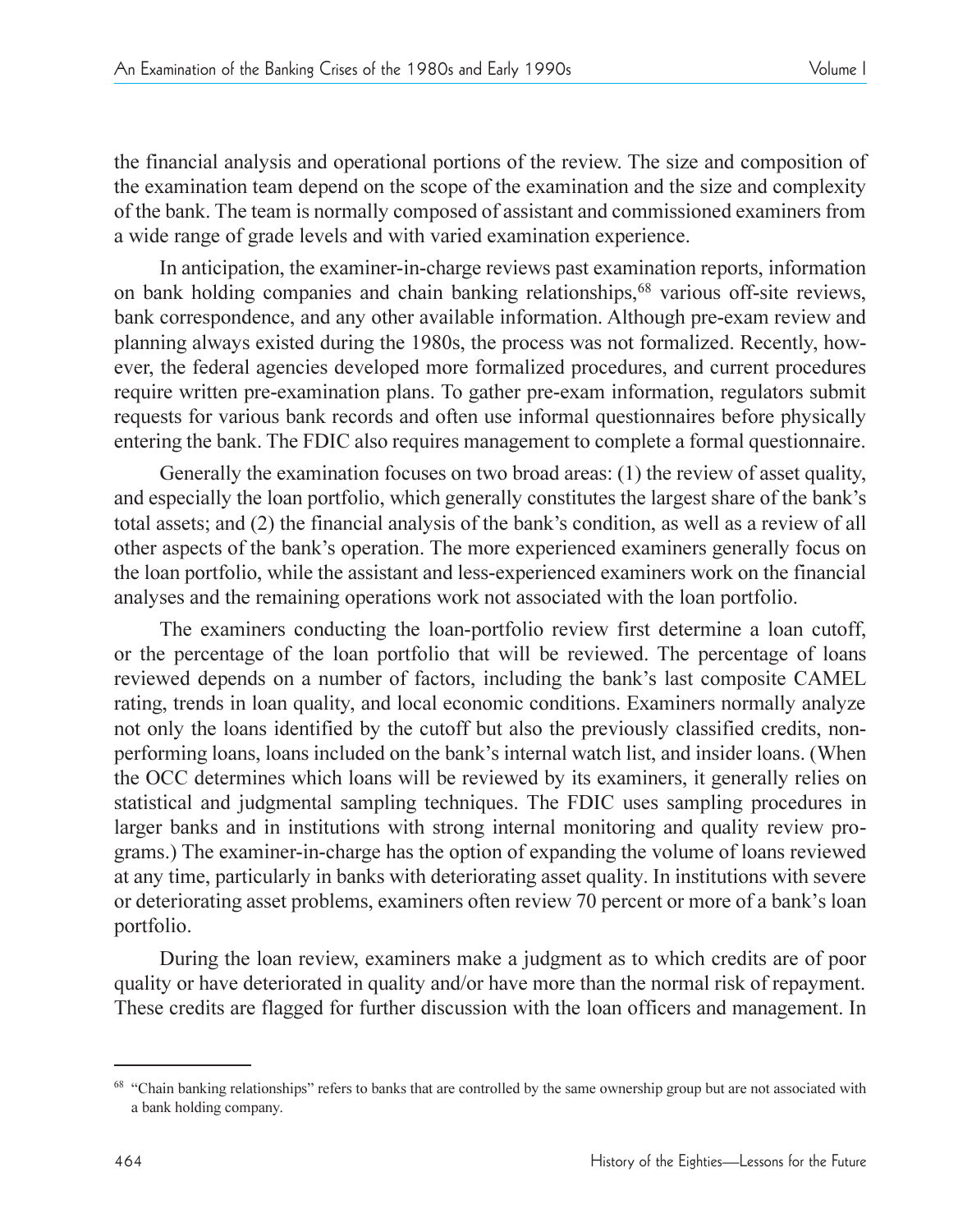addition to the loan quality analyses, examiners review the loan portfolio for concentrations of credit, violations of legal lending limits, technical exceptions to the credit files, and loans made in contravention of the bank's internal loan and underwriting policies. Loans are then discussed with the loan officers and management and are classified on the basis of their overall quality and the examiner's perception of the risk of loss to the bank. The examiner will either "pass" a credit or assign it to one of the following categories: (1) special mention, (2) substandard, (3) doubtful, or (4) loss. Management is provided with a list of the adversely classified loans, of loans that are held in apparent violation of banking laws and regulations, and of concentrations of credit. In addition, management is provided with a list of those credits that have documentation exceptions (if the volume is significant).

The more-junior examiners, charged with completing the financial analysis and operational aspects of the examination, conduct nearly all the remaining aspects of the on-site review: they examine the other asset and liability accounts, capital and reserve adequacy, liquidity and interest-rate sensitivity, insider activities, subsidiary and affiliate information, litigation, contingent liabilities, and any off-balance-sheet activities.

The overall examination procedures are directed primarily toward the five performance categories used in the "Uniform Financial Institutions Rating System" (UFIRS), namely, Capital Adequacy, Asset Quality, Management, Earnings, and Liquidity (CAMEL).69 The examiners must address each of these areas and must include an assessment of each in the final report of examination (see box 1, below).

Once the on-site review is complete, the examiner-in-charge conducts an exit meeting at which the examination findings are fully discussed with the active officers of the bank. Management's and the bank's strengths are recognized, but the primary focus of the comments and recommendations is on those areas needing management's special attention. Emphasis is placed on providing management with a complete summary of the examination findings and obtaining a commitment from management to correct any deficiencies. Management is given an opportunity to discuss these findings and to agree or disagree with the results of the review.

The final step of the on-site examination is a meeting to which all members of the board are invited. The board meeting could be scheduled either during the on-site review or within a reasonable period of time after the examiners leave the bank. (The FDIC does not always require a board meeting but schedules one whenever a bank is, or probably will be, given a composite rating of 3, 4, or 5. In contrast, the OCC is required to conduct a final meeting with the board during or following the on-site review.) The results of the review are

<sup>69</sup> FDIC, *DOS Manual of Examination Policies*, pp. 1.1-1 to 1.1-4; and Policy Statement on Uniform Financial Institutions Rating System (UFIRS), *Federal Register* 62 (January 6, 1997), 752. Use of UFIRS began in 1979.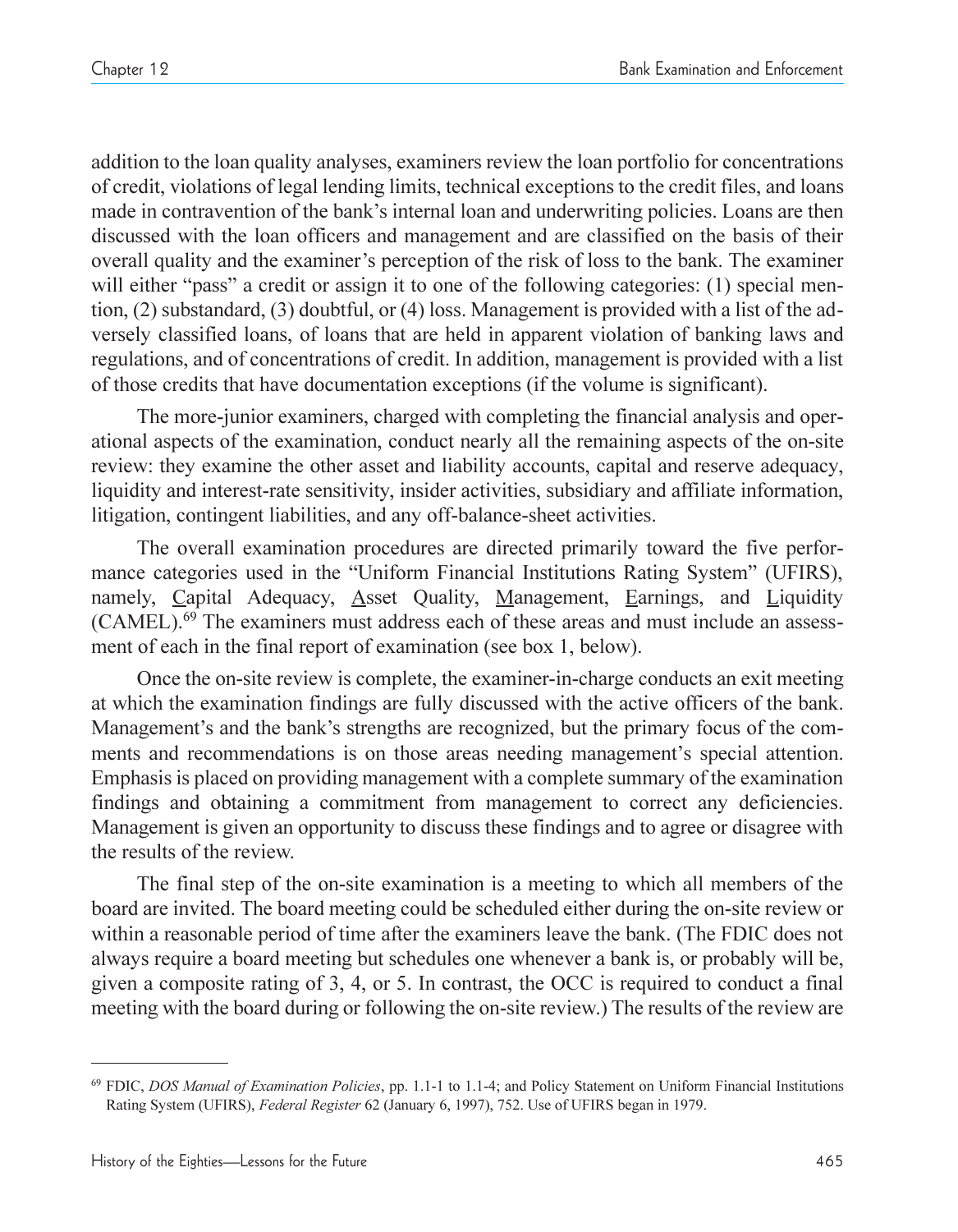discussed with individual board members, who are given the opportunity to express their views and opinions. In these meetings the emphasis is on getting a commitment from the board members, individually and as a group, to take strengthening or corrective actions where necessary. Management weaknesses and strengths are also discussed. If the results of the review are such that the condition of the bank has deteriorated enough to become a problem, the likelihood of informal and/or formal corrective action is also discussed. In cases in which the bank is, or is likely to be, rated a composite 4 or 5, the regional or district office would send a representative to the meeting with the board.

The examiner is required to disclose the bank's composite rating to the bank's board of directors. (For the definition of each of the five CAMEL composite ratings, see box 2, below.) Historically the five component CAMEL ratings were used internally by the regulators and were not disclosed to management or the bank's board. Since January 1997, however, under revised examination procedures worked out by all federal bank regulatory agencies, component CAMEL ratings have been released to officials of the bank. The ratings are confidential and are available only to bank officials and the regulators.

## Preparation of the Examination Report

A written report is prepared in conjunction with every on-site examination and is subsequently sent to the bank's board of directors for review. The report makes a factual presentation of the institution's overall condition and is organized in accordance with the components of the CAMEL rating system: capital adequacy, asset quality, management, earnings, and liquidity. It also summarizes the scope of the examination; references the meetings held with management and the board, including the topics discussed and any of management's actions, commitments, and responses; and makes recommendations for improving the areas containing deficiencies and other weaknesses. The report should enable bank directors to identify areas in which they are not fulfilling their duties and should encourage them to discharge properly their responsibilities for operating the bank in a safe and sound manner.

Before the final report is forwarded to the bank, the report plus recommendations for any informal or formal enforcement action are transmitted to the FDIC regional office for review. (The OCC has delegated much of its review process to the field level, with the district office involved in reviewing only 3-, 4-, or 5-rated banks or banks subject to various enforcement actions.) The examiner-in-charge works closely with various staff members of the regional or district office, especially when examining a deteriorating or problem bank, keeping the staff members informed of any unusual activities or findings. A transmittal letter and the report of examination are then forwarded to the bank's board for final action. Any additional supervision and follow-up are generally handled by the various regulatory regional or district office staffs.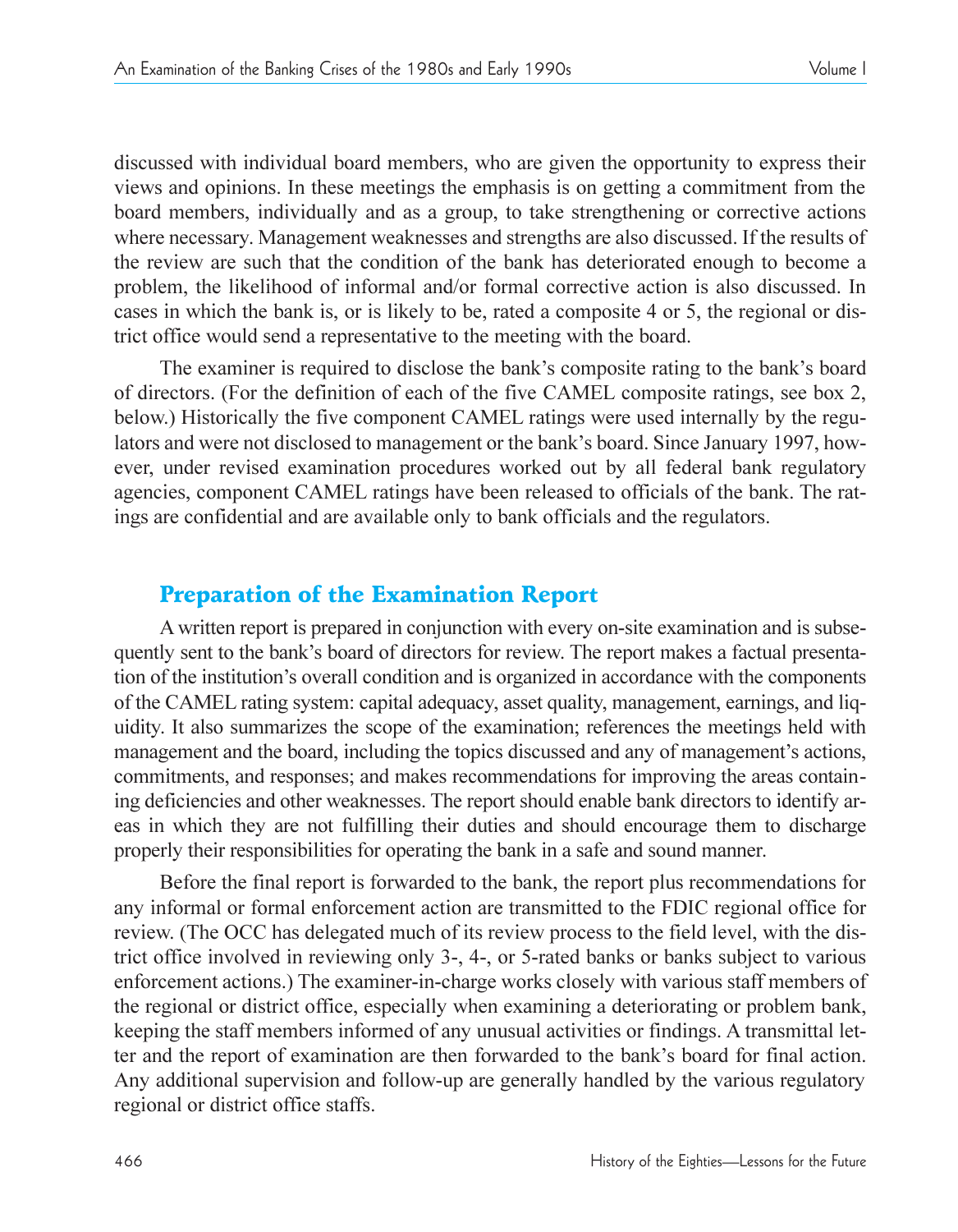## Use of Formal and Informal Enforcement Actions

A number of formal and informal administrative corrective actions are available to the federal bank regulatory agencies. The primary corrective tools of all the regulatory agencies are the use of reason and moral persuasion during the on-site examination, management meetings, and final board review; the commentary and recommendations in the report of examination; and communications from the regional and Washington offices. Informal corrective procedures consist of the use of memorandums of understanding (MOU) and the bank's adoption of a board resolution. Under Section 8 of the FDI Act as amended in 1966, the FDIC Board of Directors was given broad formal enforcement powers (cease-and-desist and removal authority), and FDICIA mandated the use of Prompt Corrective Action. Finally, the federal regulatory agencies have the authority to impose civil money penalties in certain cases. Although the three regulatory agencies may vary in this respect, formal or informal administrative actions are generally taken on banks whose composite uniform ratings are 3, 4, or 5, unless specific circumstances warrant otherwise. (For a description of the types of enforcement actions, see box 3, below.)

## Federal-State Cooperation

In the early 1970s, all state-chartered banks were examined annually by both state and federal agencies. In 1974, the FDIC started an experimental program in three states to determine the feasibility of using state examinations in alternate years for nonproblem banks.<sup>70</sup> Three years later, it made its first agreement with a state—with Georgia.<sup>71</sup> By 1980 it had examination agreements with 14 states, and during the decade the number grew.<sup>72</sup>

To qualify for the program, a state is required to have sufficient examination resources and capabilities to complete the task satisfactorily. Problem banks (4- and 5- rated) and banks of supervisory concern (3-rated) are not included in the program. The FDIC and state authorities coordinate their examination schedules to take advantage of their combined resources and to minimize duplication and burden on the institutions. In addition to alternating examinations, the FDIC allows state authorities access to computerized databases that provide Call Report information.73 The FDIC also works closely with state authorities in issuing enforcement actions and in developing common application forms, to minimize duplicative filings.

<sup>70</sup> FDIC, *Annual Report (*1974*)*, 10.

<sup>71</sup> Ibid. (1977), 3.

<sup>72</sup> Ibid. (1980), 5; and an address by FDIC Chairman L. William Seidman to the Conference of State Bank Supervisors, Washington, D.C., December 9, 1985.

<sup>73</sup> FDIC, *Annual Report* (1980*)*, 5.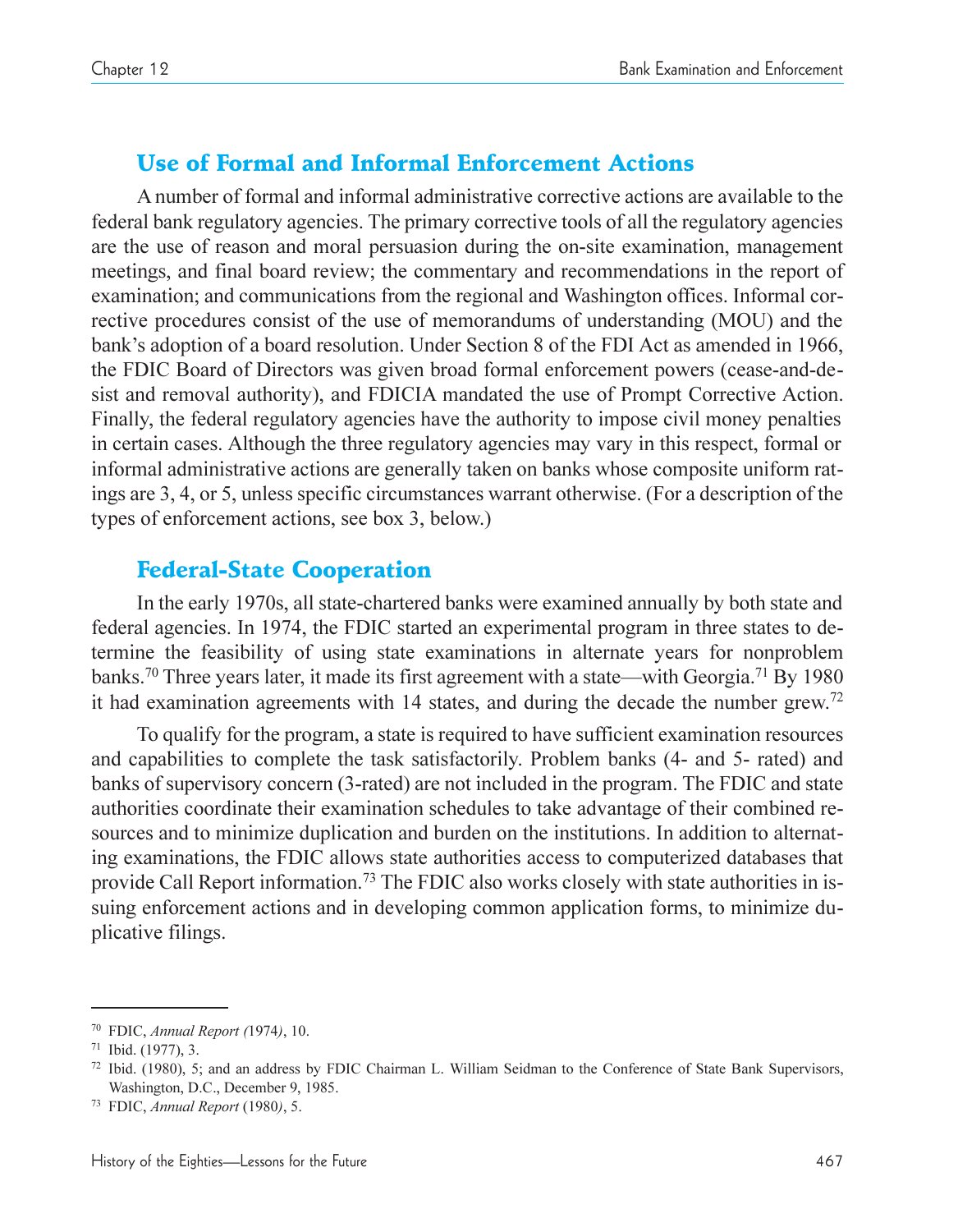In 1981, the Federal Reserve also adopted a policy of alternating federal and state examinations for certain of the banks it supervised.<sup>74</sup>

In addition to alternating examination cycles, state and federal agencies conduct concurrent and joint examinations, to reduce the supervisory burden on state banks. Joint examinations result in one examination report used by both agencies, while a concurrent examination usually yields two separate reports.

## Federal Agency Coordination

The federal banking agencies began to coordinate their operations and policies in the mid-1970s. In 1976, they began their shared national credit program for all loans \$20 million or more that are owned by two or more banks.<sup>75</sup> The review and classification of these credits are conducted independently of the regular bank examination by an interagency team of examiners, who review the loans for credit quality. The classification of these credits is then used in the examination of each institution that participated in the loans.

In 1977 the Interagency Supervisory Committee, which included representatives from the five federal banking, thrift, and credit union agencies, was established to coordinate supervisory policies and procedures.76 A significant accomplishment of the committee was adoption of the uniform interagency system for rating the condition of banks—the immediate predecessor of the CAMEL rating system. The uniform rating system provided a basis on which the examination findings of all federally insured banks could be compared, so that for the first time meaningful reports on the condition of the nation's banking system could be given to the public and to Congress.

In 1979, after passage of the Financial Institutions Regulatory and Interest Rate Control Act of 1978 (FIRIRCA), the Interagency Supervisory Committee was replaced by the Federal Financial Institutions Examination Council (FFIEC).<sup>77</sup> The council's membership consists of the OCC, the Federal Reserve Board, the FDIC, the Office of Thrift Supervision, and the National Credit Union Administration.<sup>78</sup> The council has established task forces to work on coordination of supervisory activities, uniformity of consumer protection laws and regulations, use of common data-gathering systems, and use of common educational programs. Some of its early accomplishments were standardizing instructions and forms for banks' quarterly reports of condition and income, bringing uniformity to bank performance reports, instituting interagency examiner training, and preparing a number of uniform supervisory policy statements.

<sup>74</sup> Ibid. (1981), 183.

<sup>75</sup> Ibid. (1977), 7-8.

<sup>76</sup> Ibid. (1978), 9-10.

<sup>77</sup> Ibid., 9.

<sup>78</sup> Before passage of FIRREA, the Federal Home Loan Bank Board was represented on the FFIEC.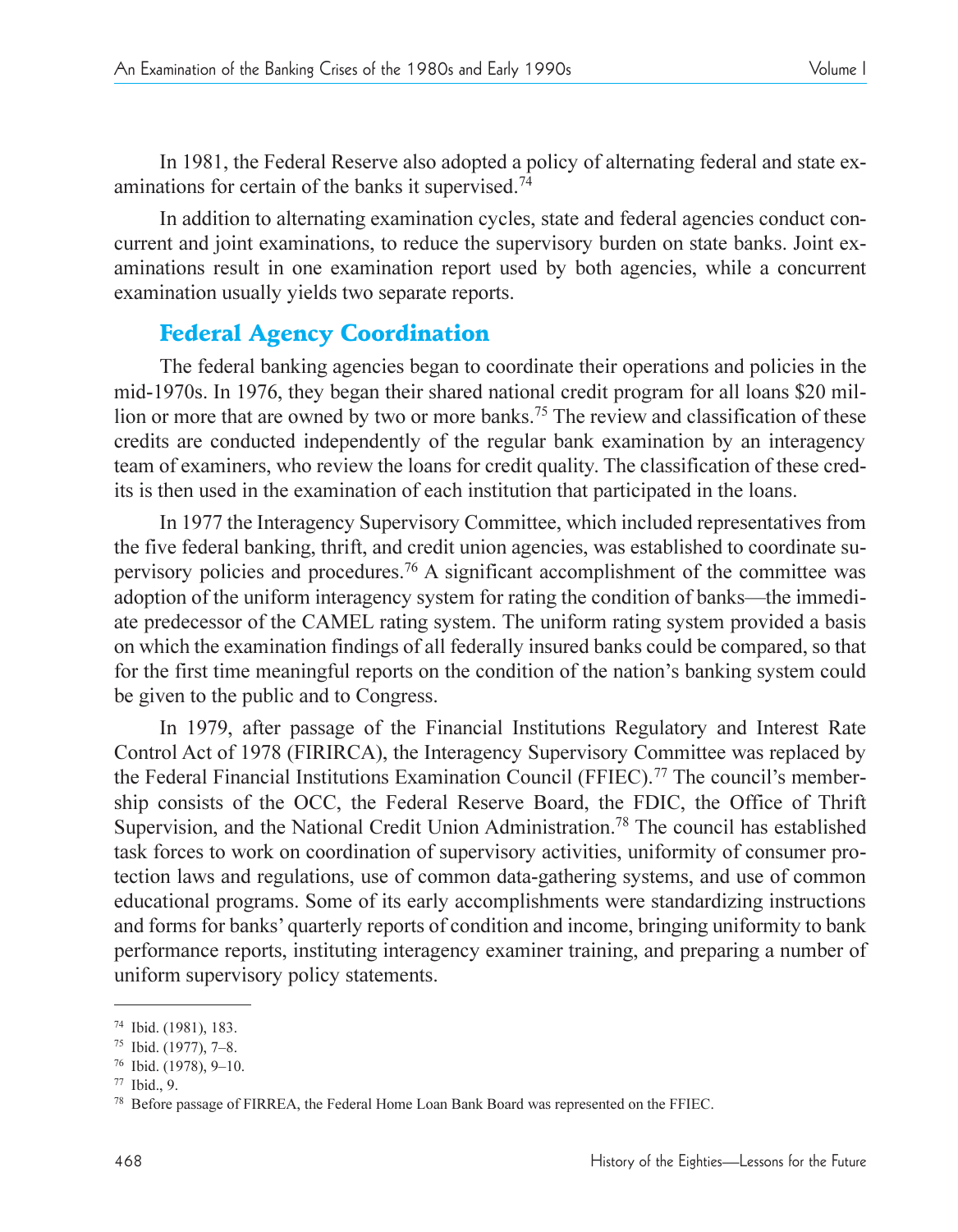## *Box 1*

## *The CAMEL Evaluation Components*

An institution's *Capital Adequacy* is evaluated in relation to the volume of risk assets; the volume of marginal and inferior quality assets; the bank's growth experience, plan and prospects; and the strength of management. Consideration is also given to an institution's capital ratios relative to its peer group, its earnings retention, its dividend policies and its access to capital markets or other appropriate sources of financial assistance. Capital adequacy for the FDIC, the OCC and the Federal Reserve is guided by regulation.

*Asset Quality* is evaluated by the level, distribution and severity of adversely classified assets; the level and distribution of non-accrual and reduced-rate assets; the adequacy of the allowance for loan losses; and management's demonstrated ability to administer and collect problem credits. In addition, examiners evaluate the volume of concentrations of credit, trends in asset quality, volume of out-of-territory loans, level and severity of other real estate held and the bank's underwriting standards.

*Management* is evaluated against virtually all factors considered necessary to operate the bank within accepted banking practices and in a safe and sound manner. Thus, management is evaluated in relation to technical competence; leadership and administrative ability; compliance with banking regulations and statutes; adequacy of, and compliance with, internal policies and controls; and whether the board has a plan covering management succession. The assessment of management also takes into account the quality of internal controls, operating procedures and all lending, investment, and other operating policies. Finally, examiners review and assess the composition, experience level, abilities and involvement of the officers, directors and shareholders.

*Earnings* are evaluated with respect to their ability to cover losses and provide adequate capital protection; trends; peer group comparisons; the quality and composition of net income; and the degree of reliance on interest-sensitive funds. Consideration is also given to the bank's dividend payout ratio, the rate of growth of retained earnings and the adequacy of bank capital. The adequacy of provisions to the allowance for loan losses, and the extent to which extraordinary items, securities transactions and tax effects contribute to net income, are also assessed.

*Note:* Information in Box 1 and Box 2 is quoted from the FDIC"s *DOS Manual of Examination Policies*.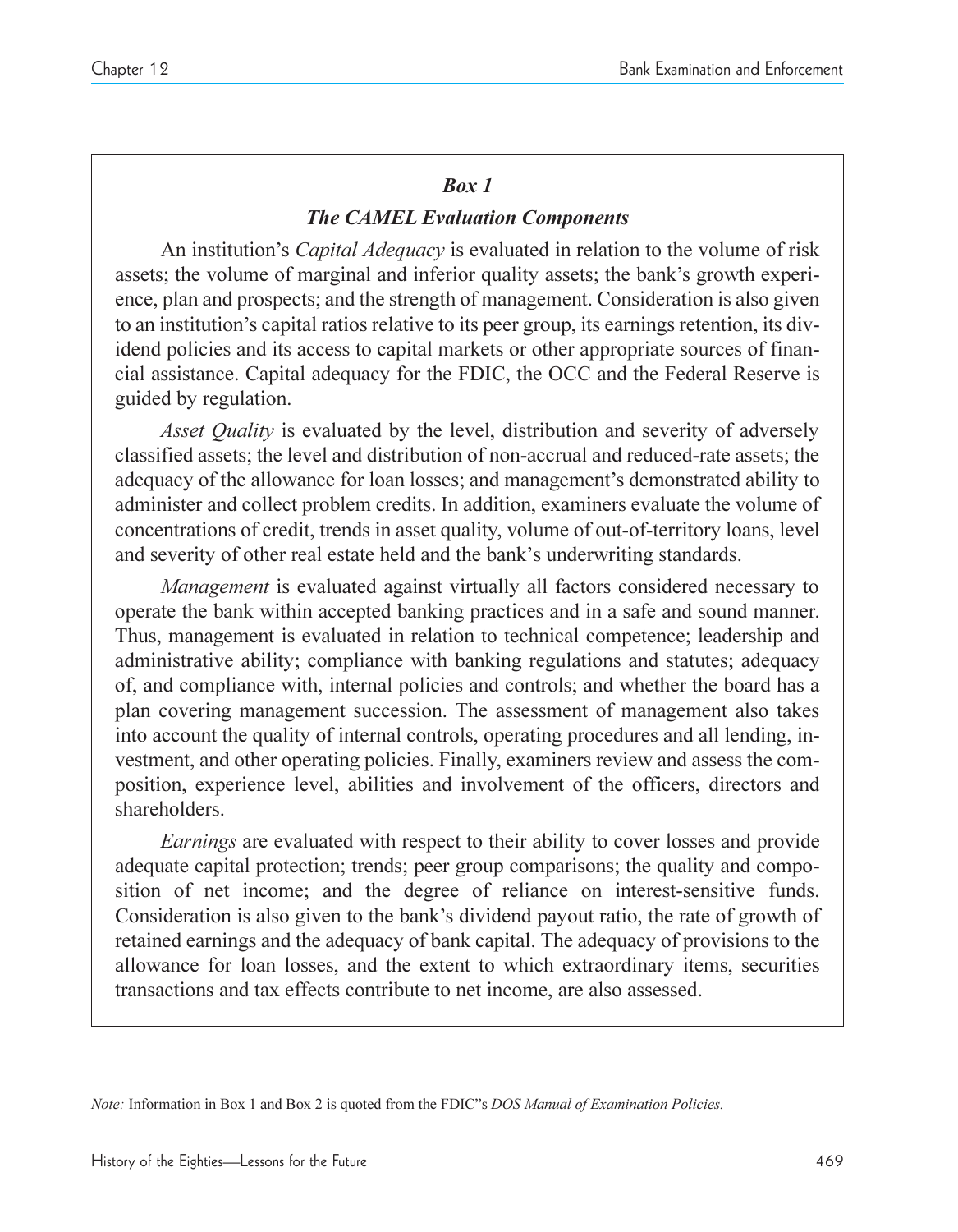## **Box 1–continued**

*Liquidity* is evaluated in relation to the volatility of deposits; the frequency and level of borrowings, use of brokered deposits, technical competence relative to the structure of liabilities, availability of assets readily convertible into cash; and access to money markets or other ready sources of funds. The overall effectiveness of assetliability management is considered, as well as the adequacy of, and compliance with, established liquidity policies. The nature, volume and anticipated use of credit commitments are also factors that are weighed.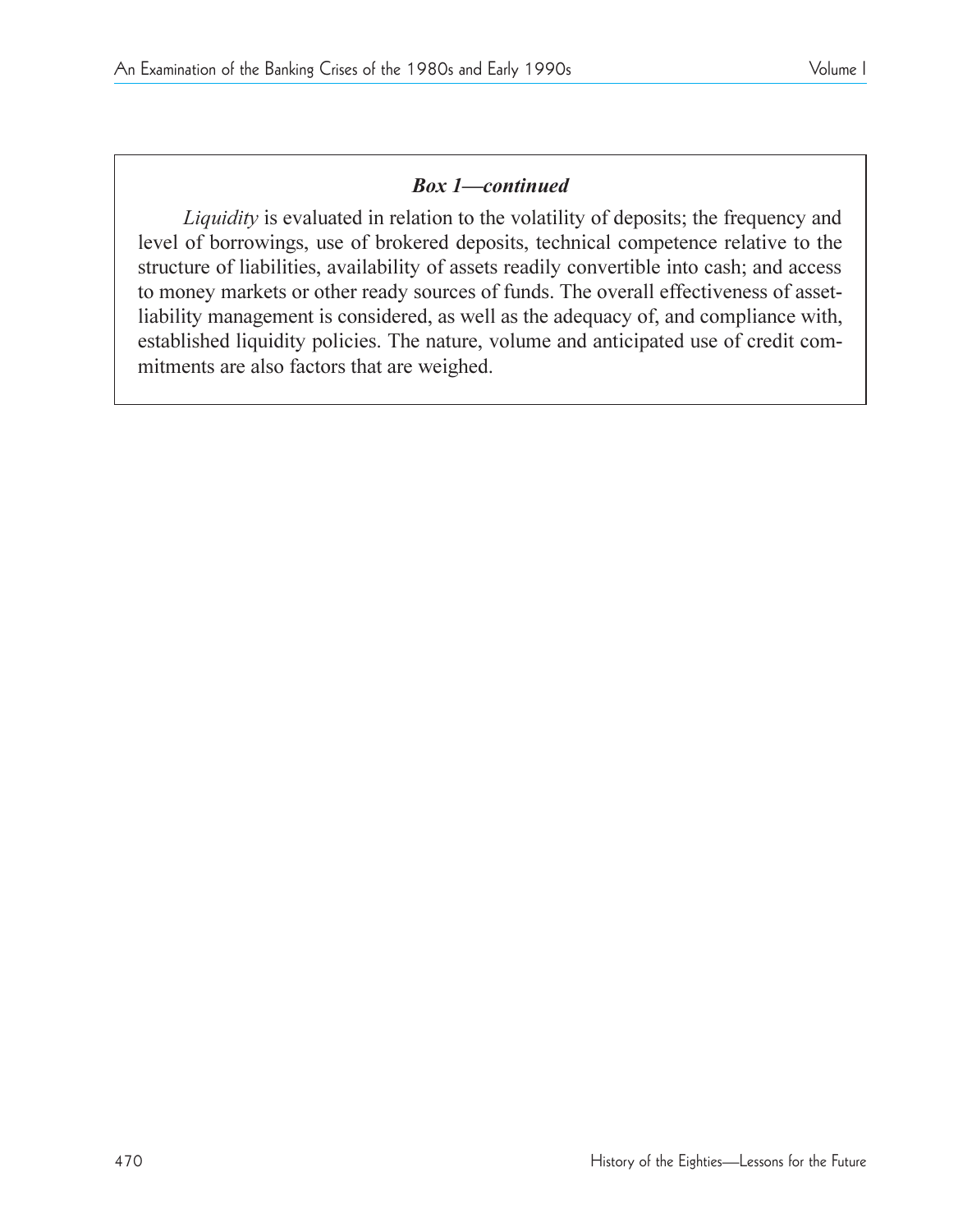### *Box 2*

## *Definitions of Composite CAMEL Ratings*

Composite  $1"$  - Institutions in this group are basically sound in every respect; any adverse findings or comments are of a minor nature and can be handled in a routine manner. Such institutions are resistant to external economic and financial disturbances and more capable of withstanding the vagaries of business conditions than institutions with lower ratings. As a result, such institutions give no cause for supervisory concern.

Composite  $"2"$  — Institutions in this group are fundamentally sound, but may reflect modest weaknesses correctable in the normal course of business. The nature and severity of deficiencies, however, are not considered material and, therefore, such institutions are stable and able to withstand business fluctuations quite well. While areas of weakness could develop into conditions of greater concern, the supervisory response is limited to the extent that minor adjustments are resolved in the normal course of business and operations continue to be satisfactory.

Composite " $3$ " — Institutions in this category exhibit financial, operational or compliance weaknesses ranging from moderately severe to unsatisfactory. When weaknesses relate to financial condition, such institutions may be vulnerable to the onset of adverse business conditions and could easily deteriorate if concerted action is not effective in correcting the areas of weakness. Institutions that are in significant non-compliance with laws and regulations may also be accorded this rating. Generally, these institutions give cause for supervisory concern and require more than normal supervision to address deficiencies. Overall strength and financial capacity, however, are still such as to make failure only a remote possibility.

Composite  $4"$  Institutions in this group have an immoderate volume of serious financial weaknesses or a combination of other conditions that are unsatisfactory. Major and serious problems or unsafe and unsound conditions may exist that are not being satisfactorily addressed or resolved. Unless effective action is taken to correct these conditions, they could reasonably develop into a situation that could impair future viability, constitute a threat to the interest of depositors and/or pose a potential for disbursement of funds by the insuring agency. A higher potential for failure is present, but is not yet imminent or pronounced. Institutions in this category require close supervisory attention and financial surveillance and a definite plan for corrective action.

Composite " $5$ " — This category is reserved for institutions with an extremely high immediate or near term probability of failure. The volume and severity of weak-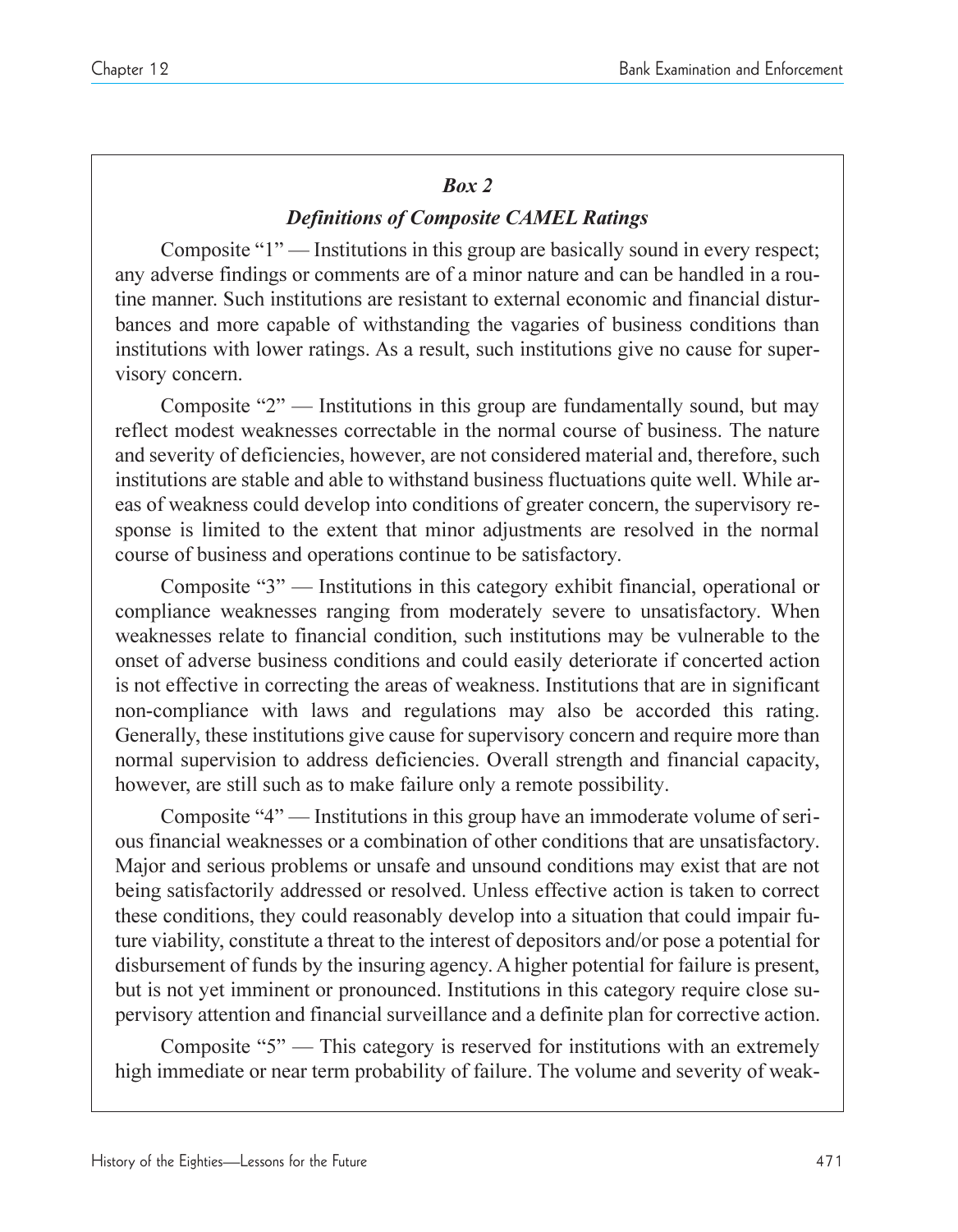## **Box 2-continued**

nesses or unsafe and unsound conditions are so critical as to require urgent aid from stockholders or other public or private sources of financial assistance. In the absence of urgent and decisive corrective measures, these situations will likely result in failure and involve the disbursement of insurance funds to insured depositors, or some form of emergency assistance, merger or acquisition.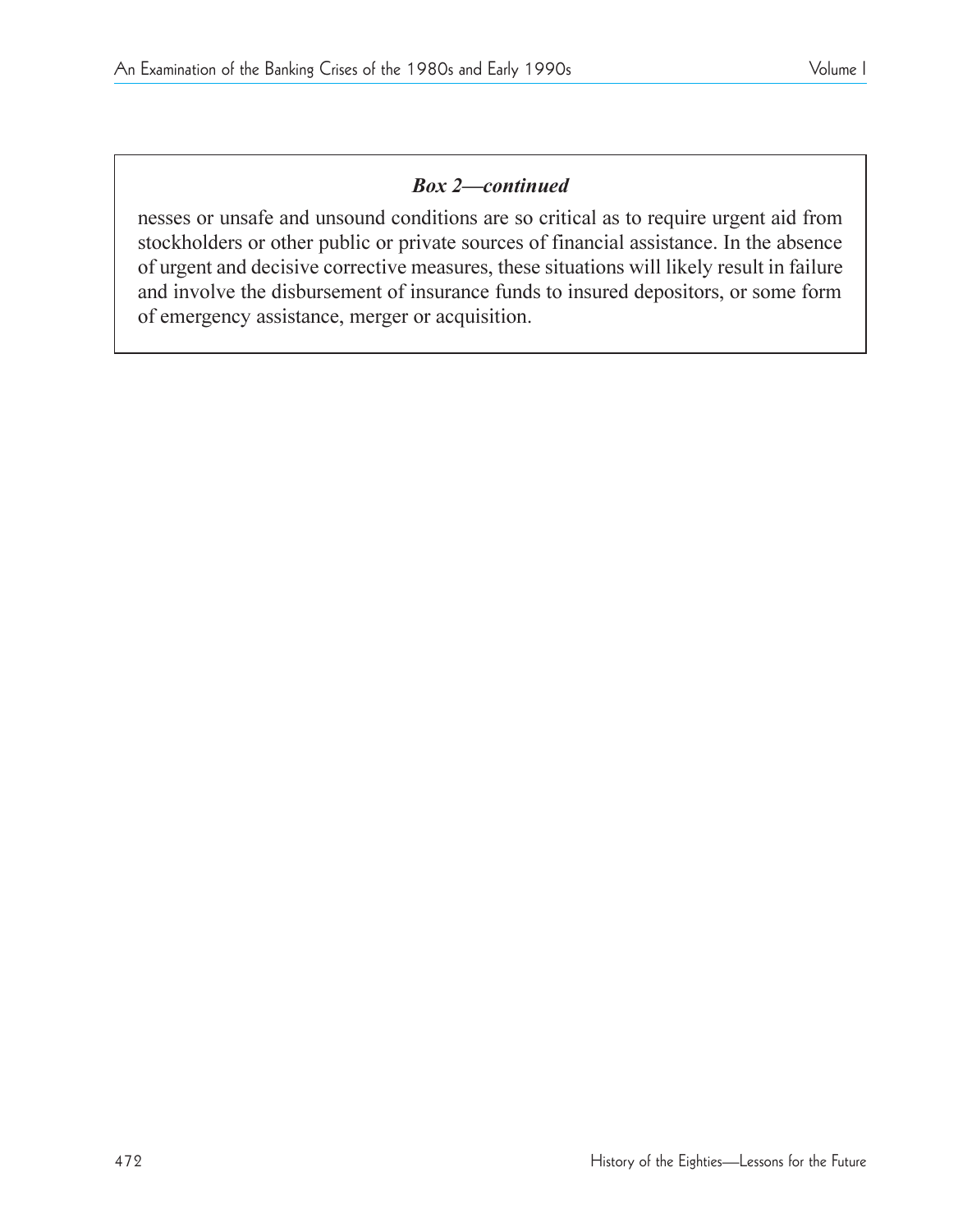#### *Box 3*

# *FDIC Informal and Formal Actions to Correct Unsafe and Unsound Practices*

#### **Informal Corrective Actions**

*Memorandum of Understanding*—A memorandum of understanding is the means of seeking informal corrective action from institutions that are considered to be of supervisory concern but have not deteriorated to the point where they warrant formal administrative action. As a general rule this informal action is to be considered for all institutions rated a composite 3. A memorandum of understanding is generally drafted at the regional level and is based on the recommendations of the examiner and the report of examination. This document is signed by the institution's board of directors and a representative of the FDIC, with the state authority invited to join the action. Use of a memorandum of understanding is generally appropriate when the regional office believes that the problems discussed with management and the board of directors of the institution have been adequately detailed and that the institution will move in good faith to eliminate the problems.

*Board Resolution*—A board resolution is generally used in lieu of, and contains basically the same items as those covered in, a memorandum of understanding. An institution's board of directors, after reviewing and concurring with the problems discussed by the examiner and outlined in the report of examination, adopts a resolution indicating the directors' intent to take corrective action and eliminate the problems. The board resolution is a formal commitment adopted by the bank's board members but is not signed by the FDIC. A board resolution is generally used when the bank is rated a composite 3 and management and the board have demonstrated an ability and willingness to initiate corrective action to eliminate the problems.

## **Formal Enforcement Actions**

*Section 8 of the Federal Deposit Insurance Act*—Section 8 provides the FDIC's Board of Directors with a broad range of formal administrative enforcement powers. The FDIC Board of Directors has delegated certain Section 8 actions to the various levels within the Division of Supervision and has retained certain authority at the Board level. Banks with composite ratings of 4 or 5 will, by definition, have problems of sufficient severity to warrant formal action. Division of Supervision policy requires the FDIC to take formal action pursuant to Section 8 of the FDI Act against all insured state nonmember banks rated 4 or 5 when evidence of unsafe or unsound practices is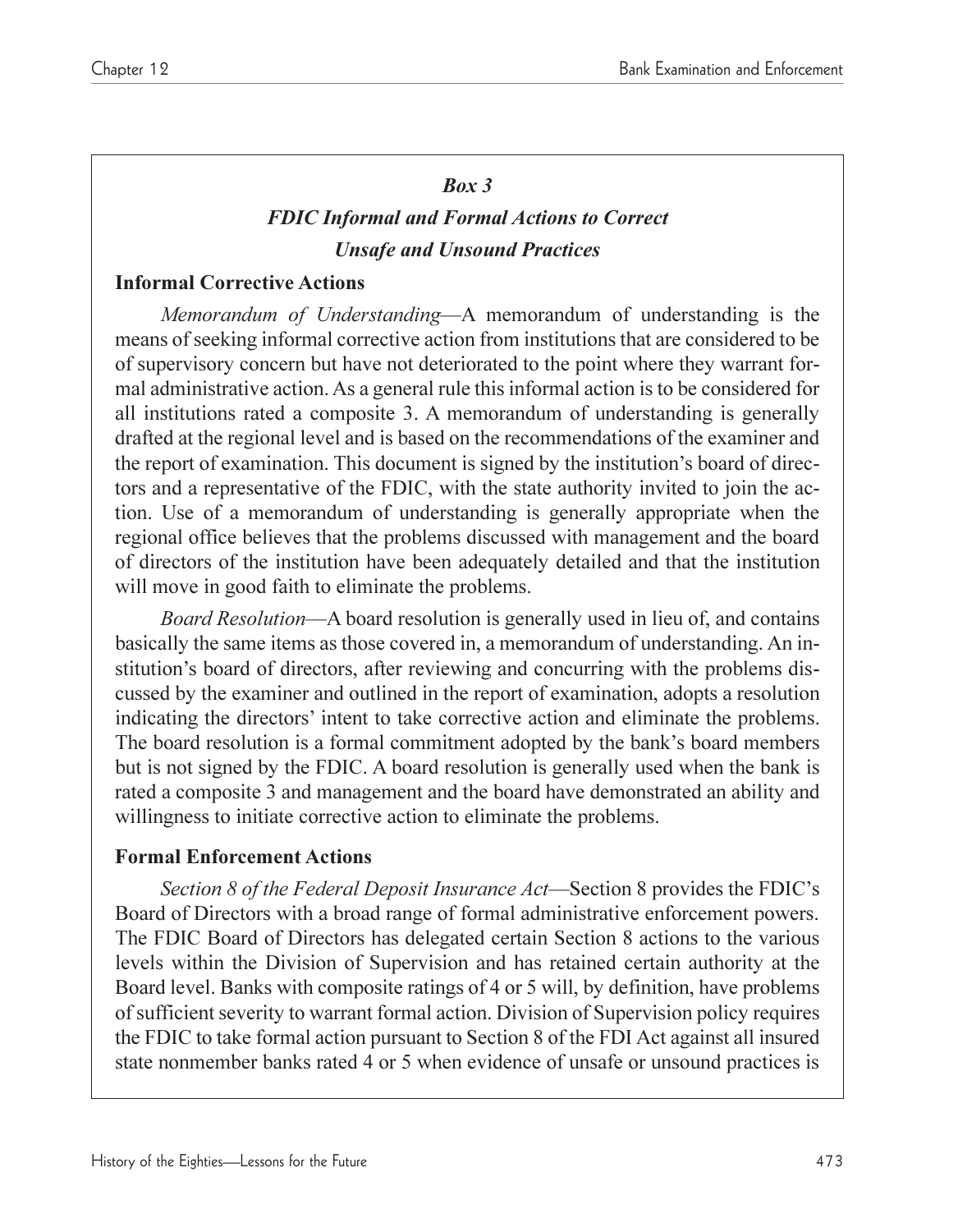## **Box 3–continued**

present. This enforcement action normally consists of *either* a cease-and-desist order under either Section 8(b) or Section 8(c) *or* initiation of termination of insurance proceedings under Section 8(a). Section 8(e) gives the FDIC the power to order the removal of an institution-affiliated party (director, officer, employee, controlling stockholder, independent contractor, etc.) from office. This section also allows the FDIC to prohibit the party from participating in the conduct of the affairs of any insured depository institution.

## **Other Actions**

*Written Agreements/Capital Directives*—The use of a written agreement should normally be used for a bank whose problems are limited to a capital deficiency that has not been caused by the unsafe and unsound practices of its management. A written agreement is intended to be used only when a Section  $8(a)$  or Section  $8(b)$  action or a capital directive against a bank is not justified or practical. This document must be between a bank and its primary federal regulator, with the FDIC a party to the agreement. A capital directive is an order to a state nonmember bank that fails to maintain capital at or above its minimum capital requirements, and is to be used solely to correct a capital deficiency.

*Prompt Corrective Action*—The Federal Deposit Insurance Corporation Improvement Act of 1991 (FDICIA) requires each appropriate federal banking agency to take prompt corrective action to resolve the problems of insured depository institutions at the least possible long-term loss to the deposit insurance fund. Prompt Corrective Action is a framework of supervisory actions for insured depository institutions that are not adequately capitalized. Other supervisory actions associated with prompt corrective action are discretionary and may be imposed on an institution by the FDIC.

*Civil Money Penalties*—Although this specific proceeding is not a formal enforcement action, the FDIC and the other federal regulatory agencies have the authority and power to assess civil money penalties in certain situations. The Financial Institutions Regulatory and Interest Rate Control Act of 1978 (FIRIRCA) gave the FDIC authority to prospectively assess civil money penalties against both banks and individuals. The Financial Institutions Reform, Recovery, and Enforcement Act of 1989 (FIRREA) significantly increased their applicability and the dollar amount of the penalties that could be assessed. Civil money penalties may be assessed for the violation of any law or regulation, any final order or temporary order issued, any con